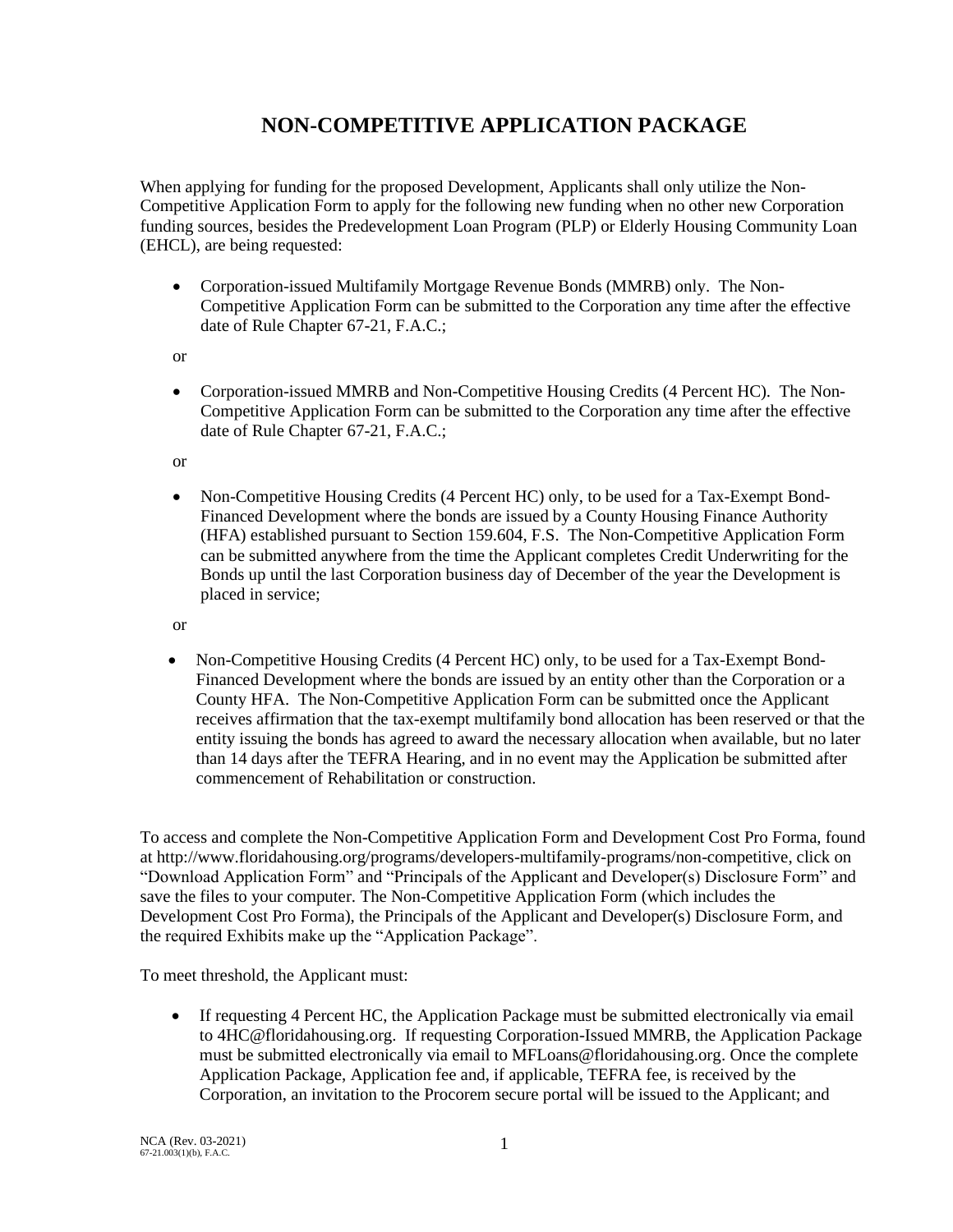- The Applicant Certification and Acknowledgement Form must be executed by the Authorized Principal Representative; and
- Submit the required Application fee; and
- If requesting Corporation-issued MMRB, with or without 4 percent HC, submit the required Tax Equity and Fiscal Responsibility Act (TEFRA) fee.
- The Application fee and, if applicable, TEFRA fee, may be submitted to the Corporation by check or money order, ACH or wire transfer. The ACH and wire transfer instructions are available on the website at http://www.floridahousing.org/programs/developers-multifamilyprograms/non-competitive. In order to ensure the applicable fee is processed for the correct Application, Applicants must include the name of the proposed Development on the check, money order, ACH, or wire transfer. Checks or money orders must be mailed to the Corporation.

# **Part A. Application Instructions**

# **1. Funding Requested:**

Indicate the funding requested in this Application.

### **2. Demographic Commitment**

Indicate the Demographic Commitment (Elderly (Non-ALF or ALF), Homeless, Family, or Persons with Special Needs). Note: if Elderly is selected, the Applicant must indicate the type of Elderly Development (Non-ALF or ALF).

# **3. Contact Person**

Provide the requested information for the Authorized Principal Representative and, if desired, the Operational Contact Person.

The Authorized Principal Representative (a) must be a natural person Principal of the Applicant listed on the Principal Disclosure Form; (b) must have signature authority to bind the Applicant entity; (c) must sign the Applicant Certification and Acknowledgement form submitted in this Application; and (d) if funded, will be the recipient of all future documentation that requires a signature.

If provided, the Operational Contact Person will be the recipient of any general correspondence associated with the Development activities that does not require a signature. If an Operational Contact Person is not provided, the Authorized Principal Representative will be the recipient of any such documentation.

# **4. Applicant:**

- a. State the name of the Applicant.
- b. Enter Applicant's Federal Employer Identification Number. If the Federal Employer Identification Number has not yet been obtained, provide a copy of the completed, submitted application for that number as **"Exhibit 1"** to the Application form.
- c. If the Applicant applies as a Non-Profit entity it must remain a Non-Profit entity. The Non-Profit entity understands and acknowledges that it is the Non-Profit entity's responsibility to

NCA (Rev. 03-2021) 67-21.003(1)(b), F.A.C.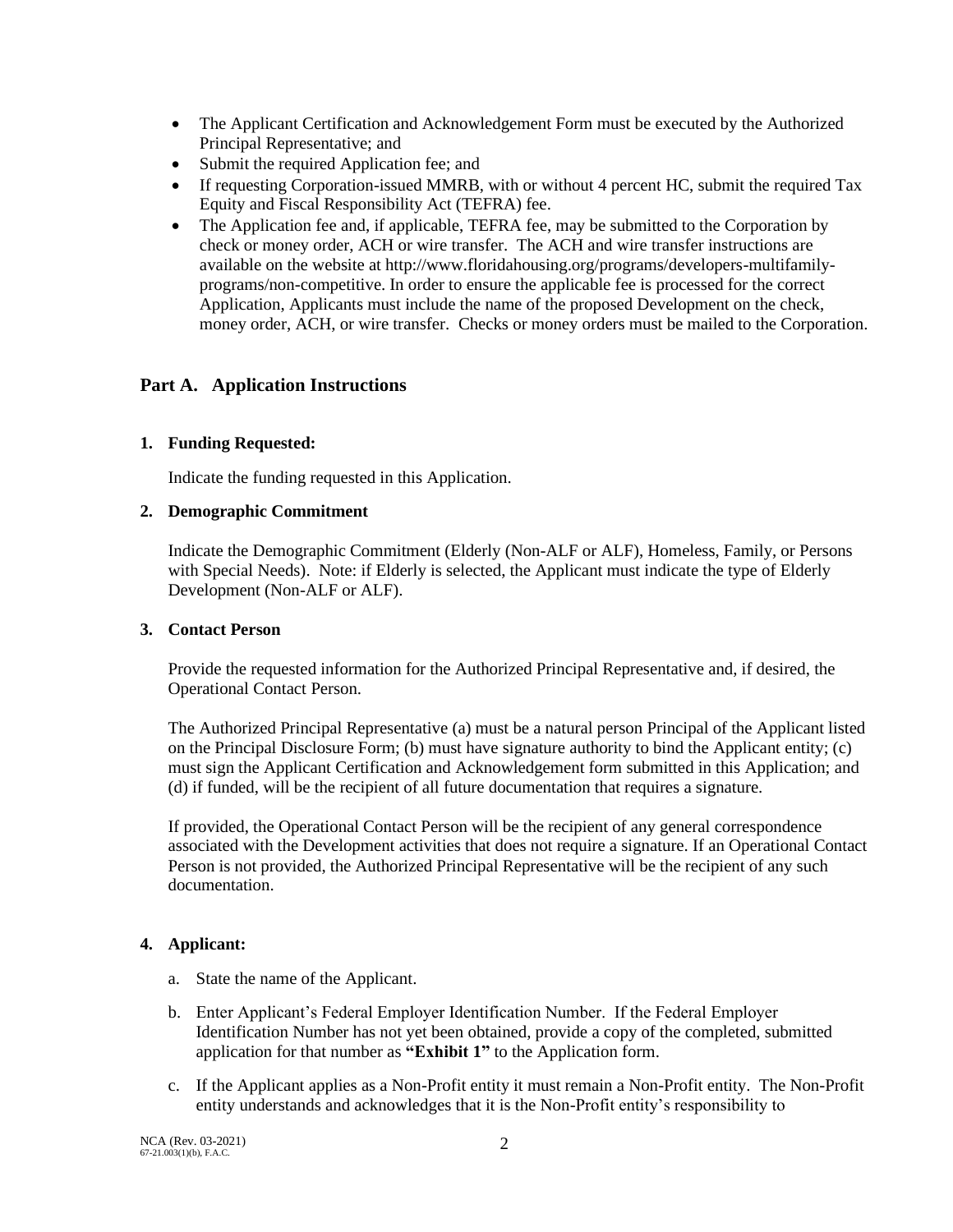contractually ensure that it substantially and materially participates in the management and operation of the Development throughout the Compliance Period. If the Applicant is applying as a Non-Profit entity, failure to include the following information for each Non-Profit entity as **"Exhibit 2"** to the Application form will result in disqualification as a Non-Profit entity and failure to meet threshold:

- (1) IRS determination letter;
- (2) A description/explanation of how the Non-Profit entity is substantially and materially participating in the management and operation of the Development (i.e., the role of the Non-Profit). The percentage of the Developer's fee that will go to the Non-Profit entity must be at least 25 percent;
- (3) The names and addresses of the governing board of the Non-Profit entity; and
- (4) The articles of incorporation demonstrating that one of the purposes of the Non-Profit entity is to foster low-income housing.

# **5. Developer and Management Company:**

- a. State the name of each Developer (include all Co-Developers).
- b. Management Company:

State the name, address and telephone number for the Management Company.

# **6. Principals Disclosure for the Applicant and for each Developer:**

a. The Principals of the Applicant and Developer(s) Disclosure Form in effect at the time of Application submission ("Principal Disclosure Form"), must be submitted, in Excel format, as part of the Application package.

The Principal Disclosure Form must identify, pursuant to subsections 67-21.002(86) and 67- 21.0025(7) and (8), F.A.C., the Principals of the Applicant and Developer(s). For Housing Credits, the investor limited partner of an Applicant limited partnership or the investor member of an Applicant limited liability company must be identified on the Principal Disclosure Form. A Principals Disclosure Form should not include, for any organizational structure, any type of entity that is not specifically included in the Rule definition of Principals.

In order to assist the Applicant in completing the Principal Disclosure Form, the Corporation offers an Advance Review Process. The Advance Review Process for Disclosure of Applicant and Developer Principals is available on the Non-Competitive Application webpage and also includes samples which may assist the Applicant in completing the required Principals Disclosure Form.

b. The name of the Applicant entity stated in the Application may be changed only by written request of an Applicant to Corporation staff and approval of the Corporation after the Applicant has been invited to enter Credit Underwriting.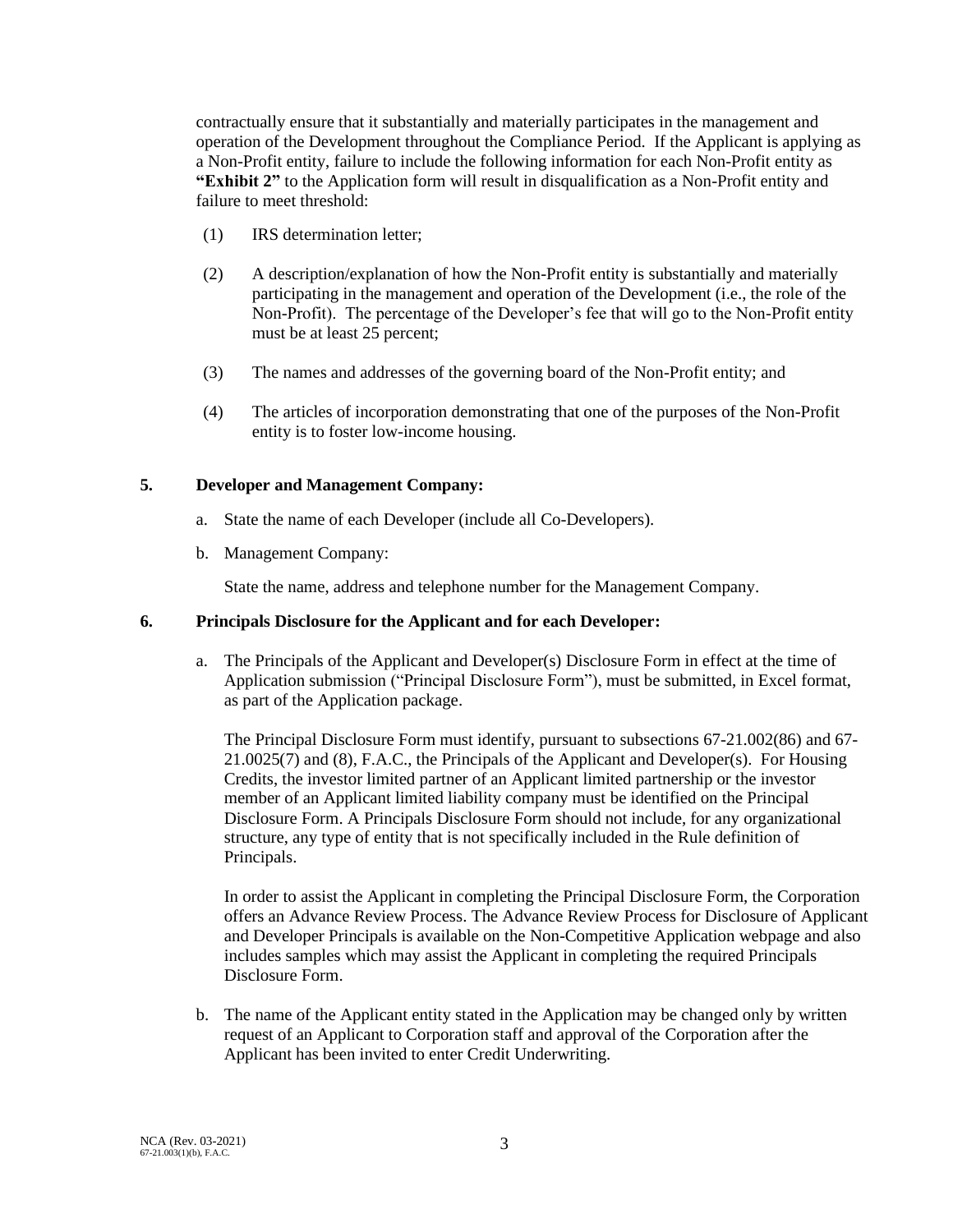For purposes of (1) and (2) below, a material change shall mean 33.3 percent or more of the Applicant, a general partner of the Applicant, or a non-investor member of the Applicant, and a non-material change shall mean less than 33.3 percent of the Applicant, a general partner of the Applicant, or a non-investor member of the Applicant.

(1) For Applicants requesting Non-Competitive Housing Credits only:

The Applicant entity shall be the recipient of the Housing Credits and the ownership structure of the Applicant entity as set forth in the Principal Disclosure Form and cannot be changed in any way (materially or non-materially) until after the Preliminary Determination is issued. Once the Preliminary Determination has been issued, (a) any material change in the ownership structure of the named Applicant will require Board approval prior to the change, and (b) any non-material change in the ownership structure of the named Applicant will require Corporation approval prior to the change. The ownership structure of the Applicant entity may be changed without Corporation or Board approval after a Final Housing Credit Allocation Agreement has been approved and the IRS Forms 8609 have been issued; however, the Corporation must still be notified in writing of the change. The Applicant must comply with Principal disclosure requirements outlined in Rule Chapter 67-21, F.A.C. for the duration of the Compliance Period. Changes to the ownership structure of the Applicant entity prior to the issuance of the Preliminary Determination or without Board approval or Corporation approval, as applicable, prior to the approval of the Final Housing Credit Allocation and issuance of the IRS Forms 8609 shall result in a disqualification from receiving funding and shall be deemed a material misrepresentation. Changes prior to the issuance of the Preliminary Determination to the officers or directors of a Public Housing Authority, officers or directors of a Non-Profit entity, or the limited partner of an investor limited partnership or an investor member of a limited liability company owning the syndicating interest therein will not result in disqualification, however, the Corporation must be notified of the change. Changes to the officers or directors of a Non-Profit entity shall require Corporation approval.

(2) For Applicants requesting MMRB, with or without Non-Competitive Housing Credits:

The Applicant entity shall be the recipient of the Non-Competitive Housing Credits and the borrowing entity for the MMRB Loan and the ownership structure of the Applicant entity as set forth in the Principal Disclosure Form cannot be changed in any way (materially or non-materially) until after the MMRB Loan closing. After loan closing, (a) any material change in the ownership structure of the named Applicant will require review and approval of the Credit Underwriter, as well as Board approval prior to the change, and (b) any non-material change in the ownership structure of the named Applicant will require review and approval of the Corporation, as well as Board approval prior to the change. The Applicant must comply with Principal disclosure requirements outlined in Rule Chapter 67-21, F.A.C. for the duration of the Compliance Period. Changes to the ownership structure of the Applicant entity (material or non-material) prior to the loan closing or without Board approval after the loan closing shall result in disqualification from receiving funding and shall be deemed a material misrepresentation. Changes prior to loan closing to the officers or directors of a Public Housing Authority, officers or directors of a Non-Profit entity, or the limited partner of an investor limited partnership or an investor member of a limited liability company owning the syndicating interest therein will not result in disqualification, however, the Corporation must be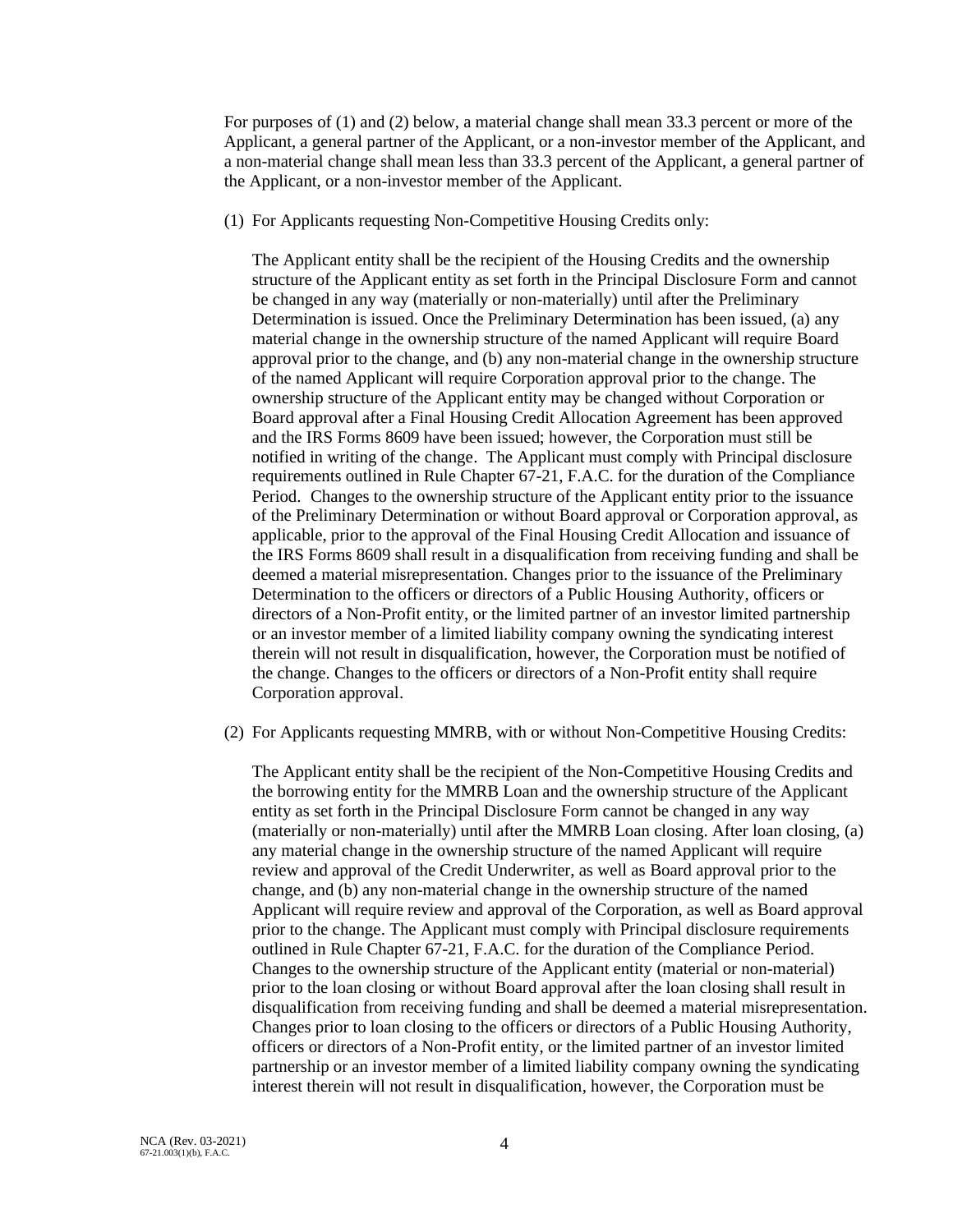notified of the change. Changes to the officers or directors of a Non-Profit entity shall require Corporation approval.

c. The Principals of each Developer identified in the Application, including all co-Developers, may be changed only by written request of an Applicant to Corporation staff and approval of the Board after the Applicant has been invited to enter Credit Underwriting. Principals of a Public Housing Authority or officers and/or directors of a non-profit entity may be changed only by written request of an Applicant to Corporation staff and approval of the Corporation after the Applicant has been invited to enter Credit Underwriting.

## **7. Proposed Development Information:**

a. State the name of the Development.

- b. Indicate one applicable Development Category:
	- New Construction (where 50% or more of the units are new construction)
	- Rehabilitation (where less than 50% of the units are new construction)
	- Acquisition and Rehabilitation (acquisition and less than 50% of the units are new construction)
	- Redevelopment (where 50% or more of the units are new construction)  $*$
	- Acquisition and Redevelopment (acquisition and 50% or more of the units are new construction)\*
	- Preservation (where less than 50% of the units are new construction)  $*$
	- Acquisition and Preservation (acquisition and less than 50% of the units are new construction) **\***

\* If the Development Category of Redevelopment or Preservation (either category with or without acquisition) is selected, in order to determine the proposed Development's eligibility for the selected Development Category, the applicable documentation outlined below must be provided.

- (1) If Redevelopment or acquisition and Redevelopment is selected, in order to qualify for the selected Development Category the following criteria must be met:
	- (a) The Development must meet the definition of Redevelopment stated in Rule 67- 21.002(94), F.A.C;
	- (b) The Applicant must provide, as **"Exhibit 3"** to the Application form, a letter from HUD or RD, dated within 12 months of the date the Application is submitted, which includes the following information:
		- i. Name of the Development<sup>\*</sup>;
		- ii. Address of the Development;
		- iii. Year built;
		- iv. Total number of units that will receive PBRA and/or ACC if the proposed Development is funded; and
		- v. The HUD or RD program currently associated with the existing development.

\*For purposes of this provision, the name of the Development may be the name at the time of the PBRA and/or ACC award.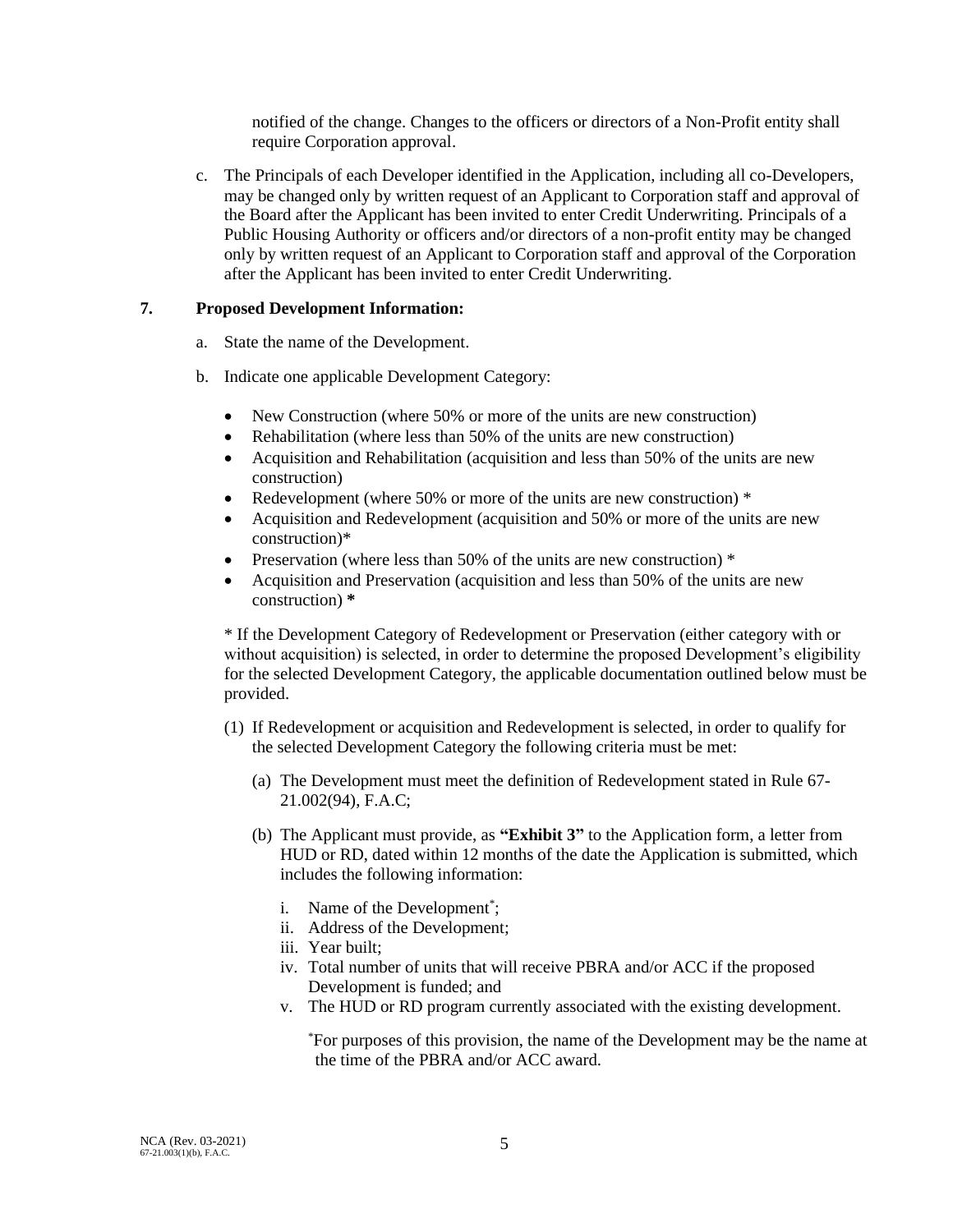If the Application does not qualify for the Development Category of Redevelopment or acquisition and Redevelopment, the Application will fail threshold.

- (2) If Preservation or acquisition and Preservation is selected, in order to qualify for the selected Development Category the following criteria must be met:
	- (a) The proposed Development must consist of 250 total units or less;
	- (b) The Development must meet the definition of Preservation stated in Rule 67- 21.002(85), F.A.C.;
	- (c) The Development must also meet the definition of Rehabilitation stated in Rule 67- 21.002(95), F.A.C.;
	- (d) The Applicant must provide, as **"Exhibit 3"** to the Application form, a letter from HUD or RD, dated within 12 months of the date the Application is submitted, which includes the following information:
		- i. Name of the Development<sup>\*</sup>;
		- ii. Address of the Development;
		- iii. Year built;
		- iv. Total number of units that currently receive PBRA and/or ACC;
		- v. Total number of units that will receive PBRA and/or ACC if the proposed Development is funded (this must equal or exceed the number of units that currently receive PBRA and/or ACC);
		- vi. The type of HUD or RD rental assistance that will be associated with the proposed Development; and
		- vii. Confirmation that the Development either (A) has not received any financing from HUD or RD for rehabilitation work within the 20 years prior to when the Application is submitted to the Corporation, or (B) has received financing from HUD or RD for rehabilitation work within the 20 years prior to when the Application is submitted to the Corporation, but the budget for the rehabilitation work did not exceed \$10,000 per unit in any single year.

\*For purposes of this provision, the name of the Development may be the name at the time of the PBRA and/or ACC award.

If the Application does not qualify for the Development Category of Preservation or acquisition and Preservation, the Application will fail threshold.

Redevelopment and Preservation Developments that are tentatively funded will be required to provide to the Credit Underwriter a plan for relocation of existing tenants.

During Credit Underwriting, all funded Applications will be held to the number of rental assistance units stated in the applicable letter provided by the Applicant as Exhibit 34 to the Application form. This requirement will apply throughout the entire Compliance Period, subject to Congressional appropriation and continuation of the rental assistance program.

c. The Applicant must select the Development Type for the proposed Development. For purposes of determining the number of stories, each floor in the building(s) should be counted regardless of whether it will consist of retail, parking, or residential. For mixed-type Developments, indicate the type that will comprise the majority of the units in the Development.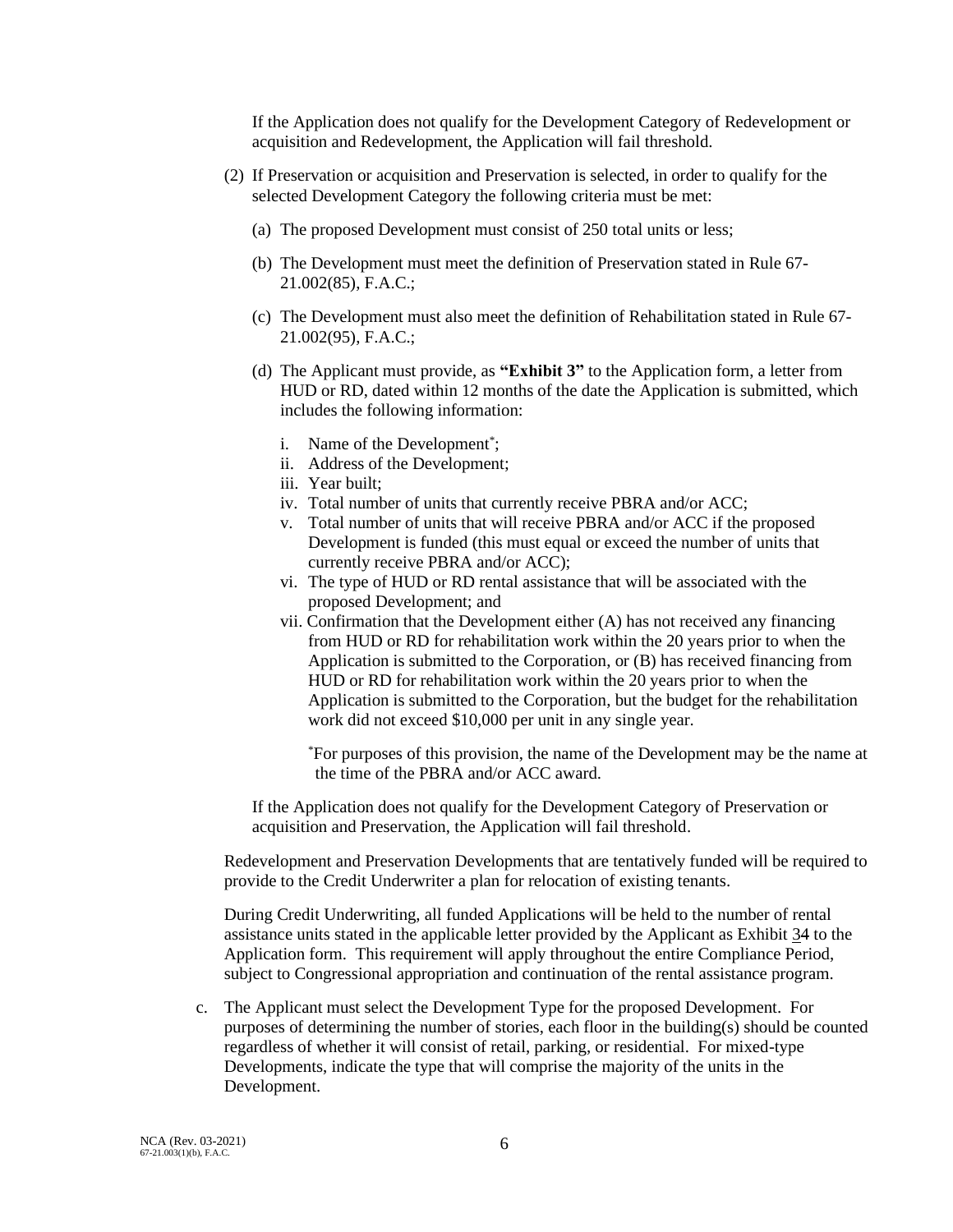- Garden Apartments (a building comprised of 1, 2, or 3 stories, with or without an elevator)
- Townhouses
- Duplexes
- Quadraplexes
- Mid-Rise 4-stories (a building comprised of 4 stories and each residential building must have at least one elevator)
- Mid-Rise 5 to 6-stories (a building comprised of 5 or 6 stories and each residential building must have at least one elevator)
- High Rise (a building comprised of 7 or more stories and each residential building must have at least one elevator)

For mixed-type Developments, the Applicant will be required to provide the number of units in each type during Credit Underwriting.

- d. Previous Underwriting:
	- (1) Indicate whether the proposed Development is currently being underwritten or has been underwritten previously by any Credit Underwriter under contract with the Corporation and, if known, identify the name of the Credit Underwriter.
	- (2) Indicate whether there is an existing Corporation-issued LURA and/or EUA on any portion of the Development site.
- e. State the anticipated placed-in-service date.

## **8. Location of Development Site:**

- a. State the County where the Development is located.
- b. State the (1) address number, street name, and name of city, and/or (b) the street name, closest designated intersection, and either name of city or unincorporated area of county. If the proposed Development consists of Scattered Sites, provide this information for each of the Scattered Sites.
- c. Indicate whether the proposed Development consists of Scattered Sites, as defined in Rule 67-21.002(97), F.A.C. This will be verified during Credit Underwriting.
- d. Latitude/Longitude Coordinates:
	- (1) All Applicants must provide a Development Location Point stated in decimal degrees, rounded to at least the sixth decimal place. If the proposed Development consists of Scattered Sites, as of Application Deadline the Development Location Point must affirmatively be established on the site with the most units, as outlined in subsection 67- 21.002(34), F.A.C., and latitude and longitude coordinates for each Scattered Site must also be provided.
	- (2) If the proposed Development consists of Scattered Sites, for each Scattered Site the Applicant must provide the latitude and longitude coordinates of one point located anywhere on the Scattered Site. The coordinates must be stated in decimal degrees and rounded to at least the sixth decimal place.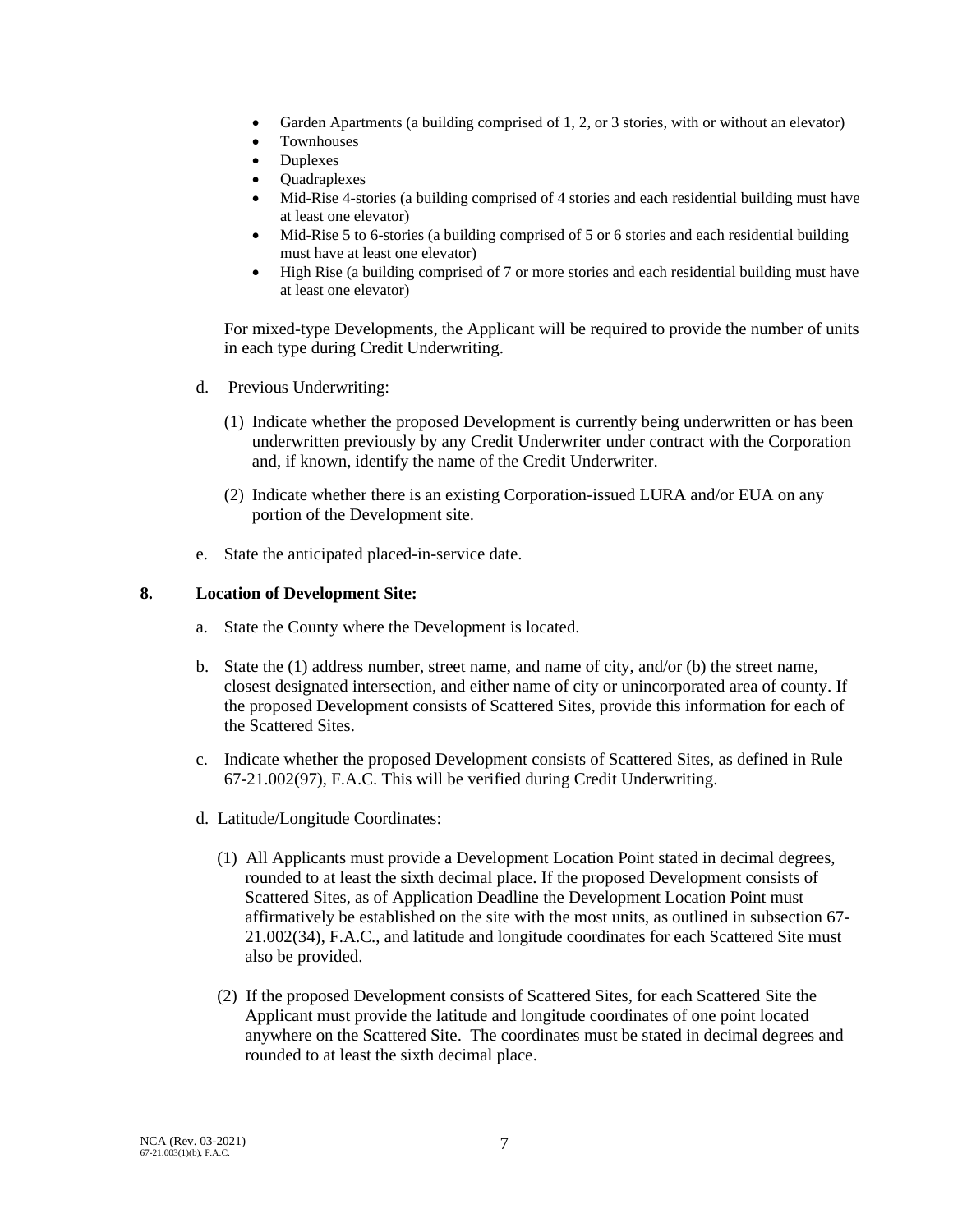Note: 30.443900, -84.283960 is an example of decimal degrees format, represented to six decimal places.

e. Provide the requested information regarding the local jurisdiction.

# **9. Units and Buildings:**

a. State the total number of units in the proposed Development.

Note: The following unit limit applies only to Applications requesting Corporationissued MMRB, with or without 4 percent HC:

- Proposed Developments with a Development Category of new construction, Redevelopment, or acquisition and Redevelopment may not exceed 300 total units.
- b. State the total number of new construction and rehabilitation units in the proposed Development.
- c. State whether any of the existing units are currently occupied.
- d. State the total number of units that will have each of the following types of rental assistance: PBRA, ACC, and/or other federal assistance.
- e. State the total number of residential and non-residential buildings in the proposed Development.

Note: Applications requesting Corporation-issued MMRB, with or without 4 percent HC, must be for a proposed Development consisting of two (2) or more dwelling units in each residential building.

# **10. Set-Aside Commitment and Compliance Period**

a. Indicate the minimum set-aside (20% of units at 50% Area Median Income (AMI) or less, 40% of units at 60% AMI or less, or Average Income Test, as defined in Section 42, IRC, as amended).

Note: Choosing the 20 percent at 50 percent AMI or less minimum set-aside will restrict ALL set-aside units at 50 percent or less of the AMI. Applicants may choose the 40 percent at 60 percent AMI or less minimum set-aside without committing to setting aside any of the units at the 60 percent AMI level. For example, an Applicant may commit to setting aside 40 percent at 50 percent AMI and this would also be considered 40 percent at 60 percent AMI or less. The Average Income Test requires that (a) forty percent or more of the residential units in the Development be both rent-restricted and occupied by individuals whose income does not exceed the imputed income limitation designated by the Owner with respect to the respective unit, subject to the special rules relating to income limitation which (b) require the Owner to designate the imputed income limitation of each unit taken into account under (a) above, such that the average of the imputed income limitations as designated by the Owner shall not exceed 60 percent of the area median income. The designated imputed income limitation of any such unit shall be in 10-percent increments as follows: 20 percent, 30 percent, 40 percent, 50 percent, 60 percent, 70 percent, or 80 percent of the area median income. Applicants that select the Average Income Test must also satisfy the set-aside elections applicable to the tax-exempt bond financing.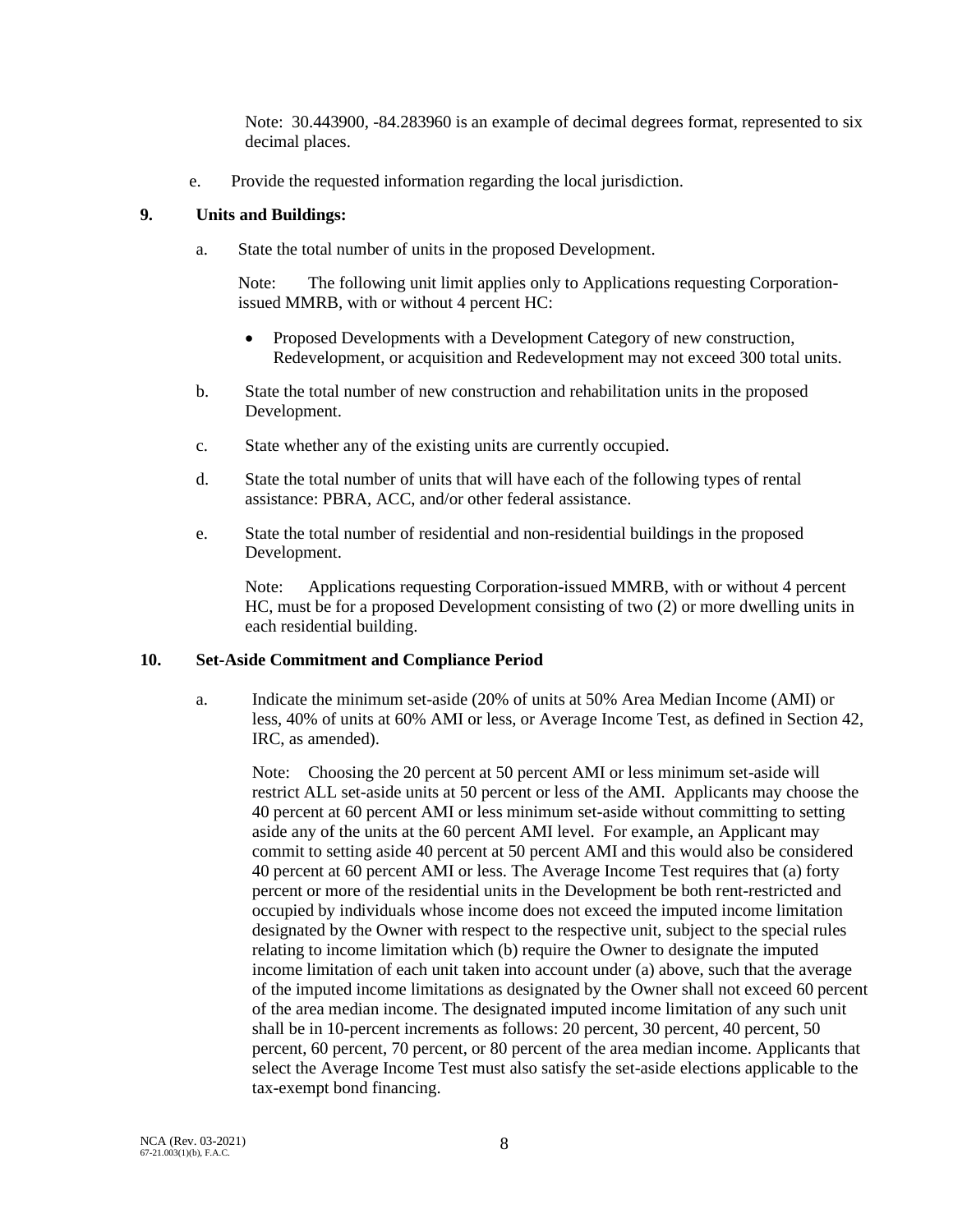- b. Set-Aside Breakdown Chart
	- (1) For Applicants NOT committing to the Average Income Test

Complete the applicable column(s) of the Set-Aside Breakdown Chart by listing the percentage of residential units, stated in whole numbers, to be set aside at each selected AMI level. Where reasonably possible, Applicants will be required to keep the unit mix consistent across each committed AMI level.

Note: If the MMRB Development has a previous award of Housing Credits with an existing EUA, the Applicant should consider the income levels of the occupied units when selecting the MMRB set-aside commitments. Section 42 IRC allows residents whose income levels have risen above AMI subsequent to initial occupancy to remain in their units even though they would no longer qualify if applying for residency today. The income of these existing occupants may currently exceed 60 percent AMI and thus, these units cannot be counted toward meeting the committed MMRB Total Set-Aside Percentage. In the event an MMRB Applicant commits to a total set-aside percentage which is higher than a percentage that can be actually met due to the "grandfathering" of occupants associated with an existing EUA, the MMRB set-aside percentage can be adjusted by the Corporation during the scoring of the Application.

(2) For Applicants committing to the Average Income Test

Complete the Set-Aside Breakdown Chart by listing the number of Set-Aside Units, stated in whole numbers, to be set aside at each selected AMI level.

The Average AMI of all Set-Aside units may not exceed 60 percent.

The Development Cost Pro Forma includes an Average Income Test worksheet to assist Applicants in this calculation, which may display the percentage of total units with numbers represented with decimal places instead of whole numbers. This is acceptable for the Average Income Test Calculation.

Calculation of the average AMI of all Set-Aside Units for the Average Income Test:

- (i) First, calculate the total number of Set-Aside Units.
- (ii) Then, at each AMI commitment, multiply the number of Set-Aside Units by the AMI percentage (e.g., a commitment of 13 Set-Aside Units at 30 percent AMI would be calculated as 3.9).
- (iii) Repeat this calculation at each AMI level. Then add the results together.
- (iv) Divide the number calculated in (iii) by the total number of Set-Aside Units calculated in (i).
- (v) This number must be equal to or less than 60 percent to meet the requirement.

For MMRB Developments, the Set-Aside commitment will be 40 percent of the total units at or below 60 percent AMI.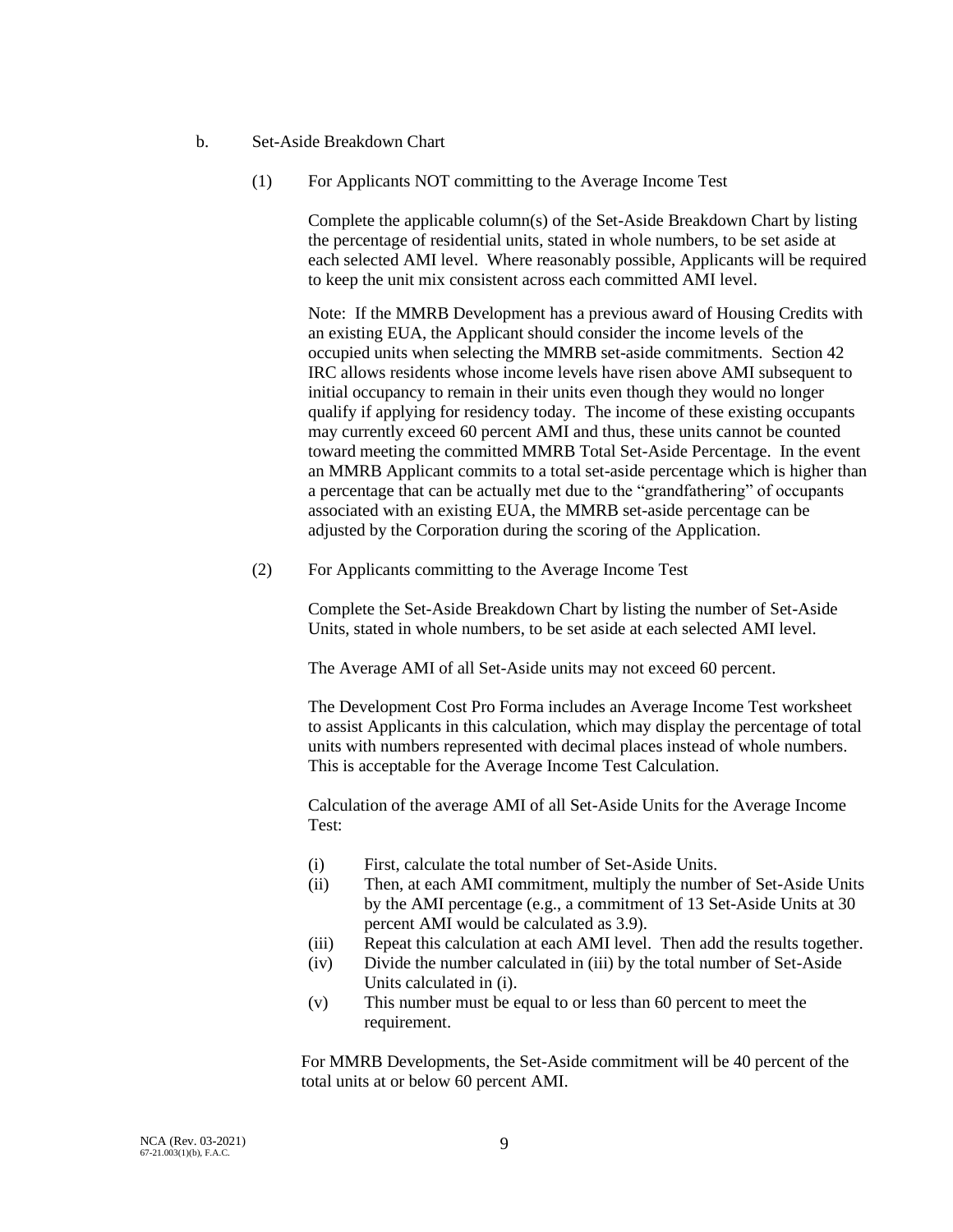c. Indicate the total affordability period (the total length of time the units will be set-aside  $$ minimum length is 30 years). Before making a commitment, the Applicant should refer to Item j. of the Applicant Certification and Acknowledgement Form included as "Exhibit 10".

# **11. Features and Amenities**

a. Required Features and Amenities Commitments are outlined below for Applicants requesting (i) Corporation-issued MMRB, with or without 4 percent HC, or (ii) 4 percent HC only to be used with bonds issued by an entity other than the Corporation or a County HFA.

All selected features and amenities must be located on the Development site. In addition, if the proposed Development will consist of Scattered Sites, the Applicant must locate each selected feature and amenity that is not unit-specific on each of the Scattered Sites, or no more than 1/16 mile from the site with the most units, or a combination of both.

- (1) At question 11.a.(1) of the Application form, Applicants requesting Corporation-issued MMRB, with or without 4 percent HC, must select enough of the Optional Features and Amenities for All Developments (set out in Item (3)(a) below) to achieve a total point value of at least 6 points.
- (2) At question 11.a.(1) and (2) of the Application form, Applicants requesting 4 percent HC only to be used with bonds issued by an entity other than the Corporation or a County HFA must select enough of the features and amenities to achieve a total point value of at least 21 points (at least 12 points from the list of Optional Features and Amenities for All Developments set out in Item  $(3)(a)$  below, and at least 9 points from the list of Optional General Features and Amenities set out in Item (3)(b) below).
- (3) Features and Amenities:
	- (a) Optional Features and Amenities for All Developments:
		- 30 Year expected life roofing on all buildings (2 points)
		- Emergency call service in all units (3 points)
		- Exercise room with appropriate equipment. The exercise room must have secured entry. (1 point)
		- Community center or clubhouse (3 points)
		- Swimming pool (2 points)
		- Playground/tot lot, accessible to children with disabilities (must be sized in proportion to Development's size and expected resident population with ageappropriate equipment) (2 points)
		- Car care area (for car cleaning/washing/vacuuming) (1 point)
		- Two or more parking spaces per total number of units (1 point)
		- Picnic area with hard cover permanent roof of a design compatible with the Development, open on all sides, containing at least three permanent picnic tables with benches and an adjoining permanent outdoor grill (1 point)
		- Computer lab on-site with minimum one computer per 20 units, with internet access, basic word processing, spreadsheets and assorted educational and entertainment software programs and at least one printer (1 point)
		- Each unit wired for high speed internet (1 point)

The Applicant may select only one of the following two items: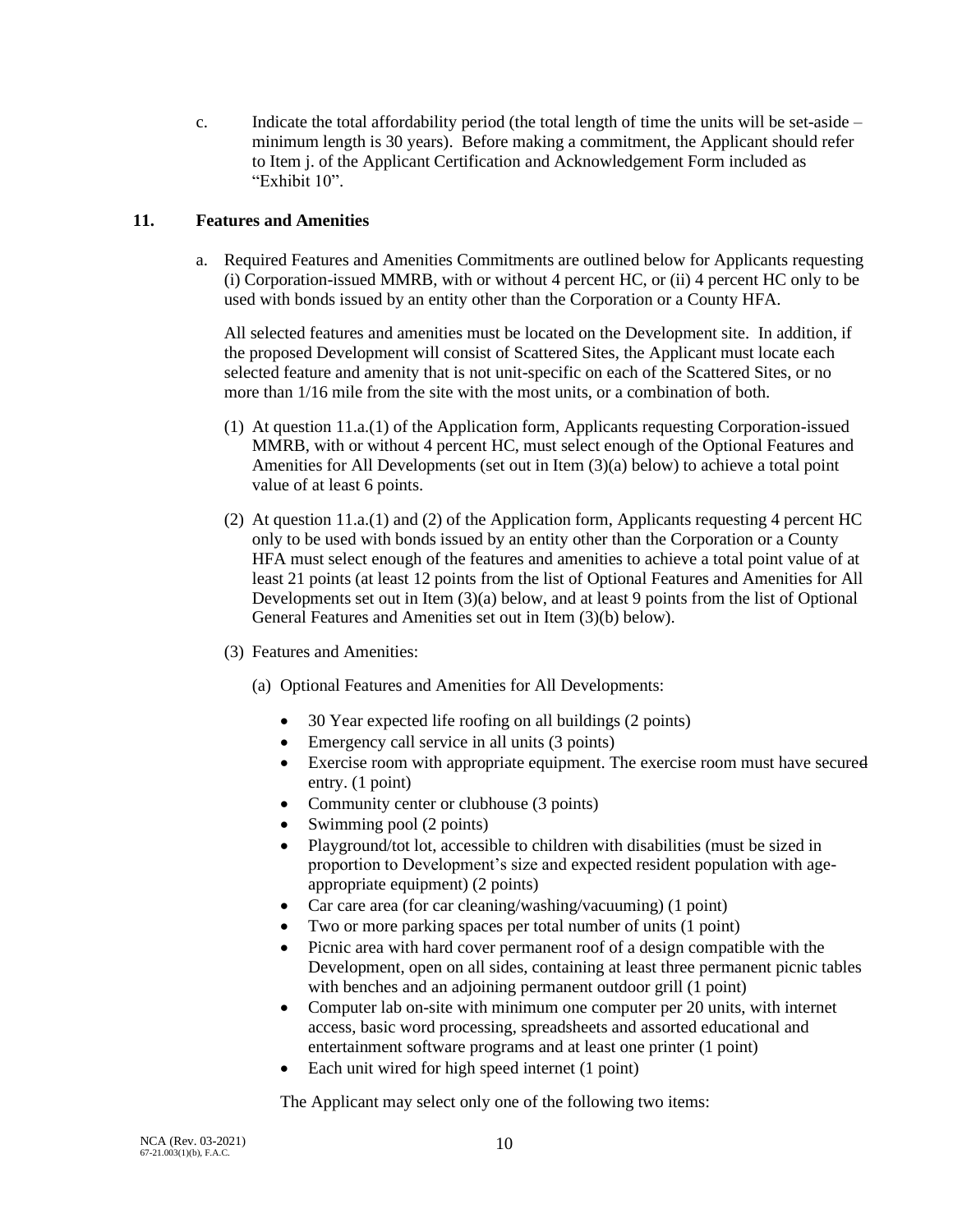- One outside recreation facility consisting of shuffleboard court and appropriate equipment, bocce ball court or lawn bowling court and appropriate equipment, tennis court, full basketball court or volleyball court. (Specific facility will be committed to during Credit Underwriting) (2 points)
- Two outside recreation facilities. (Applicant must provide two separate facilities which must be approved by Corporation staff and servicers during Credit Underwriting) (2 points)

The Applicant may select only one of the following two items:

- Laundry hook-ups and space for full-size washer and dryer inside each unit (1) point)
- Dryer and Energy Star qualified washer in a dedicated space with hook-ups within each unit, provided at no charge to the resident during the term of any lease (3 points)

The Applicant may select only one of the following two items:

- Laundry facilities with full-size dryers and Energy Star qualified washers available in at least one (1) common area on site – minimum 1 washer and 1 dryer for every 12 units (1 point)
- Laundry facilities with full-size dryers and Energy Star qualified washers available in at least one (1) common area on every floor in each building of the Development if Development consists of more than one (1) building and/or more than one (1) story – minimum 1 washer and 1 dryer for every 12 units (2 points)

Applicants that selected Duplexes, or Quadraplexes at question 7.c. of the Application form may select any of the following:

- Garage for each unit which consists of a permanent, fully enclosable structure designed to accommodate one or more automobiles, either attached to the unit or detached but located on the same property, provided at no charge to the resident (3 points)
- Carport for each unit which consists of a permanent covered and paved area, attached to the unit and designed to accommodate one or more automobiles, provided at no charge to the resident (2 points)
- Fenced back yard for each unit which consists of a portion of the property behind each unit that is enclosed by a wood, privacy or chain link fence of a minimum height of 48". Direct access to the fenced back yard for each unit must be afforded solely by a door from that unit and no other unit (2 points)
- (b) Optional General Unit Features and Amenities for all new construction units and all rehabilitation units:
	- Ceramic tile bathroom floors in all units (2 points)
	- Microwave oven in each unit (1 point)
	- Marble window sills in all units (1 point)
	- Steel exterior door frames for all exterior doors for all units (1 point)
	- At least 1½ bathrooms (one full bath and one with at least a toilet and sink) in all 2-bedroom new construction units (2 points) Note: In order to be eligible to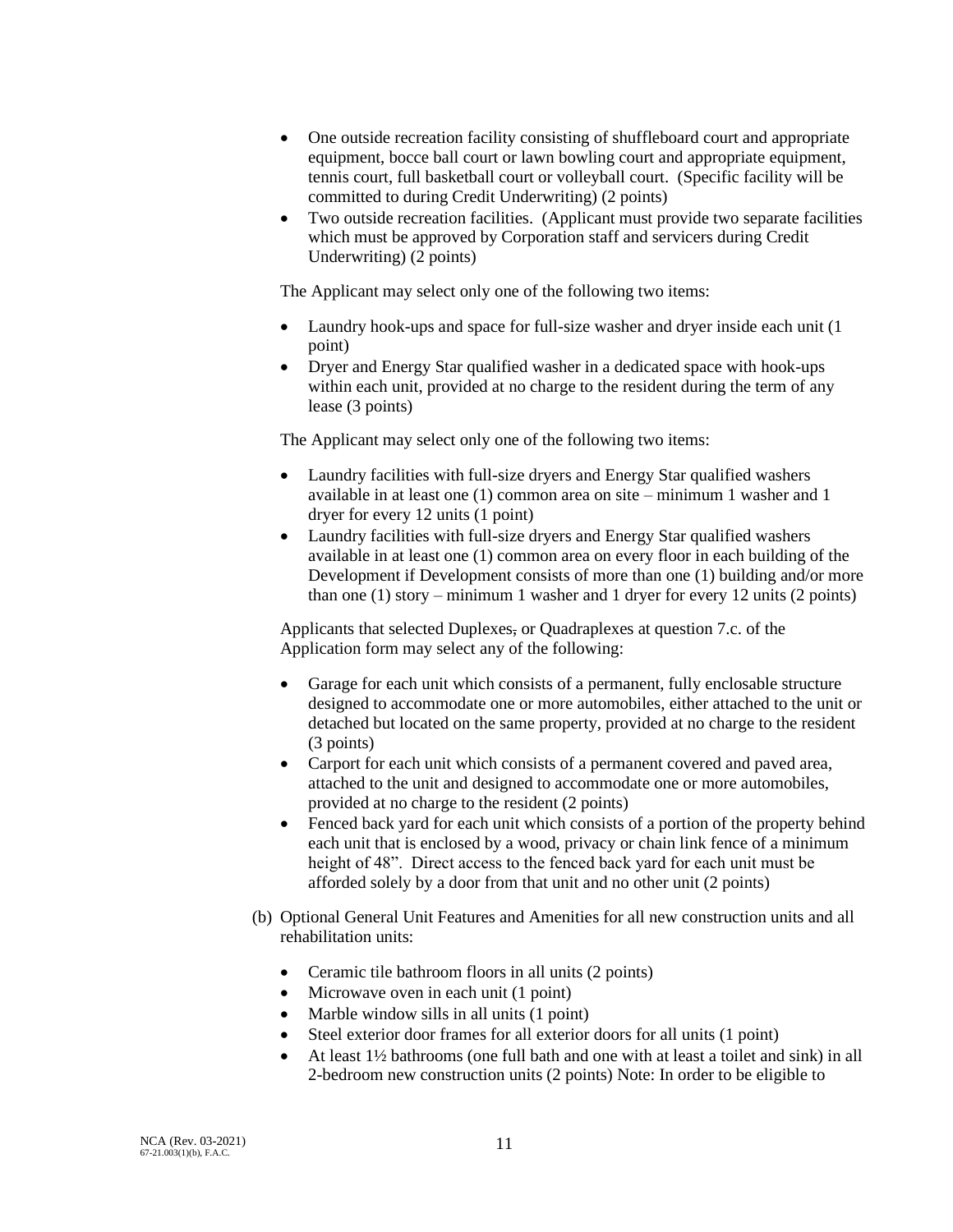select this feature, the Development must have at least one 2-bedroom new construction unit.

- Double compartment kitchen sink in all units (1 point)
- Pantry in kitchen area in all new construction units must be no less than 20 cubic feet of storage space. Pantry cannot be just an under- or over-the-counter cabinet. (2 points)
- Garbage disposal in all units (1 point)
- New kitchen cabinets and counter top(s) in all rehabilitation units (3 points)
- New bathroom cabinet(s), excluding medicine cabinet, in all rehabilitation units (1 point)
- New plumbing fixtures in kitchen and bathroom(s) in all rehabilitation units [minimum of new sink and new faucets in kitchen and minimum of new tub, new toilet, new sink and new faucets in bathroom(s)] (3 points)
- Note: Applicants requesting 4 percent HC only to be used with bonds issued by a County HFA are not required to make a features and amenities commitment.
- b. Green Building Features:
	- (1) At question 11.b. of the Application form, Applicants requesting Corporation-issued MMRB, with or without 4 percent HC, must select at least five (5) of the Green Building Features outlined in Item (3) below.
	- (2) At question 11.b. of the Application form, Applicants requesting 4 percent HC only to be used with bonds issued by an entity other than the Corporation or a County HFA must select at least eight (8) of the Green Building Features outlined in Item (3) below.
	- (3) Green Building Features:
		- Programmable thermostat in each unit;
		- Energy Star qualified ceiling fans in all bedrooms and living areas;
		- Energy Star qualified roofing material or coating;
		- Energy Star qualified ventilation fans in all bathrooms;
		- Energy efficient windows in each unit, as follows:
			- o For all Development Types except Mid-Rise and High Rise: Energy Star rating for all windows in each unit;
			- o For Development Type of Mid-Rise or High Rise:
				- U-Factor of 0.50 or less and a SHHGC of 0.25 or less where the fenestration is fixed; and
				- U-Factor of 0.65 or less and a SHHGC of 0.25 or less where the fenestration is operable (i.e., the window opens);
		- Install daylight sensors, timers or motion detectors on all outdoor lighting attached to buildings;
		- FL Yards and Neighborhoods certification on all landscaping;
		- Eco-friendly flooring -- Carpet and Rug Institute Green Label certified carpet and pad, FloorScore certified flooring, bamboo, cork, 80% recycled content tile, and/or natural linoleum;
		- Eco-friendly cabinets formaldehyde free and material must be certified by the Forest Stewardship Council, the Environmental Stewardship Program, or a certification program endorsed by the Programme for the Endorsement of Forest Certification;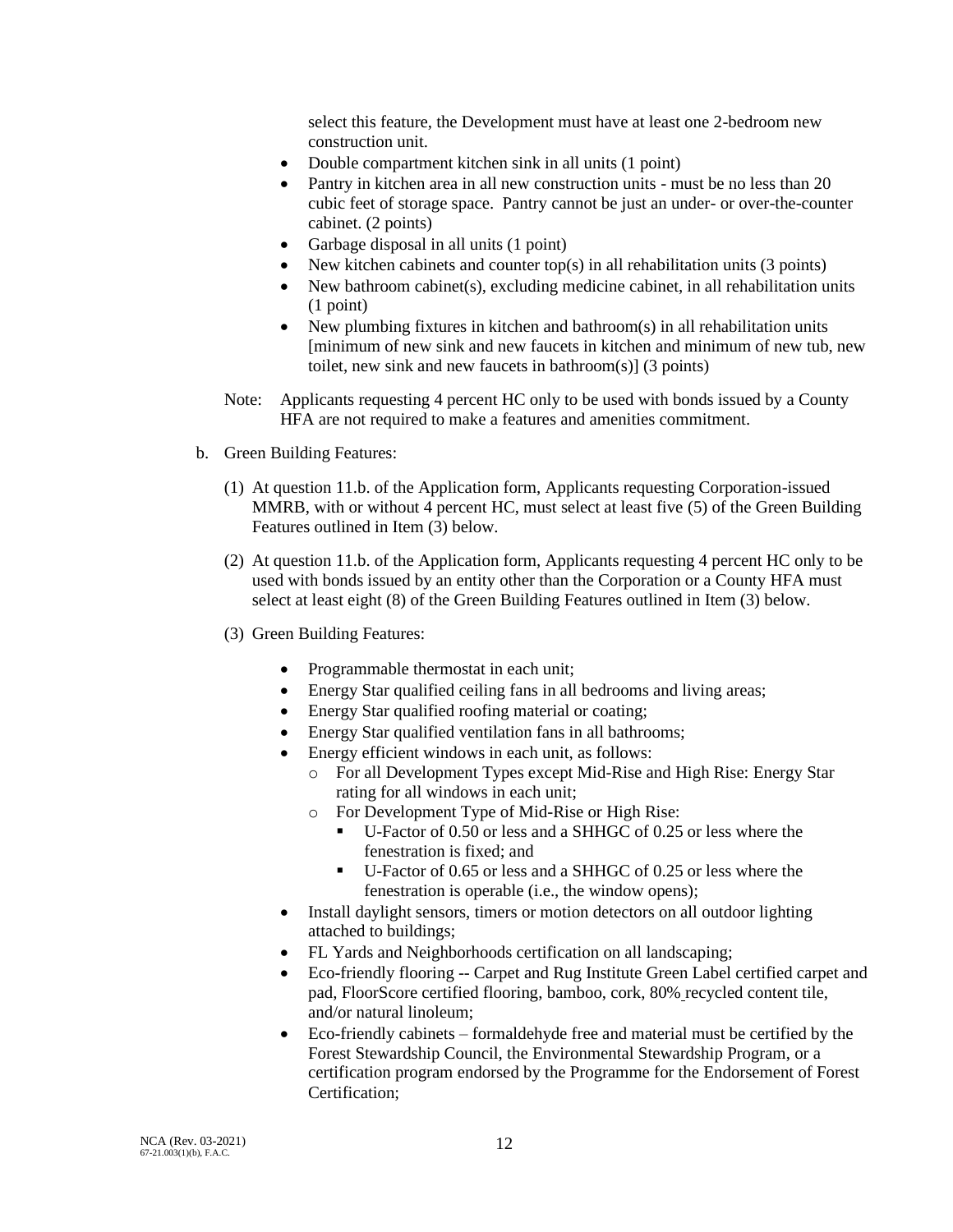- Low-flow water fixtures in bathrooms WaterSense labeled products or the following specifications:
	- $\triangleright$  Toilets: 1.28 gallons/flush or less,
	- $\triangleright$  Urinals: 0.5 gallons/flush,
	- ➢ Lavatory faucets: 1.5 gallons/minute or less at 60 psi flow rate, and
	- ➢ Showerheads: 2.0 gallons/minute or less at 80 psi flow rate;
- Low-VOC paint for all interior walls (50 grams per liter or less for flat paint; 150 grams per liter or less for non-flat paint);
- Energy Star qualified refrigerators, dishwashers and washing machines that are not provided by the Applicant;
- Minimum SEER of 16 for unit air conditioners.
- Note: Applicants requesting 4 percent HC only to be used with bonds issued by a County HFA are not required to make a green building features commitment.

# **12. Resident Programs:**

- a. At question 12.a. of the Application form:
	- (1) Applicants requesting Corporation-issued MMRB, with or without 4 percent HC, must select at least one (1) of the Qualified Resident Programs for All Applicants (outlined in Item c.(1) below).
	- (2) Applicants requesting 4 percent HC only to be used with bonds issued by an entity other than the Corporation or a County HFA must select at least four (4) of the Qualified Resident Programs for All Applicants (outlined in Item c.(1) below)
- b. At question 12.b. of the Application form, Applicants requesting 4 percent HC only to be used with bonds issued by an entity other than the Corporation or a County HFA must also select enough of the Additional Qualified Resident Programs (outlined in Item  $c.(1)(2),(3),(4)$  or (5) below) for the applicable Demographic Commitment (selected by the Applicant at Section 2 of the Application) to achieve a total point value of at least 6 points.
- c. Qualified Resident Programs:
	- (1) Qualified Resident Programs for All Applicants:
		- Health and Wellness

The following resident programs are available for All Developments Except Elderly ALF Developments:

- o Health Care At least quarterly visits by health care professionals such as nurses, doctors, or other licensed care providers. At a minimum, the following services must be provided: health screening, flu shots, vision and hearing tests. Regularly scheduled is defined as not less often than once each quarter. On-site space must be provided. Service must be provided at no cost to the residents, with the exception that the residents may be charged for medications. If the Development consists of Scattered Sites, this resident program must be provided on the Scattered Site with the most units.
- o Health and Nutrition Classes At least 8 hours per year, provided on site at no cost to the residents. Classes must be held between the hours of 8:00 a.m.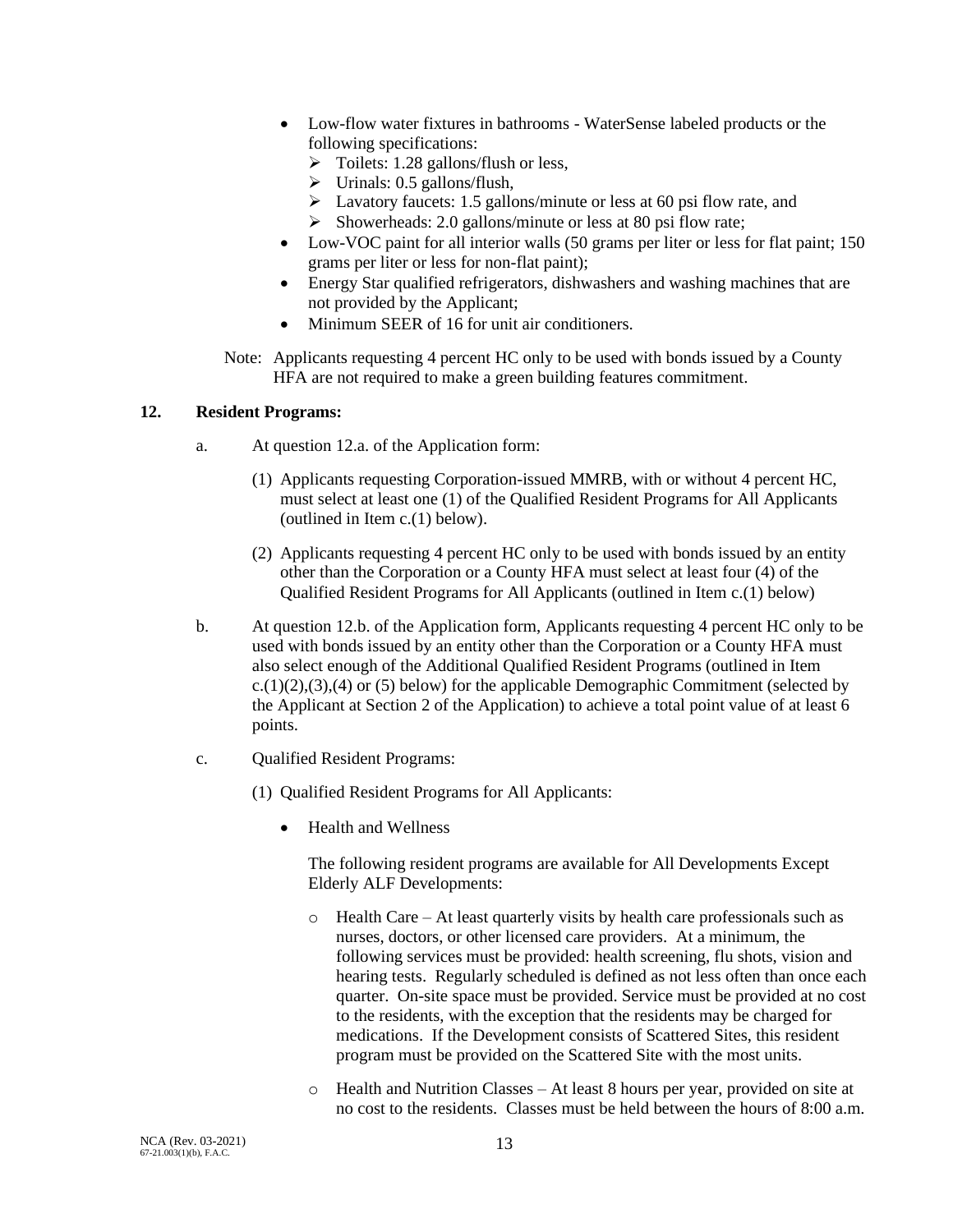and 7:00 p.m. and electronic media, if used, must be used in conjunction with live instruction. If the Development consists of Scattered Sites, this resident program must be provided on the Scattered Site with the most units.

o Mentoring – Establish a partnership with a primary or secondary education institution to encourage mentoring, tutoring and/or financial support that will benefit the residents of the proposed affordable housing community. This service must be provided at no cost to the resident. The mentoring service must be offered between the hours of 8:00 a.m. and 7:00 p.m. and electronic media, if used, must be used in conjunction with live instruction.

The following resident programs are available for Elderly ALF Developments only:

o Health and Wellness Services and Activities – The Applicant or its Management Company shall make available, at no cost to the resident, an onsite facility(s) to provide individual and group health and wellness activities provided by organizations or staff licensed, certified or trained to conduct the activities. Electronic media, if used, must be used in conjunction with live instruction.

These activities must include: at least monthly scheduled and structured health care related screenings such as hearing, vision, dental, nutrition, mobility and mental health provided by licensed or certified professionals relevant to the activity; at least weekly scheduled and structured health and wellness educational activities providing information and instruction on topics such as nutrition and diet, medications, mobility and exercise, good mental health and health care self-advocacy; and at least daily activities related to resident appropriate exercise and physical movement.

- o Mentoring and Intergenerational– The Applicant or its Management Company shall establish and maintain partnership(s) with a primary or secondary education institution(s) to encourage and coordinate structured mentoring, tutoring and other intergenerational activities among the residents and community's students. Other examples include foster grandparents, volunteer companion and chore programs. Electronic media, if used, must be used in conjunction with live instruction.
- Resident Activities These specified activities are planned, arranged, provided and paid for by the Applicant or its Management Company and held between the hours of 9:00 a.m. and 9:00 p.m. These activities must be an integral part of the management plan. The Applicant must develop and execute a comprehensive plan of varied activities that brings the residents together and encourages community pride. The goal here is to foster a sense of community by bringing residents together on a regularly scheduled basis by providing activities such as holiday and special occasion parties, community picnics, newsletters, children's special functions, etc.
- Financial Counseling This service must be provided by the Applicant or its Management Company, at no cost to the resident, and must include the following components: must be regularly scheduled at least once each quarter; must include tax preparation assistance by qualified professionals; must include educational workshops on such topics as "Learning to Budget", "Handling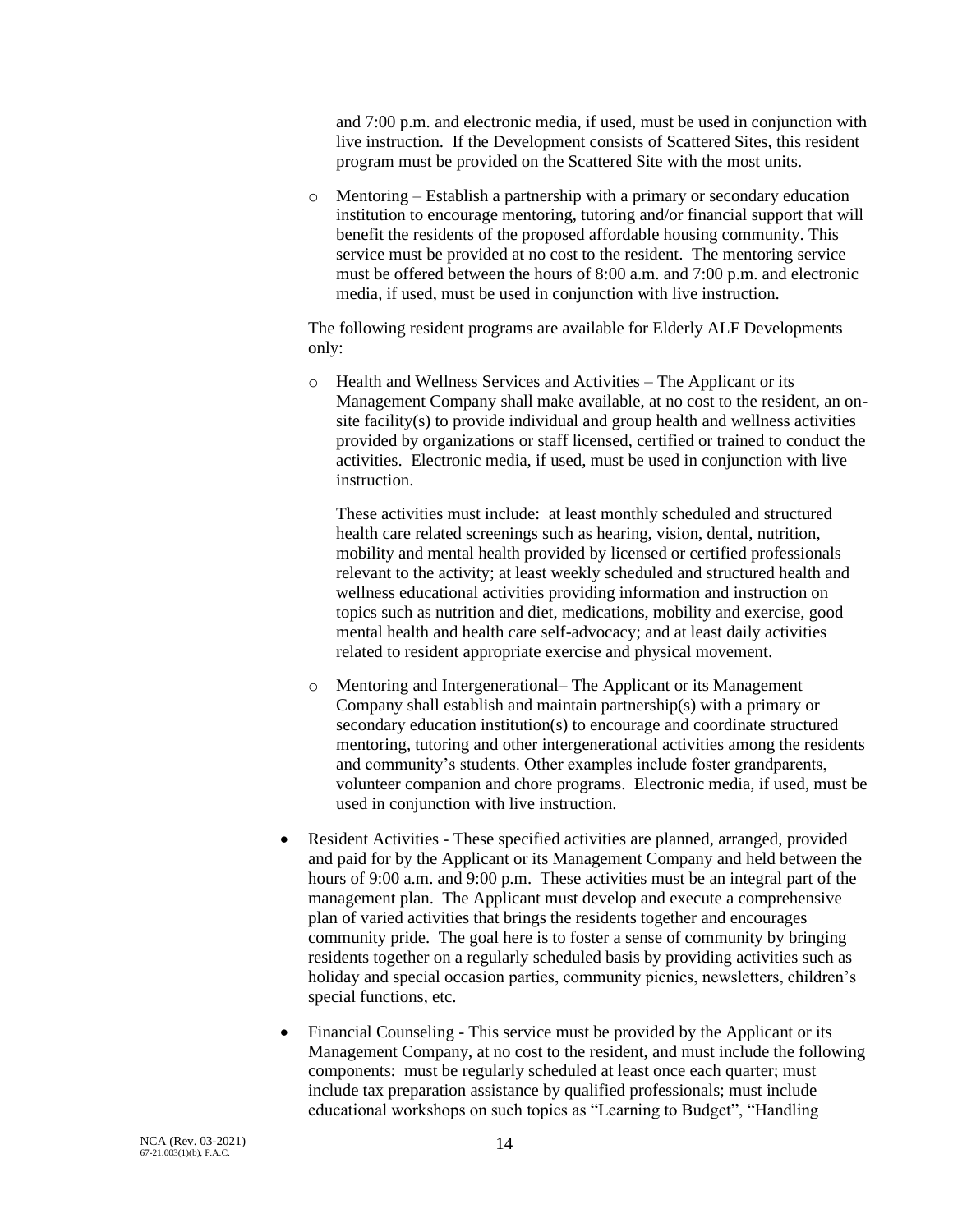Personal Finances", "Predatory Lending", or "Comparison Shopping for the Consumer". Counseling sessions must be held between the hours of 9:00 a.m. and 8:00 p.m. and electronic media, if used, must be used in conjunction with live instruction.

- English as a Second Language The Applicant or its Management Company must make available, at no cost to the resident, literacy tutor(s) who will provide weekly English lessons to residents in private space on-site. If the Development consists of Scattered Sites, this resident program must be provided on the Scattered Site with the most units. Lessons must be offered between the hours of 9:00 a.m. and 8:00 p.m. and electronic media, if used, must be used in conjunction with live instruction.
- Resident Assistance Referral Program The Applicant or its Management Company will make available to residents information about services such as crisis intervention, individual and family needs assessment, problem solving and planning, appropriate information and referral to community resources and services based on need, monitoring of ongoing ability to retain self-sufficiency, and advocacy to assist clients in securing needed resources. This service must be provided at no cost to the resident. Electronic media, if used, must be used in conjunction with live instruction. The Developer or Management Company shall verify that the services referral information is accurate and up-to-date at least once every six (6) months.
- Swimming Lessons The Applicant or its Management Company must provide on-site swimming lessons for children or adults, at no cost to the resident, at least twice each year.
- Life Safety Training The Applicant or its Management Company must provide courses such as fire safety, first aid (including CPR), etc., on-site, at least twice each year, at no cost to the resident. Electronic media, if used, must be used in conjunction with live instruction. If the Development consists of Scattered Sites, this resident program must be provided on the Scattered Site with the most units.
- (2) Additional Qualified Resident Programs for Family Developments (to be eligible to select these programs, the Applicant must have selected the Family Demographic Commitment at question 2 of the Application form):
	- After School Program for Children This program requires the Applicant or its Management Company to provide supervised, structured, age-appropriate activities for children during the after school hours, Monday through Friday. Activities must be on-site and at no charge to the residents. If the Development consists of Scattered Sites, this resident program must be provided on the Scattered Site with the most units. (3 points)
	- First Time Homebuyer Seminars Applicant or its Management Company must arrange for and provide, at no cost to the resident, in conjunction with local realtors or lending institutions, semiannual on-site seminars for residents interested in becoming homeowners. Seminars must be held between the hours of 9:00 a.m. and 9:00 p.m. and electronic media, if used, must be used in conjunction with live instruction. If the Development consists of Scattered Sites,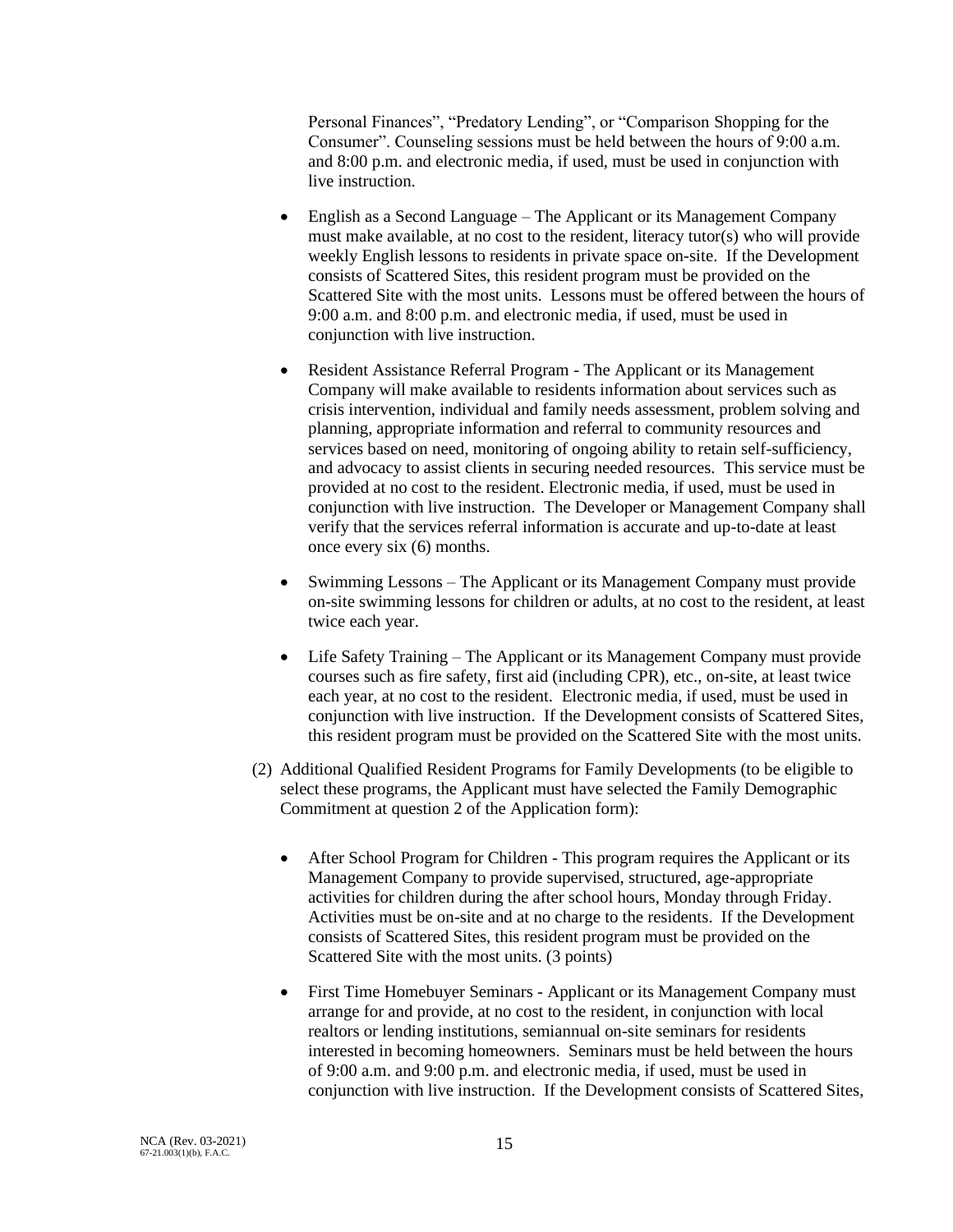this resident program must be provided on the Scattered Site with the most units. (1 point)

- Adult Literacy Applicant or its Management Company must make available, at no cost to the resident, literacy tutor(s) who will provide weekly literacy lessons to residents in private space on-site. Training must be held between the hours of 9:00 a.m. and 9:00 p.m. and electronic media, if used, must be used in conjunction with live instruction. If the Development consists of Scattered Sites, this resident program must be provided on the Scattered Site with the most units. (2 points)
- Employment Assistance Program Applicant or its Management Company must provide, at no cost to the resident, a minimum of quarterly scheduled Employment Assistance Program workshops/meetings offering employment counseling by a knowledgeable employment counselor. Such a program includes employability skills workshops providing instruction in the basic skills necessary for getting, keeping, and doing well in a job. The instruction must be offered between the hours of 9:00 a.m. and 9:00 p.m. and must include, but not be limited to, the following:
	- o Evaluation of current job skills;
	- o Assistance in setting job goals;
	- o Assistance in development of and regular review/update of an individualized plan for each participating resident;
	- o Resume assistance;
	- o Interview preparation; and
	- o Placement and follow-up services.

If the Development consists of Scattered Sites and the training is provided on site, it must be provided on the Scattered Site with the most units. If the training is not provided on-site, transportation at no cost to the resident must be provided. Electronic media, if used, must be used in conjunction with live instruction. (2 points)

(3) Additional Qualified Resident Programs for Homeless Developments (to be eligible to select these programs, the Applicant must have selected the Homeless Demographic Commitment at question 2 of the Application form):

Note: All Applicants selecting the Homeless Demographic Commitment in this Application will be required to provide a Case Management Program whereby the Applicant or its Management Company must provide, at no cost to the resident, a Case Manager (at least one for every 25 Homeless or formerly Homeless resident families) whose activities are aimed at assessing resident needs, planning services, linking the service system to a resident, coordinating the various system components, monitoring service delivery, and evaluating the effect of service delivery. Case Managers must possess at least a bachelor's degree in human services or a related field.

• After School Program for Children - This program requires the Applicant or its Management Company to provide supervised, structured, age-appropriate activities for children during the after school hours, Monday through Friday. Activities must be on-site and at no charge to the residents. If the Development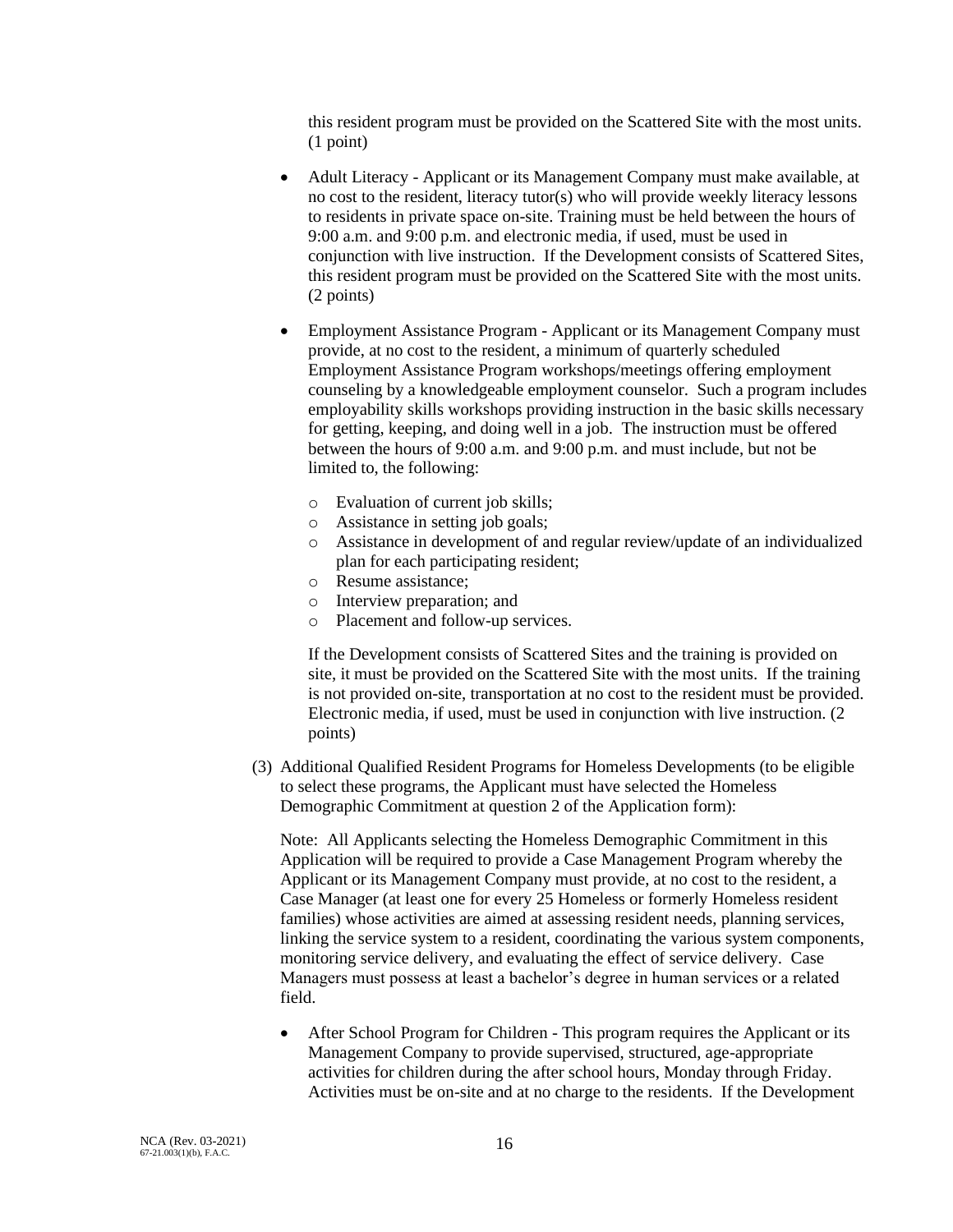consists of Scattered Sites, this resident program must be provided on the Scattered Site with the most units. (3 points)

- First Time Homebuyer Seminars Applicant or its Management Company must arrange for and provide, at no cost to the resident, in conjunction with local realtors or lending institutions, semiannual on-site seminars for residents interested in becoming homeowners. Seminars must be held between the hours of 9:00 a.m. and 9:00 p.m. and electronic media, if used, must be used in conjunction with live instruction. If the Development consists of Scattered Sites, this resident program must be provided on the Scattered Site with the most units. (1 point)
- Adult Literacy Applicant or its Management Company must make available, at no cost to the resident, literacy tutor(s) who will provide weekly literacy lessons to residents in private space on-site. Training must be held between the hours of 9:00 a.m. and 9:00 p.m. and electronic media, if used, must be used in conjunction with live instruction. If the Development consists of Scattered Sites, this resident program must be provided on the Scattered Site with the most units. (2 points)
- Employment Assistance Program Applicant or its Management Company must provide, at no cost to the resident, a minimum of quarterly scheduled Employment Assistance Program workshops/meetings offering employment counseling by a knowledgeable employment counselor. Such a program includes employability skills workshops providing instruction in the basic skills necessary for getting, keeping, and doing well in a job. The instruction must be offered between the hours of 9:00 a.m. and 9:00 p.m. and must include, but not be limited to, the following:
	- o Evaluation of current job skills;
	- o Assistance in setting job goals;
	- o Assistance in development of and regular review/update of an individualized plan for each participating resident;
	- o Resume assistance;
	- o Interview preparation; and
	- o Placement and follow-up services.

If the Development consists of Scattered Sites and the training is provided on site, it must be provided on the Scattered Site with the most units. If the training is not provided on-site, transportation at no cost to the resident must be provided. Electronic media, if used, must be used in conjunction with live instruction. (2 points)

• Supported Employment Program (4 points) -

The Applicant or its Management Company must provide, at no cost to the resident, a supported employment program. The supported employment program provided must be an approach to vocational rehabilitation for persons with disabilities that emphasizes helping them obtain competitive work in the community and providing the supports necessary to ensure their success in the workplace. The program must help its consumers obtain competitive jobs, specifically competitive jobs are part-time or full-time jobs that exist in the open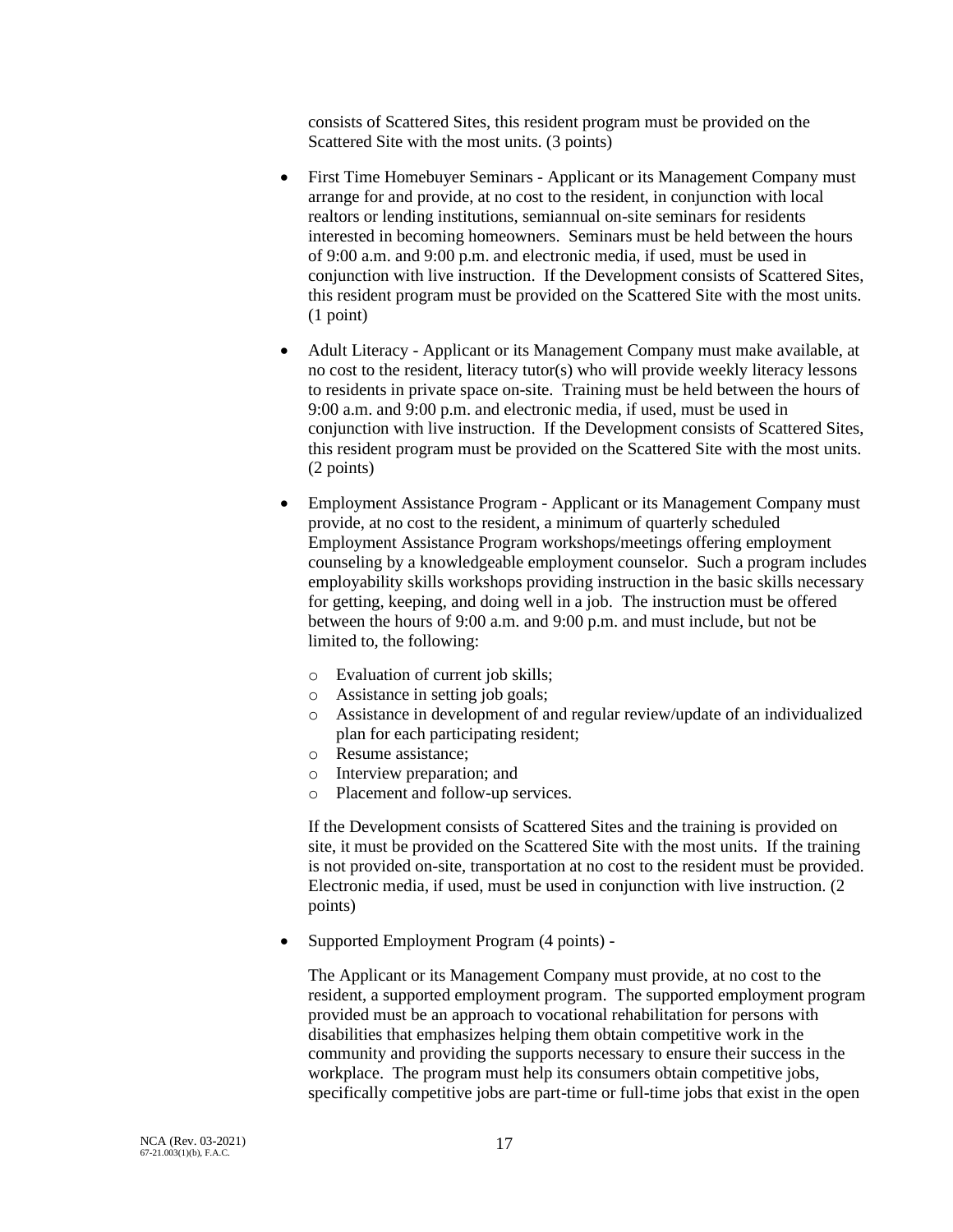labor market and pay at least a minimum wage, and that anyone could qualify for regardless of their disability status. The following are the basic components of supported employment:

- o Paid Employment Wages are a major outcome of supported employment. Work performed must be compensated with the same benefits and wages as other workers in similar jobs receive. This includes sick leave, vacation time, health benefits, bonuses, training opportunities, and other benefits. Employment must be for at least 18 hours per week; and
- o Integrated Work Sites Integration is one of the essential features of supported employment. Individuals with disabilities should have the same opportunities to participate in all activities in which other employees participate and to work alongside other employees who do not have disabilities; and
- o Ongoing Support A key characteristic which distinguishes supported employment from other employment programs is the provision of ongoing support for individuals with severe disabilities to maintain employment.
- Effective Communication for Conflict Resolution The Applicant or its Management Company must provide, at no cost to the resident, quarterly on-site seminars for residents interested in developing skills in managing conflicts. The program must have components that help residents develop communication skills that will be effective in resolving disagreements before they escalate into fullblown conflicts. The program must provide opportunities for residents to practice ways of speaking and listening that lead to mutually beneficial problem solving. (2 points)
- Safety Awareness Program The Applicant or its Management Company must provide, at no cost to the resident, at least quarterly, on-site seminars on safety awareness by organizations and/or persons with community and/or personal safety training expertise. The Safety Awareness program must cover strategies for staying safe in the home, neighborhood, workplace or school. (2 points)
- Stress Management The Applicant or its Management Company must provide, at no cost to the resident, at least monthly, on-site seminars for residents interested in learning stress management techniques. The components of the seminars must cover the science of stress, including stress-related health problems, such as heart disease, high blood pressure, and metabolic syndrome. The seminars must cover strategies to help cope with stress and make residents less vulnerable to stress. (2 points)
- (4) Additional Qualified Resident Programs for Elderly Developments Non-ALF and ALF (to be eligible to select these programs, the Applicant must have selected the Elderly Demographic Commitment at question 2 of the Application form):

Note: All Applicants selecting the Elderly Demographic Commitment in this Application that will be providing an Assisted Living Facility (ALF) will be required to provide a Case Management Program whereby the Applicant, Management Company, or its Service Provider must provide, at no cost to the resident, a Case Manager (at least one for every 25 residents) whose activities are aimed at assessing resident needs, planning services, linking the service system to a resident,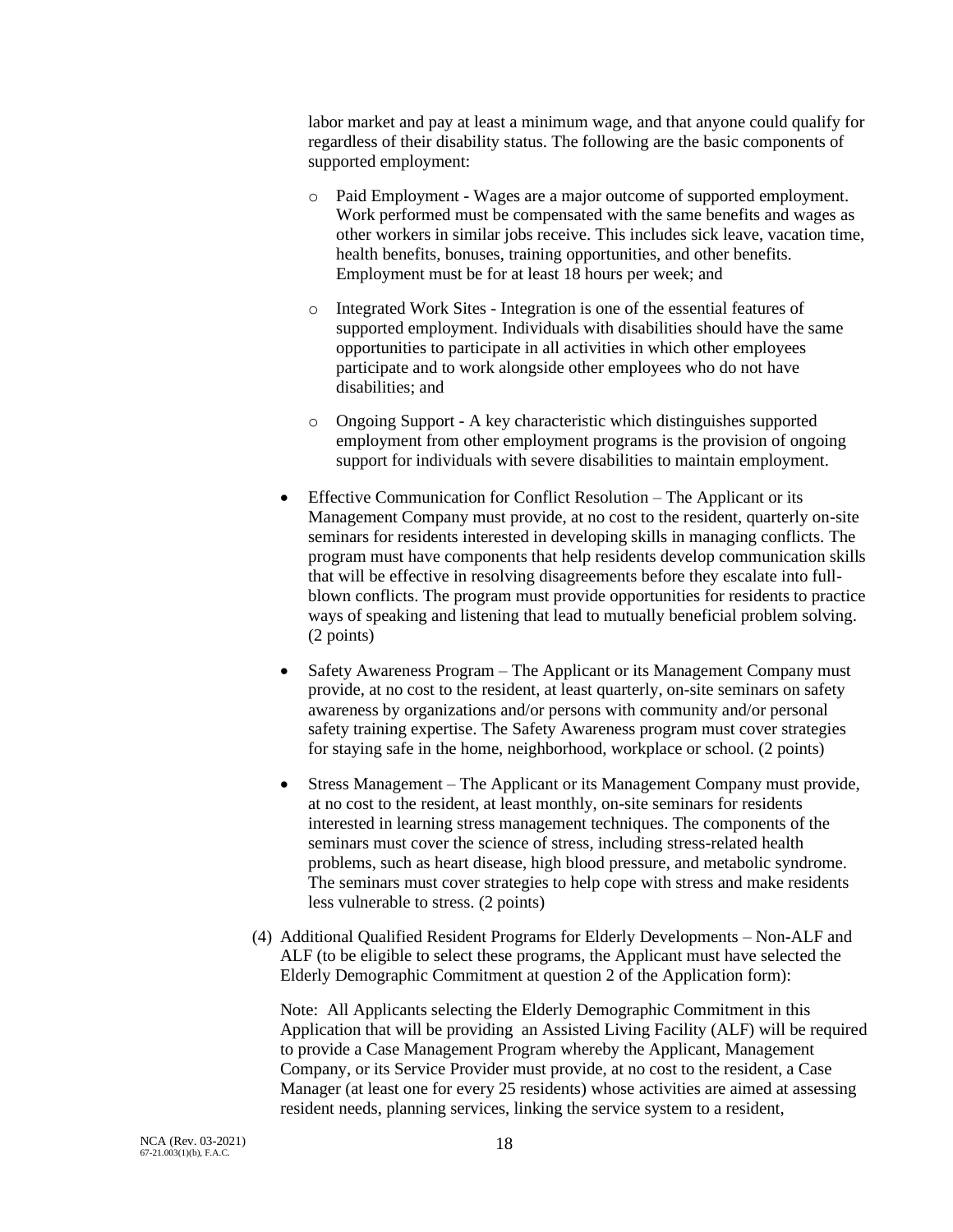coordinating the various system components, monitoring service delivery, and evaluating the effect of service delivery. Case Managers must possess at least a bachelor's degree in human services or a related field.

- The following resident programs are available for Elderly Non-ALF Developments only:
	- Daily Activities Applicant or its Management Company must provide onsite supervised, structured activities, at no cost to the resident, at least five days per week which must be offered between the hours of 8:00 a.m. and 7:00 p.m. If the Development consists of Scattered Sites, this resident program must be provided on the Scattered Site with the most units. (3 points)
	- Assistance with Light Housekeeping, Grocery Shopping and/or Laundry The Applicant or its Management Company must provide residents with a list of qualified service providers for (a) light housekeeping, and/or (b) grocery shopping, and/or (c) laundry and will coordinate, at no cost to the resident, the scheduling of services. The Developer or Management Company shall verify that the services referral information is accurate and up-to-date at least once every six (6) months. (1 point)
	- Resident Assurance Check-In Program Applicant commits to provide and use an established system for checking in with each resident on a predetermined basis not less than once per day, at no cost to the resident. Residents may opt out of this program with a written certification that they choose not to participate. (2 points)
	- 24 Hour Support to Assist Residents In Handling Urgent Issues

An important aging in place best practice is providing the residents access to property management support 24 hours per day, 7 days a week to assist them to appropriately and efficiently handle urgent issues or incidents that may arise. These issues may include, but are not limited to, an apartment maintenance emergency, security or safety concern, or a health risk incident in their apartment or on the property. The management's assistance will include a 24/7 approach to receiving residents' requests for assistance that will include a formal written process for relevant property management staff to effectively assess and provide assistance for each request.

This assistance may include staff:

- visiting or coordinating a visit to a resident's apartment to address an urgent maintenance issue;
- responding to a resident being locked out of their apartment;
- contacting on-site security or the police to address a concern;
- providing contact information to the resident and directing or making calls on a resident's behalf to appropriate community-based emergency services or related resources to address an urgent health risk incident;
- calling the resident's informal emergency contact; or
- addressing a resident's urgent concern about another resident.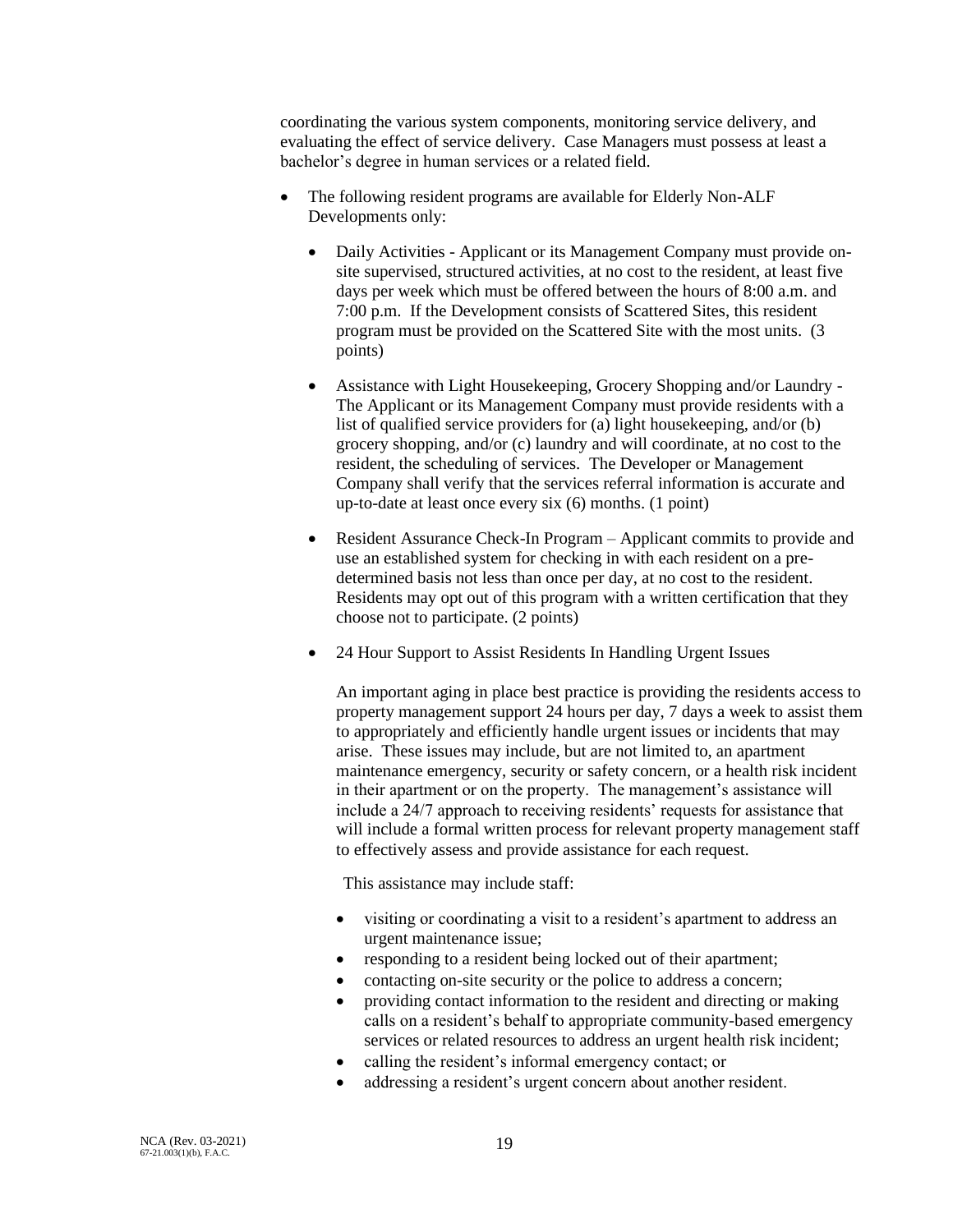Property management staff shall be on site at least 8 hours daily, but the 24 hour support approach may include contracted services or technology to assist the management in meeting this commitment, if these methods adequately address the intent of this service. The Development's owner and/or designated property management entity shall develop and implement policies and procedures for staff to immediately receive and handle a resident call and assess the call based on a resident's request and/or need.

At a minimum, residents shall be informed by the property management, at move-in and via a written notice(s)/instructions provided to each resident and displayed in the Development's common or public areas, that staff are available to receive resident calls at all times. These notices shall also provide contact information and direction to first contact the communitybased emergency services if they have health or safety risk concerns.

- The following resident programs are available for Elderly ALF Developments only:
	- Medication Administration The Applicant or its Management Company shall provide, pursuant to ALF licensure requirements, staff to administer medications in accordance with a health care provider's order or prescription label. (3 points)
	- Services for Persons with Alzheimer's Disease and Other Related Disorders – The Applicant or its Management Company shall advertise and provide supervision and services to persons with Alzheimer's disease and other related disorders that are specific to each affected resident and pursuant to ALF licensure requirements. (3 points)
- The following resident programs are available for both Elderly Non-ALF and Elderly ALF Developments:
	- o Private Transportation The Applicant or its Management Company must make available a safe and serviceable vehicle that can transport residents to off-site locations for such things as medical appointments, public service facilities, and/or educational or social activities, at no cost to the resident. A nearby bus stop or access to programs such as "Dial-A-Ride" will not be acceptable for purposes of this program. (3 points)
	- o Adult Literacy Applicant or its Management Company must make available, at no cost to the resident, literacy tutor(s) who will provide weekly literacy lessons to residents in private space on-site. Training must be held between the hours of 8:00 a.m. and 7:00 p.m. and electronic media, if used, must be used in conjunction with live instruction. If the Development consists of Scattered Sites, this resident program must be provided on the Scattered Site with the most units. (2 points)
	- o Computer Training The Applicant or its Management Company shall make available computer and internet training classes (basic and/or advanced level depending on the needs and requests of the residents). The training classes must be provided at least once a week, at no cost to the resident, in a dedicated space on site. Training must be held between the hours of 8:00 a.m. and 7:00 p.m. and electronic media, if used, must be used in conjunction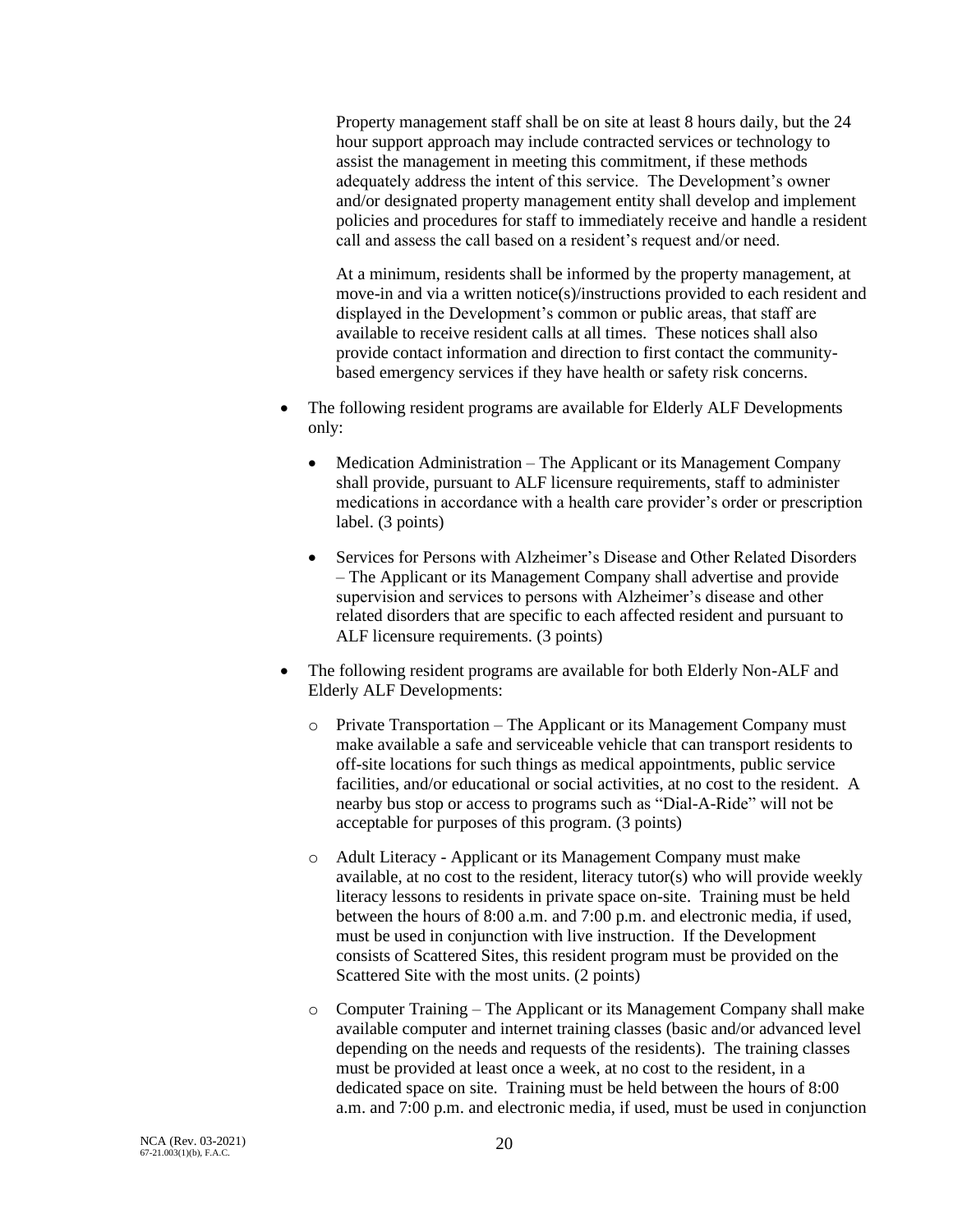with live instruction. If the Development consists of Scattered Sites, this resident program must be provided on the Scattered Site with the most units. (2 points)

(5) Additional Qualified Resident Programs for Persons with Special Needs (to be eligible to select these programs, the Applicant must have selected the Persons with Special Needs Demographic Commitment at question 2 of the Application form):

Note: All Applicants selecting the Persons with Special Needs Demographic Commitment in this Application will be required to provide a Case Management Program whereby the Applicant, Management Company, or its supportive services provider must provide, at no cost to the resident, a Case Manager (at least one for every 25 Persons with Special Needs households) whose activities are aimed at assessing resident needs, planning services, linking the service system to a resident, coordinating the various system components, monitoring service delivery, and evaluating the effect of service delivery. Case Managers must possess at least a bachelor's degree in human services or a related field.

- Private Transportation **-** The Applicant or its Management Company must make available a safe and serviceable vehicle that can transport residents to off-site locations for such things as medical appointments, public service facilities, and/or educational or social activities, at no cost to the resident. A nearby bus stop or access to programs such as "Dial-A-Ride" will not be acceptable for purposes of this program. (3 points)
- 24 Hour Support to Assist Residents In Handling Urgent Issues

An important aging in place best practice is providing the residents access to property management support 24 hours per day, 7 days a week to assist them to appropriately and efficiently handle urgent issues or incidents that may arise. These issues may include, but are not limited to, an apartment maintenance emergency, security or safety concern, or a health risk incident in their apartment or on the property. The management's assistance will include a 24/7 approach to receiving residents' requests for assistance that will include a formal written process for relevant property management staff to effectively assess and provide assistance for each request.

This assistance may include staff:

- visiting or coordinating a visit to a resident's apartment to address an urgent maintenance issue;
- responding to a resident being locked out of their apartment;
- contacting on-site security or the police to address a concern;
- providing contact information to the resident and directing or making calls on a resident's behalf to appropriate community-based emergency services or related resources to address an urgent health risk incident;
- calling the resident's informal emergency contact; or
- addressing a resident's urgent concern about another resident.

Property management staff shall be on site at least 8 hours daily, but the 24 hour support approach may include contracted services or technology to assist the management in meeting this commitment, if these methods adequately address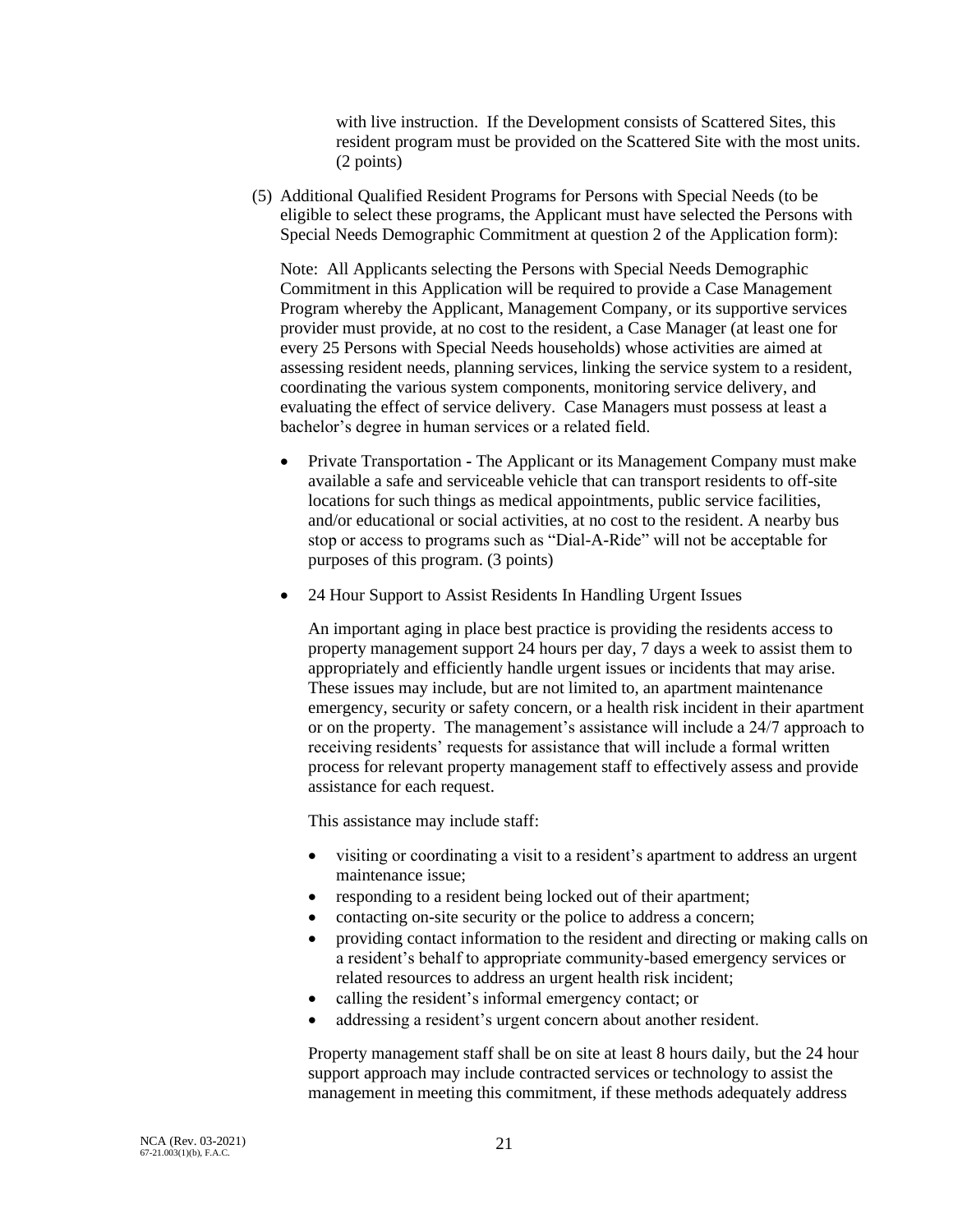the intent of this service. The Development's owner and/or designated property management entity shall develop and implement policies and procedures for staff to immediately receive and handle a resident call and assess the call based on a resident's request and/or need.

At a minimum, residents shall be informed by the property management, at move-in and via a written notice(s)/instructions provided to each resident and displayed in the Development's common or public areas, that staff are available to receive resident calls at all times. These notices shall also provide contact information and direction to first contact the community-based emergency services if they have health or safety risk concerns.

• Supported Employment Program (4 points) -

The Applicant or its Management Company must provide, at no cost to the resident, a supported employment program. The supported employment program provided must be an approach to vocational rehabilitation for persons with disabilities that emphasizes helping them obtain competitive work in the community and providing the supports necessary to ensure their success in the workplace. The program must help its consumers obtain competitive jobs, specifically competitive jobs are part-time or full-time jobs that exist in the open labor market and pay at least a minimum wage, and that anyone could qualify for regardless of their disability status. The following are the basic components of supported employment:

- o Paid Employment Wages are a major outcome of supported employment. Work performed must be compensated with the same benefits and wages as other workers in similar jobs receive. This includes sick leave, vacation time, health benefits, bonuses, training opportunities, and other benefits. Employment must be for at least 18 hours per week; and
- o Integrated Work Sites Integration is one of the essential features of supported employment. Individuals with disabilities should have the same opportunities to participate in all activities in which other employees participate and to work alongside other employees who do not have disabilities; and
- o Ongoing Support A key characteristic which distinguishes supported employment from other employment programs is the provision of ongoing support for individuals with severe disabilities to maintain employment.
- Effective Communication for Conflict Resolution The Applicant or its Management Company must provide, at no cost to the resident, quarterly on-site seminars for residents interested in developing skills in managing conflicts. The program must have components that help residents develop communication skills that will be effective in resolving disagreements before they escalate into fullblown conflicts. The program must provide opportunities for residents to practice ways of speaking and listening that lead to mutually beneficial problem solving. (2 points)
- Safety Awareness Program The Applicant or its Management Company must provide, at no cost to the resident, at least quarterly, on site seminars on safety awareness by organizations and/or persons with community and/or personal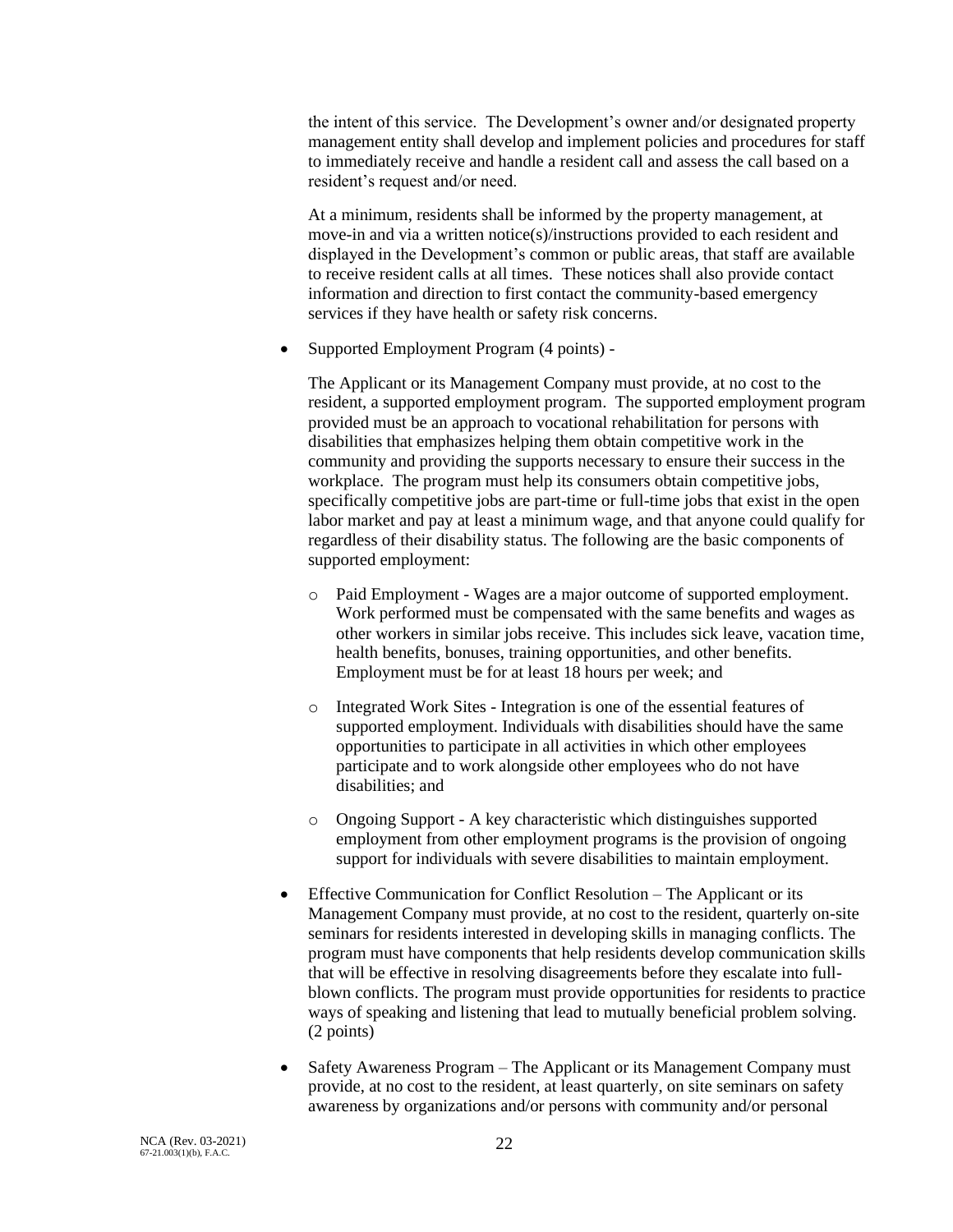safety training expertise. The Safety Awareness program must cover strategies for staying safe in the home, neighborhood, workplace or school. (2 points)

- Stress Management The Applicant or its Management Company must provide, at no cost to the resident, at least monthly, on site seminars for residents interested in learning stress management techniques. The components of the seminars must cover the science of stress, including stress-related health problems, such as heart disease, high blood pressure, and metabolic syndrome. The seminars must cover strategies to help cope with stress and make residents less vulnerable to stress. (2 points)
- Note: Applicants requesting 4 percent HC only to be used with bonds issued by a County HFA are not required to make a resident programs commitment.

### **13. Funding**

a. Funding Request:

State the amount of MMRB and/or Non-Competitive Housing Credits requested in this Application.

Note: MMRB Loans are issued in increments of \$5,000.

b. DDA / QCT / Multiphase Development:

With regard to Housing Credits, HUD provides regulatory guidance on the effective date of Difficult Development Area (DDA) and Qualified Census Tract (QCT) lists for the purpose of determining whether a Development qualifies for an increase in eligible basis (i.e. basis boost) in accordance with Section  $42(d)(5)(B)$  of the IRC.

The applicable HUD mapping software is available at https://www.huduser.gov/portal/sadda/sadda\_qct.html. If the proposed Development is located in a metropolitan area and consists of Scattered Sites, the DDA designation will only apply to the Scattered Site(s) that are located within a HUD-designated DDA ZCTA.

 $(1)$  DDA –

If the proposed Development is located in a HUD-designated DDA, identify the Small Area Zip Code Tabulation Area(s) (ZCTA) or County (if in a nonmetropolitan area), as applicable.

 $(2)$  OCT –

If the proposed Development is not located in a HUD-designated DDA, in order to be classified as a Development located in a QCT for purposes of this Application, the proposed Development must be located in one of the QCTs based on the current census, as determined by HUD, and the Applicant must indicate the HUD-designated QCT in the Application form.

(3) Multiphase Development –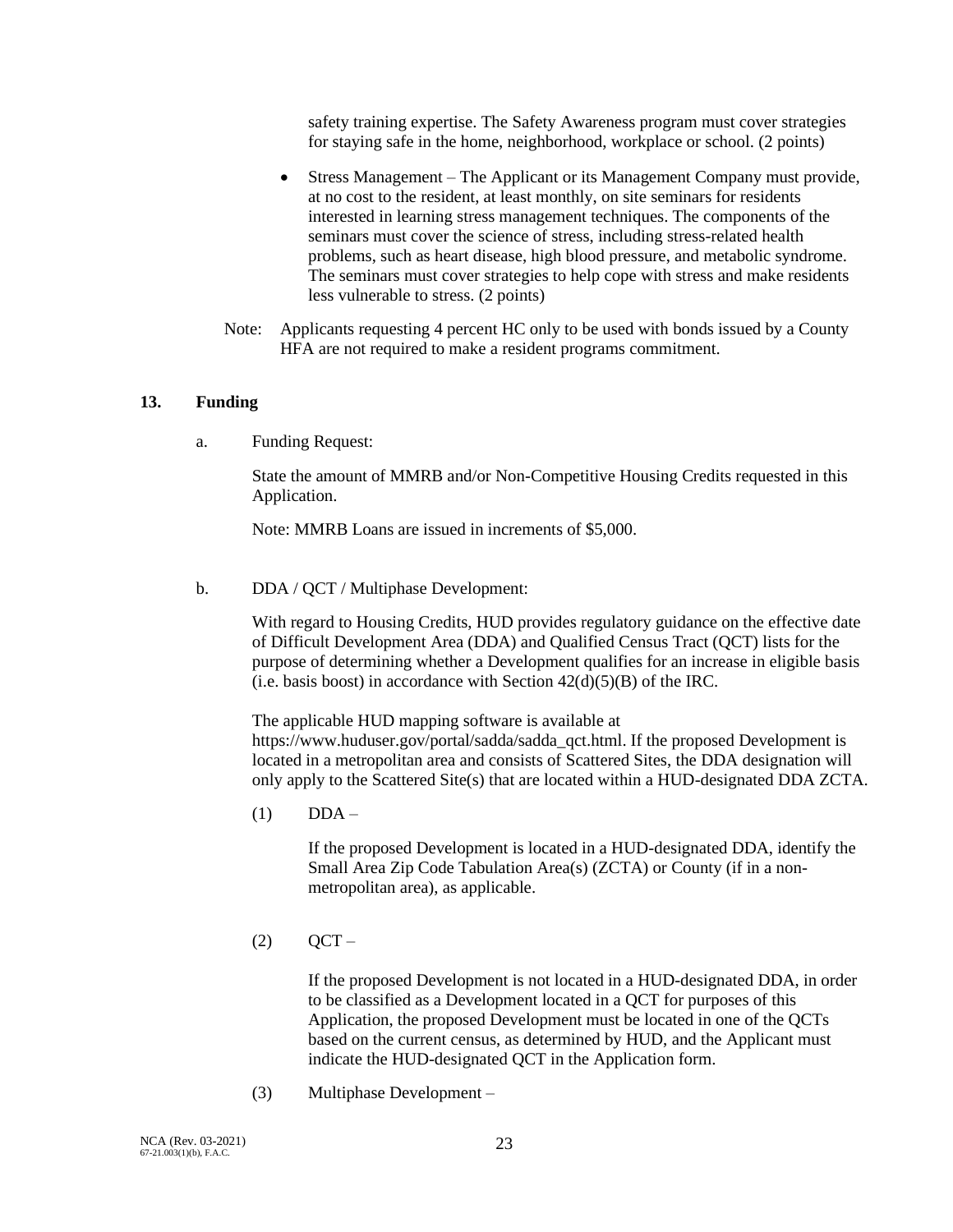HUD's notice published in the Federal Register (found at http://www.huduser.org/portal/datasets/qct.html) that is in effect at the time the Applicant submits the Non-Competitive Application shall govern the eligibility for a basis boost for the proposed Development.

If the proposed Development is eligible for the multiphase status, the Applicant must indicate whether the proposed Development qualifies as a first phase or a subsequent phase, as outlined below:

(a) First Phase of a Multiphase Development:

For purposes of this Non-Competitive Application, a first phase is one where the Applicant is requesting Non-Competitive Housing Credits which will be used with Tax-Exempt Bonds awarded under a County HFA's competitive application process.

Select question 13.b.(3)(a) of the Application form if the proposed Development qualifies as the first phase of a multiphase Development. During the credit underwriting process, the Applicant will be required to submit to the Corporation an attorney opinion letter describing the subsequent phases, as required by the Federal Register. The invitation to enter credit underwriting will outline the information that, at a minimum, must be included in the attorney opinion letter.

- or
- (b) Subsequent Phase of a Multiphase Development:

For purposes of this Non-Competitive Application, a subsequent phase is one where the initial phase was appropriately identified as such in an Application awarded funding under one (1) of the following competitive application processes: (i) the 2011 Universal Application Cycle, (ii) any subsequent Housing Credit competitive solicitation issued prior to the date the Applicant's Non-Competitive Application was deemed complete, or (iii) a Non-Competitive Housing Credit Application (i.e., a Non-Competitive Housing Credit allocation awarded within the 730 day period following the date the competitive Bond application for Tax-Exempt Bonds awarded through a Corporation competitive RFA process or through a County HFA's competitive application process) was deemed complete by the Bond-issuing agency for which the Non-Competitive Housing Credit allocation was awarded, provided the 730 day period did not end prior to the submission deadline for the Corporation's competitive RFA or County HFA's competitive application. After the initial award, the Applicant must have submitted an Application for Housing Credits in immediately consecutive years, per the HUD requirements.

Select question 13.b.(3)(b) of the Application form if the proposed Development qualifies as a subsequent phase of a multiphase Development. During the credit underwriting process, the Applicant will be required to submit to the Corporation an attorney opinion letter which,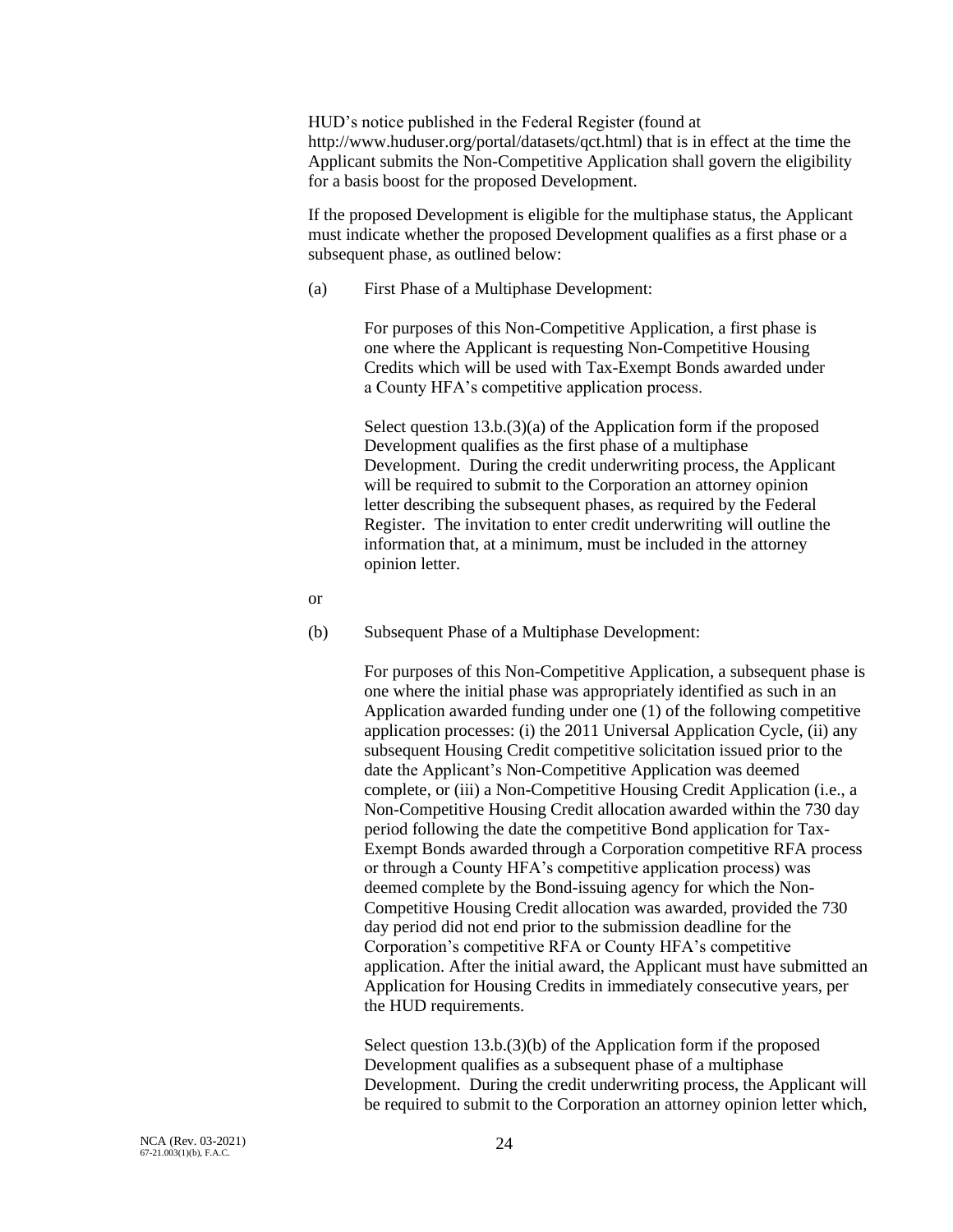among other things, identifies the Application in which the first phase was declared, and includes information on the subsequent phase(s) illustrating that the proposed Development is eligible for the basis boost. The invitation to enter credit underwriting will outline the information that, at a minimum, must be included in the attorney opinion letter.

(4)–(6) The responses to questions 13.b.(1) through (3) of the Application form must be in accordance with Section 42, IRC, as amended.

If the Applicant is requesting 4 percent HC only in this Application and indicates at question 13.b.(1), (2), and/or (3) of the Application form that the proposed Development is eligible for the basis boost, then the Applicant must also provide as **"Exhibit 4"** to the Application form a letter from the Development's bond-issuing agency certifying the date the bond application was deemed complete and stating whether the bond application process was competitive or non-competitive. A "complete application" means that no more than de minimis clarification of the application is required for the agency to make a decision about the issuance of bonds requested in the application. Non-competitive HC Applicants must also comply with Section 42, IRC, regarding DDA/QCT qualifying date.

c. Finance Documents:

The total amount of monetary funds determined to be in funding proposals must equal or exceed uses.

If requesting Corporation-issued MMRB only, provide the information outlined in Sections (1) and (5) below.

If requesting Corporation-issued MMRB and 4 percent HC, provide the information outlined in Sections  $(1)$ ,  $(4)$  and  $(5)$  below.

If requesting 4 percent HC only to be used with bonds issued by a County HFA, provide the information outlined in Sections  $(2)(a)$  or  $(2)(b)$ , as applicable,  $(4)$  and  $(5)$  below.

If requesting 4 percent HC only to be used with bonds issued by an entity other than the Corporation or a County HFA, provide the information outlined in Sections (3) through (5) below.

- (1) If requesting Corporation-issued MMRB:
	- (a) Indicate the Credit Enhancer's or Bond Purchaser's name and the term and expected rating. Provide the Credit Enhancer's Commitment or Bond Purchaser's Letter of Interest with a contact person's name, address and telephone number, credit underwriting standards and an outline of proposed terms as **"Exhibit 5"** to the Application form. The stated amount of the Commitment or Letter of Interest shall not be less than the proposed principal amount of the bonds (including any proposed Taxable Bonds); and
	- (b) Provide the completed Development Cost Pro Forma, the Detail/Explanation Sheet, if applicable, the Construction or Rehab Analysis and the Permanent Analysis as part of the Application form.
- (2) If requesting 4 percent HC only to be used with bonds issued by a County HFA: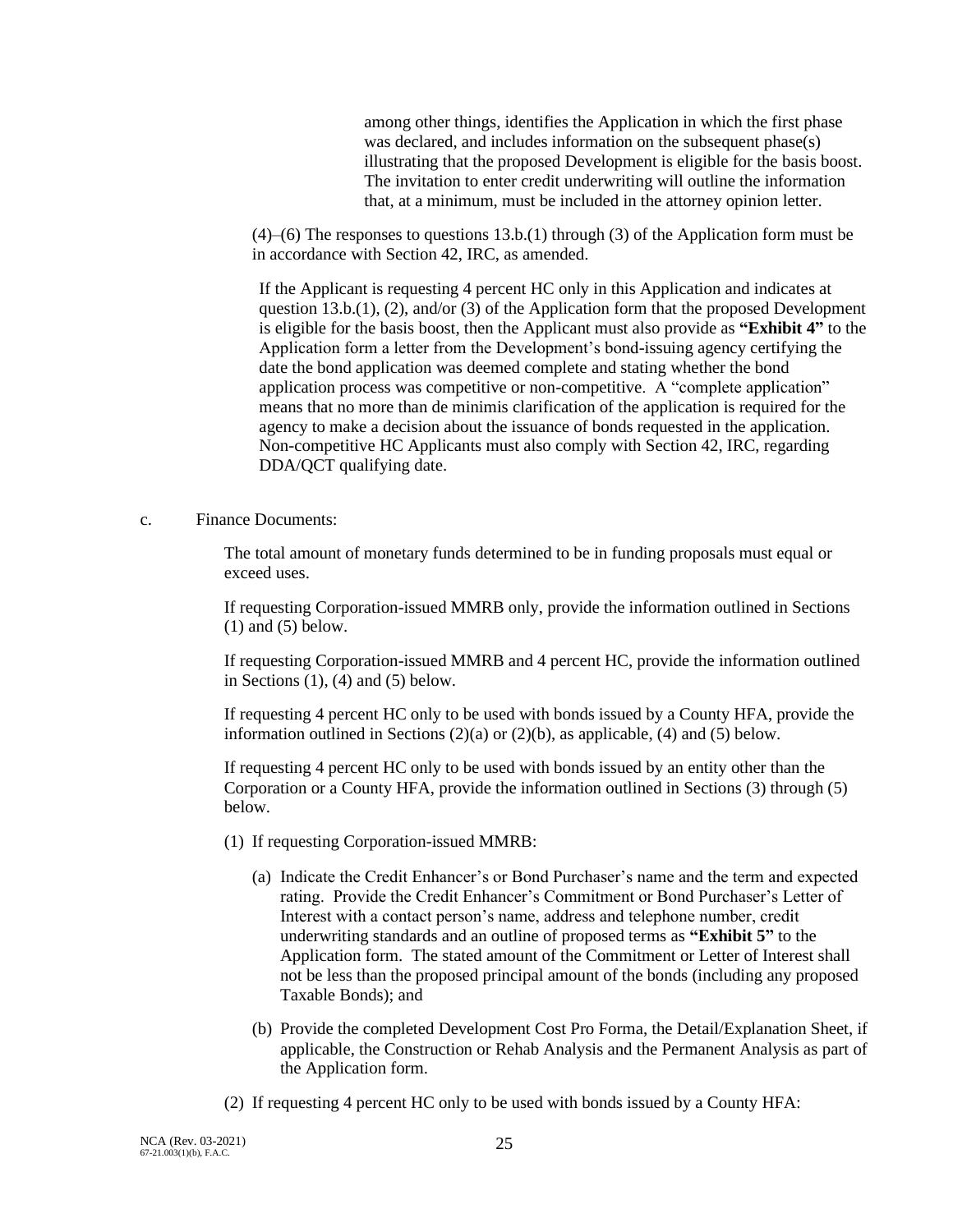- (a) If the Credit Underwriting for the bonds was prepared by a Credit Underwriter under contract with the Corporation, provide a complete copy of the final Credit Underwriting Report as **"Exhibit 6"** to the Application form.
- or
- (b) If the Credit Underwriting for the bonds was completed by a credit underwriter not under contract with the Corporation, provide a copy of the complete Credit Underwriting report, along with the following information as **"Exhibit 6"** to the Application form:
	- (i) Provide the completed Development Cost Pro Forma, the Detail/Explanation Sheet, if applicable, the Construction or Rehab Analysis and the Permanent Analysis as part of the Application form;
	- (ii) For the bond financing:
		- State the name of the assigned Credit Underwriter; and
		- Provide a copy of the inducement resolution or acknowledgement resolution awarding the bonds; and
	- (iii)Provide the information outlined in Sections (4) and (5) below.
- (3) If requesting 4 percent HC only to be used with bonds issued by an entity other than the Corporation or a County HFA:

If the first mortgage financing is to come from tax-exempt multifamily bonds issued by an entity other than the Corporation or a County HFA, indicate the source and amount of the bonds and provide evidence of the following items as **"Exhibit 7"** to the Application form in order to meet threshold:

- (a) Provide the completed Development Cost Pro Forma, the Detail/Explanation Sheet, if applicable, the Construction or Rehab Analysis and the Permanent Analysis as part of the Application form; and
- (b) For the bond financing:
	- (i) If the financing has not closed, provide a copy of the signed TEFRA letter which is Development-specific.
	- or
	- (ii) If the financing has closed, provide a copy of the executed note or executed loan agreement, which shows the Applicant as the borrower/direct recipient/mortgagee and contains the terms and interest rate, as well as a copy of the recorded mortgage, if applicable. If the proper documentation is provided, financing that has closed will count as a commitment, but in order for it to count as a permanent financing source, it must have a remaining term of at least 10 years.

Note: Any commitment for financing containing a contingent FNMA or similar takeout provision will not be considered a commitment unless the agreement to purchase the loan executed by all parties is attached.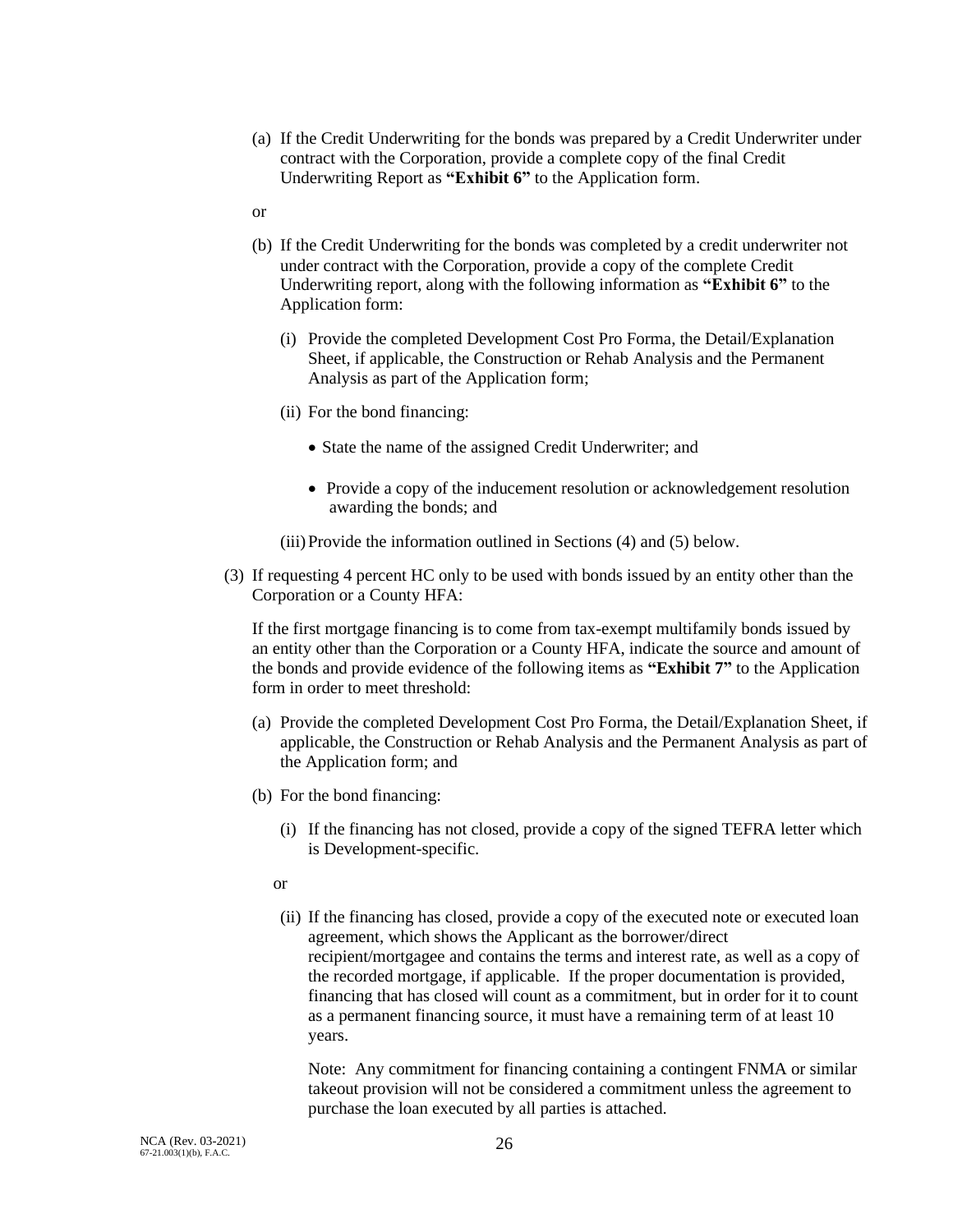(4) Housing Credit Equity:

All Applicants requesting HC must provide the following documentation, as applicable, as **"Exhibit 8"** to the Application form:

- (a) If the equity agreement has closed, provide a copy of the closed limited partnership agreement or limited liability company operating agreement;
- or
- (b) If the equity agreement has not closed, provide a copy of the equity proposal, executed by the syndicator.
- Note: The equity agreement must meet the "15% criteria" described in the Applicant Certification and Acknowledgement Form.
- (5) Other Non-Corporation Financing:

All Applicants must provide a copy of all other funding proposals that will be used as a source of financing for the proposed Development as **"Exhibit 9"** to the Application form.

### **14. Verifying Application Fee Payment**

To ensure that the Application Fee is processed for the correct Application, include the Development Name on the check or money order or identify through the ACH or wire transfer. If submitting a check or money order, provide the check or money order number in the space provided. If submitting an ACH or wire transfer, provide the confirmation number and Federal Wire Transfer Number in the space provided.

### **15. Addenda:**

The Applicant may use the Addenda section of the Application form to provide any additional information or explanatory addendum for items in the Application. Please specify the particular Item to which the additional information or explanatory addendum applies.

### **16. Applicant Certification:**

The Applicant Certification and Acknowledgement Form Application must be signed by the Authorized Principal Representative and provided as **"Exhibit 10"** to the Application form. The Applicant Certification and Acknowledgement Form may be found on the Non-Competitive Application website.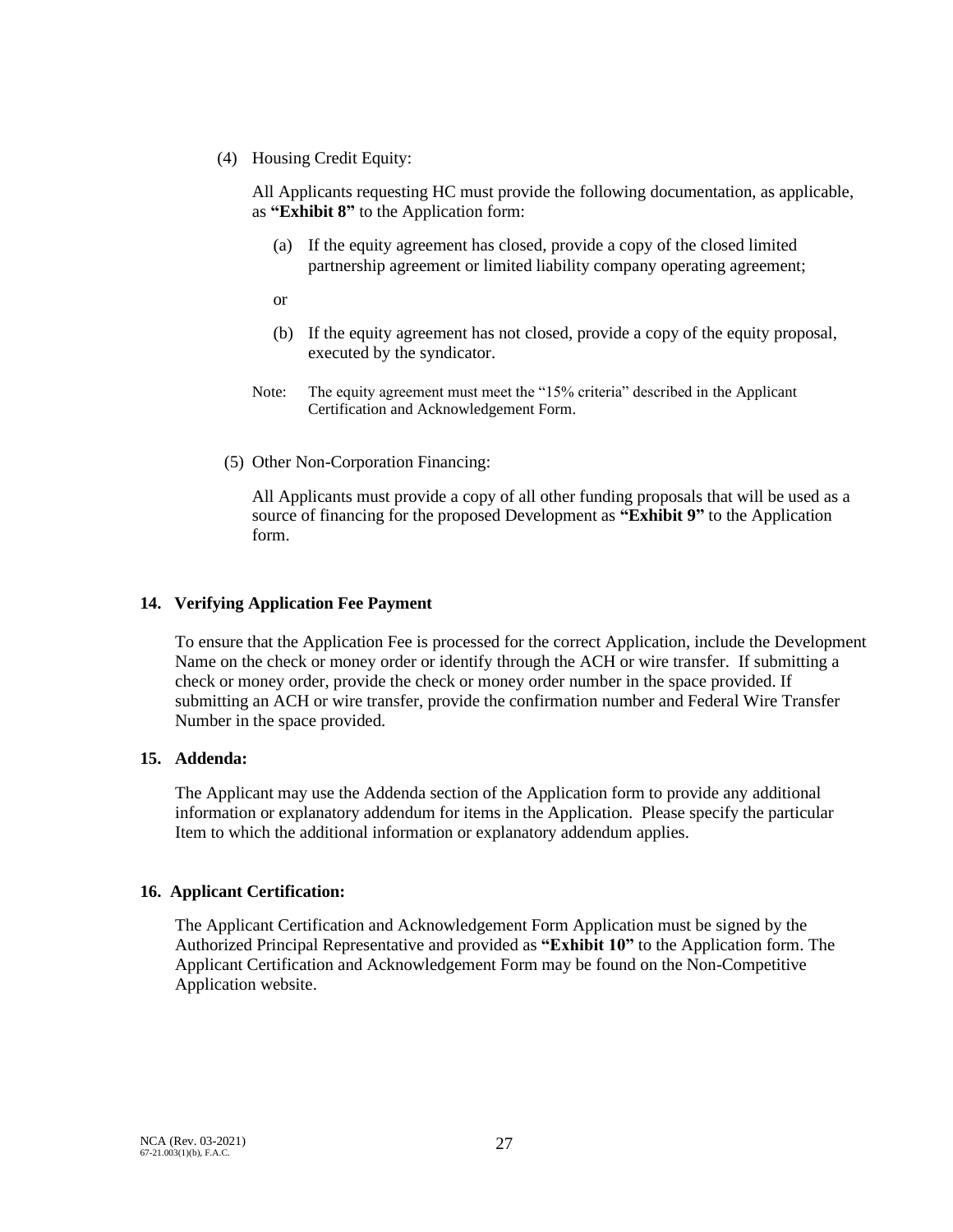|                                                                                                                                                                                                                                                                                                                                                                                                                                                                                                         |                                                                             | Section 1<br><b>Requested Funding</b>                       |                          |      |
|---------------------------------------------------------------------------------------------------------------------------------------------------------------------------------------------------------------------------------------------------------------------------------------------------------------------------------------------------------------------------------------------------------------------------------------------------------------------------------------------------------|-----------------------------------------------------------------------------|-------------------------------------------------------------|--------------------------|------|
| Select the type of funding being requested:                                                                                                                                                                                                                                                                                                                                                                                                                                                             | <select one=""></select>                                                    |                                                             |                          |      |
|                                                                                                                                                                                                                                                                                                                                                                                                                                                                                                         |                                                                             | <b>Section 2</b><br><b>Demographic Commitment</b>           |                          |      |
| Select the Demographic Commitment:                                                                                                                                                                                                                                                                                                                                                                                                                                                                      | <select one=""></select>                                                    |                                                             |                          |      |
|                                                                                                                                                                                                                                                                                                                                                                                                                                                                                                         | <b>Contact Person</b>                                                       | <b>Section 3</b>                                            |                          |      |
| a. Authorized Principal Representative Contact Information (Required)                                                                                                                                                                                                                                                                                                                                                                                                                                   |                                                                             |                                                             |                          |      |
| Last Name:                                                                                                                                                                                                                                                                                                                                                                                                                                                                                              |                                                                             |                                                             | First Name:              |      |
| Organization:<br><b>Street Address:</b><br>City:                                                                                                                                                                                                                                                                                                                                                                                                                                                        |                                                                             |                                                             | State:                   | Zip: |
| Telephone:                                                                                                                                                                                                                                                                                                                                                                                                                                                                                              |                                                                             |                                                             | <b>Email Address:</b>    |      |
| b. Operational Contact Person Information (optional)<br>Name:                                                                                                                                                                                                                                                                                                                                                                                                                                           |                                                                             |                                                             |                          |      |
| Organization:<br><b>Street Address:</b>                                                                                                                                                                                                                                                                                                                                                                                                                                                                 |                                                                             |                                                             |                          |      |
| City:<br>Telephone:                                                                                                                                                                                                                                                                                                                                                                                                                                                                                     |                                                                             |                                                             | State:<br>Email Address: | Zip: |
|                                                                                                                                                                                                                                                                                                                                                                                                                                                                                                         |                                                                             | Section 4<br><b>Applicant Information</b>                   |                          |      |
| a. Name of Applicant:                                                                                                                                                                                                                                                                                                                                                                                                                                                                                   |                                                                             |                                                             |                          |      |
| b. Federal Employer Identification Number:<br>If not yet obtained, provide a copy of the completed submitted application for the Federal Employer Identification Number as "Exhibit 1".                                                                                                                                                                                                                                                                                                                 |                                                                             |                                                             |                          |      |
| c. Non-Profit Applicant Qualifications                                                                                                                                                                                                                                                                                                                                                                                                                                                                  |                                                                             |                                                             |                          |      |
| Does the Applicant or the General Partner or managing member of the Applicant meet the definition of Non-Profit as set forth in Rule Chapter 67-21, F.A.C.?                                                                                                                                                                                                                                                                                                                                             |                                                                             |                                                             |                          |      |
| Select One <select one=""></select>                                                                                                                                                                                                                                                                                                                                                                                                                                                                     |                                                                             |                                                             |                          |      |
| If "Yes", provide the required information for the Non-Profit entity as <b>"Exhibit 2"</b>                                                                                                                                                                                                                                                                                                                                                                                                              |                                                                             |                                                             |                          |      |
|                                                                                                                                                                                                                                                                                                                                                                                                                                                                                                         |                                                                             | <b>Section 5</b><br><b>Developer and Management Company</b> |                          |      |
| a. Name of each Developer<br>include each co-Developer                                                                                                                                                                                                                                                                                                                                                                                                                                                  |                                                                             |                                                             |                          |      |
| b. Management Company<br>Name of Management Company:<br><b>Street Address:</b>                                                                                                                                                                                                                                                                                                                                                                                                                          |                                                                             |                                                             |                          |      |
| City:<br>Telephone:                                                                                                                                                                                                                                                                                                                                                                                                                                                                                     |                                                                             |                                                             | State:                   | Zip: |
|                                                                                                                                                                                                                                                                                                                                                                                                                                                                                                         | Section 6<br>Principals Disclosure for the Applicant and for each Developer |                                                             |                          |      |
| The required Principals Disclosure Form must be provided with the Application Package in Excel format.<br>In order to assist the Applicant in completing the Principal Disclosure Form, the Corporation offers an Advance Review Process. The Advance Review Process for<br>Disclosure of Applicant and Developer Principals is available on the Non-Competitive Application webpage and also includes samples which may assist the Applicant in<br>completing the required Principals Disclosure Form. |                                                                             |                                                             |                          |      |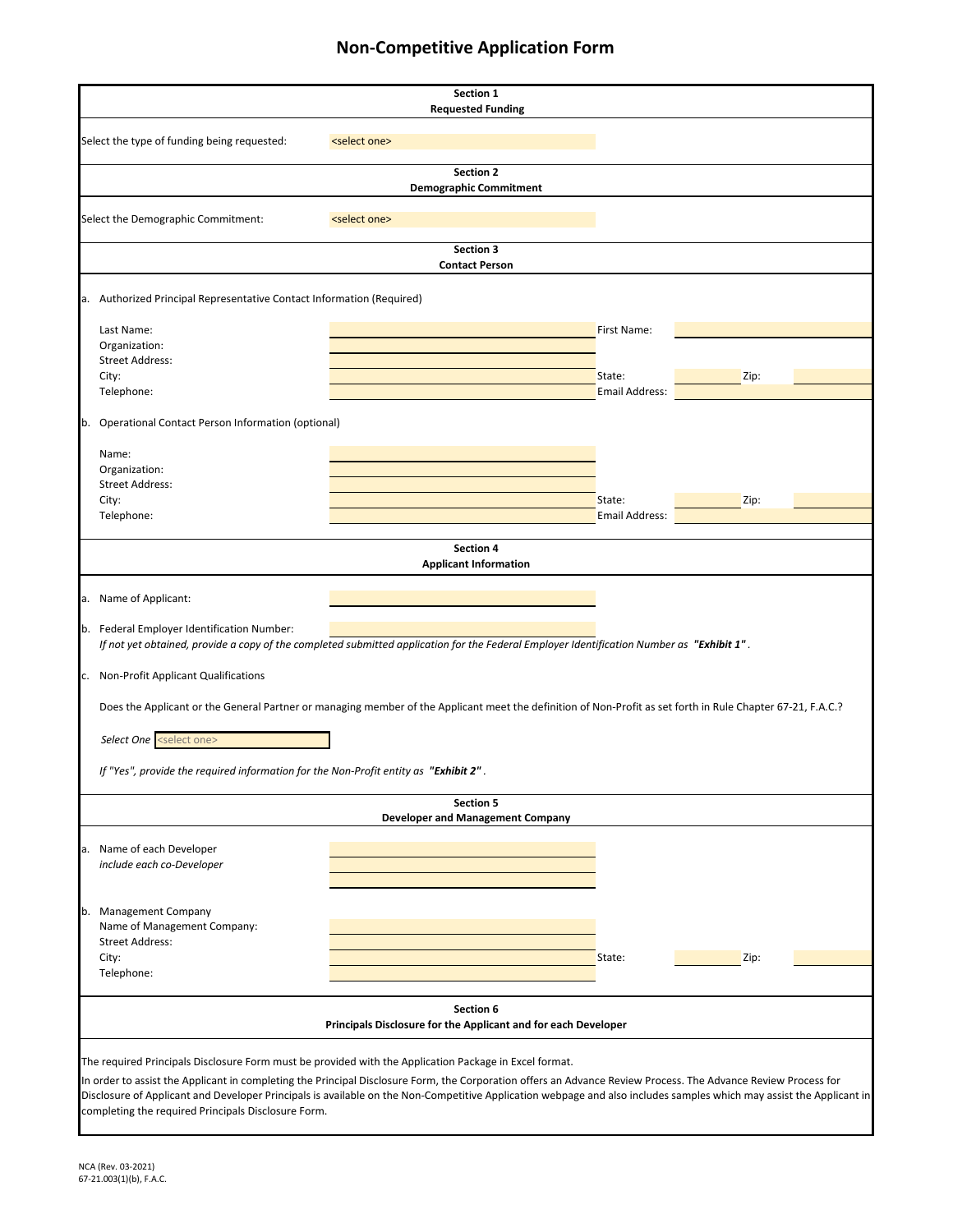|     |     |                                                                                                                                                                   | <b>Section 7</b><br><b>General Proposed Development Information</b> |                          |  |  |  |  |
|-----|-----|-------------------------------------------------------------------------------------------------------------------------------------------------------------------|---------------------------------------------------------------------|--------------------------|--|--|--|--|
|     |     |                                                                                                                                                                   |                                                                     |                          |  |  |  |  |
|     |     | a. Name of the proposed Development:                                                                                                                              |                                                                     |                          |  |  |  |  |
|     |     | b. Select the Development Category:                                                                                                                               | <select one=""></select>                                            |                          |  |  |  |  |
|     |     | If Redevelopment, acquisition and Redevelopment, Preservation, or acquisition and<br>Preservation is selected, provide the required documentation as "Exhibit 3". |                                                                     |                          |  |  |  |  |
| C.  |     | Select the Development Type:                                                                                                                                      | <select one=""></select>                                            |                          |  |  |  |  |
|     |     | d. Previous Underwriting                                                                                                                                          |                                                                     |                          |  |  |  |  |
|     | (1) | Is this Development currently being underwritten or has it been underwritten previously<br>by any Credit Underwriter under contract with the Corporation?         |                                                                     | <select one=""></select> |  |  |  |  |
|     |     | If "Yes", select the Credit Underwriter. If not known, select "unknown".                                                                                          |                                                                     | <select one=""></select> |  |  |  |  |
|     | (2) | Is there an existing Corporation-Issued LURA and/or EUA on any portion of the Development site?<br>Select One: <select one=""></select>                           |                                                                     |                          |  |  |  |  |
| le. |     | What is the anticipated placed in-service date?                                                                                                                   |                                                                     |                          |  |  |  |  |
|     |     |                                                                                                                                                                   | (mm/dd/yy)                                                          |                          |  |  |  |  |
|     |     |                                                                                                                                                                   |                                                                     |                          |  |  |  |  |
|     |     |                                                                                                                                                                   |                                                                     |                          |  |  |  |  |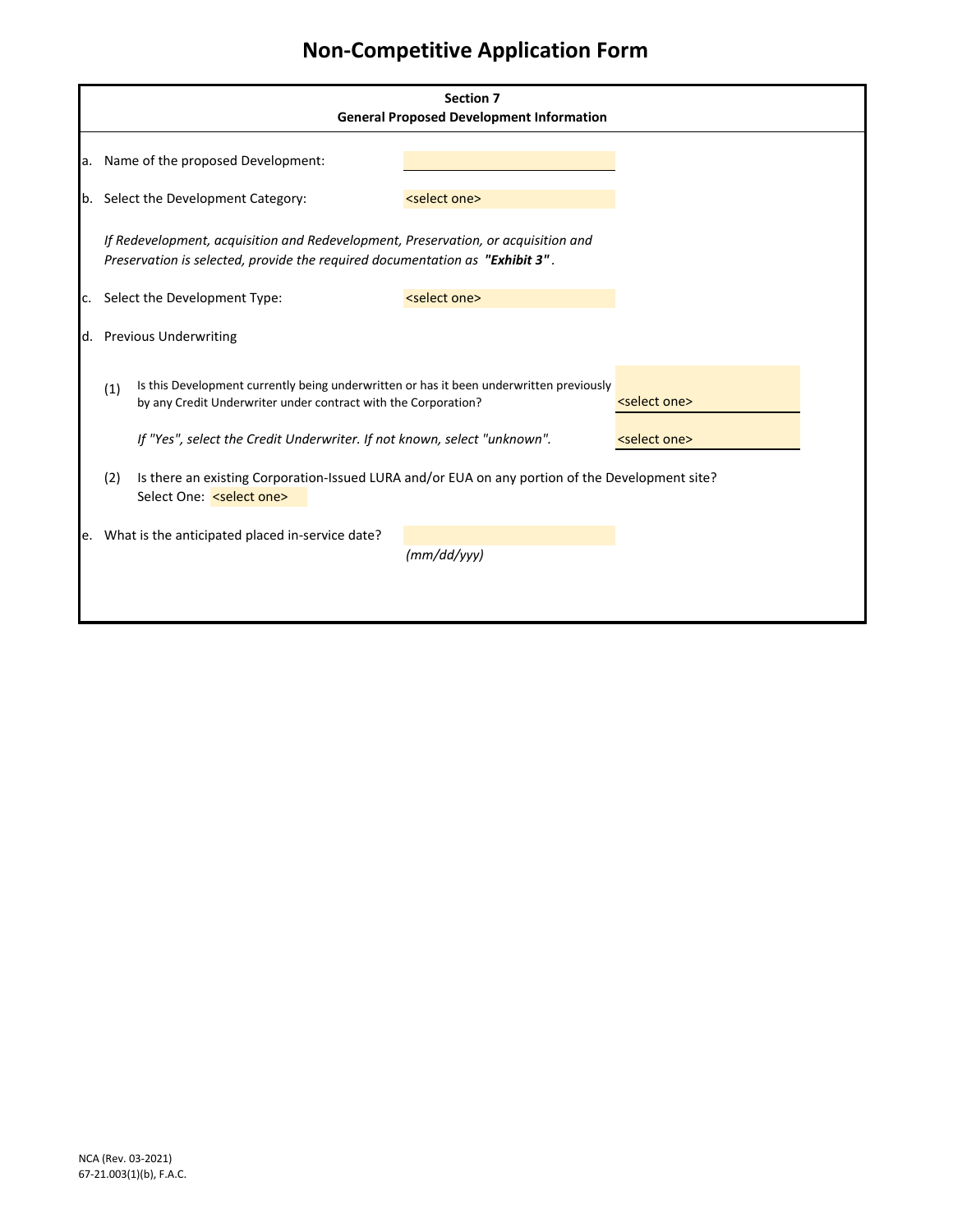|                                              |                                                                                                                                                         | <b>Section 8</b><br><b>Location of Proposed Development</b>                                                                 |
|----------------------------------------------|---------------------------------------------------------------------------------------------------------------------------------------------------------|-----------------------------------------------------------------------------------------------------------------------------|
| a. Choose a County:                          | <select one=""></select>                                                                                                                                |                                                                                                                             |
| b. Address of Development Site               |                                                                                                                                                         |                                                                                                                             |
|                                              | Street Address or closest designated intersection:                                                                                                      |                                                                                                                             |
| City or unincorporated area of county:       |                                                                                                                                                         | Zip Code:                                                                                                                   |
|                                              |                                                                                                                                                         | If the proposed Development consists of Scattered Sites, use the area below to provide the address of each additional site. |
|                                              | Street Address or closest designated intersection:                                                                                                      |                                                                                                                             |
|                                              | Street Address or closest designated intersection:                                                                                                      |                                                                                                                             |
|                                              | Street Address or closest designated intersection:                                                                                                      |                                                                                                                             |
|                                              | Street Address or closest designated intersection:                                                                                                      |                                                                                                                             |
|                                              | Street Address or closest designated intersection:                                                                                                      |                                                                                                                             |
| Select One:                                  | c. Does the proposed Development consist of Scattered Sites?<br><select one=""></select>                                                                |                                                                                                                             |
| d. Latitude and Longitude Coordinates        |                                                                                                                                                         |                                                                                                                             |
| (1) Development Location Point               |                                                                                                                                                         |                                                                                                                             |
|                                              | Latitude in decimal degrees, rounded to at least the sixth decimal place:<br>Longitude in decimal degrees, rounded to at least the sixth decimal place: |                                                                                                                             |
|                                              | for each site, rounded to at least the sixth decimal place:                                                                                             | (2) If the proposed Development consists of Scattered Sites, identify the latitude and longitude coordinate                 |
|                                              |                                                                                                                                                         |                                                                                                                             |
|                                              |                                                                                                                                                         |                                                                                                                             |
| e. Local Jurisdiction                        |                                                                                                                                                         |                                                                                                                             |
|                                              | Name of local jurisdiction where Development is located:                                                                                                |                                                                                                                             |
| <b>Chief Elected Official</b><br>First Name: |                                                                                                                                                         |                                                                                                                             |
| Middle Initial:                              |                                                                                                                                                         |                                                                                                                             |
| Last Name:<br>Title:                         |                                                                                                                                                         |                                                                                                                             |
| <b>Street Address:</b>                       |                                                                                                                                                         |                                                                                                                             |
| Suite # (if applicable)                      |                                                                                                                                                         |                                                                                                                             |
| City:                                        |                                                                                                                                                         |                                                                                                                             |
| State:                                       |                                                                                                                                                         |                                                                                                                             |
| Zip Code:                                    |                                                                                                                                                         |                                                                                                                             |
| Telephone Number:                            |                                                                                                                                                         |                                                                                                                             |
|                                              |                                                                                                                                                         |                                                                                                                             |
|                                              |                                                                                                                                                         |                                                                                                                             |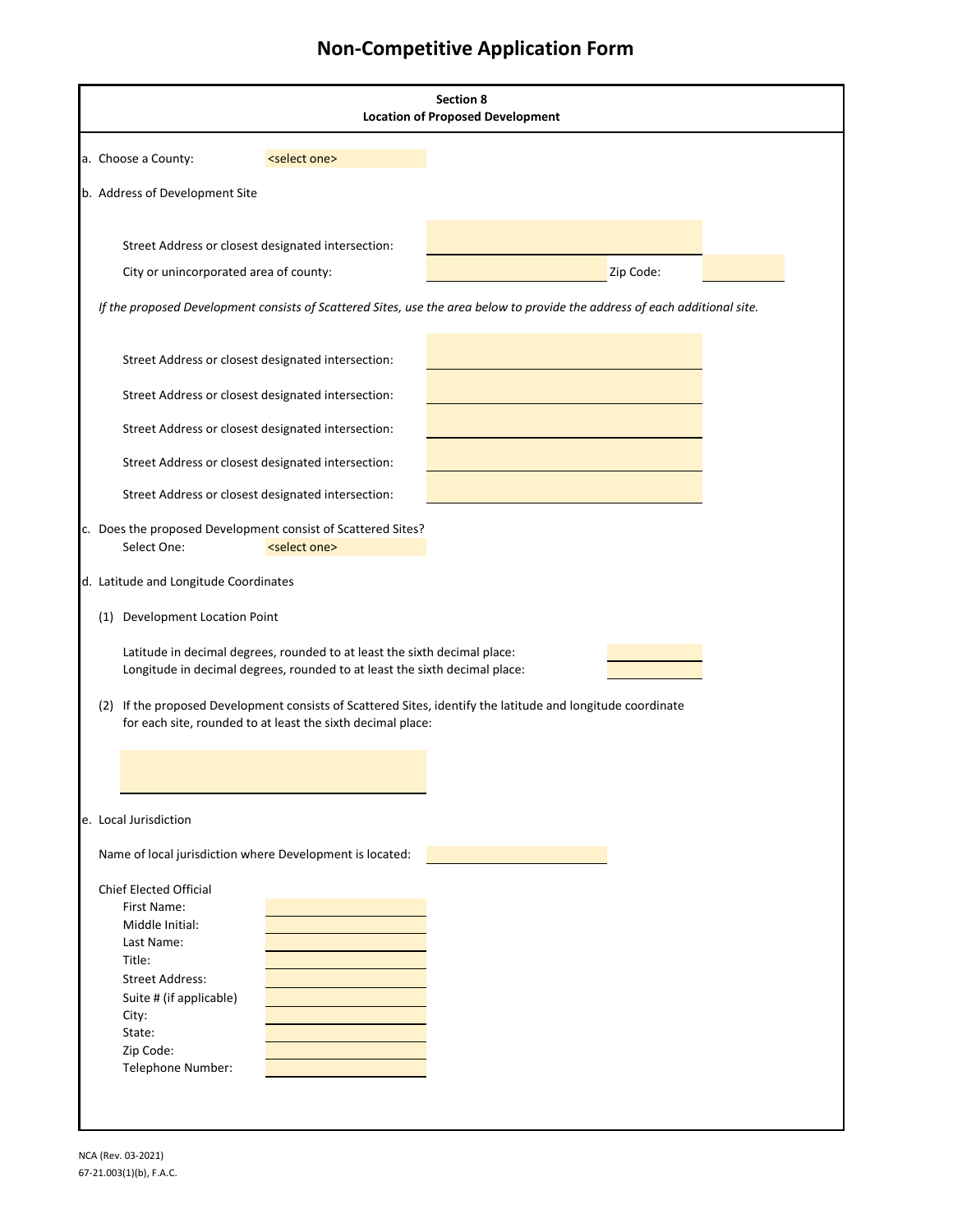|     | <b>Section 9</b><br><b>Units and Buildings</b>                                                        |                          |  |  |  |  |
|-----|-------------------------------------------------------------------------------------------------------|--------------------------|--|--|--|--|
| a.  | Enter the total number of units in the proposed Development:                                          |                          |  |  |  |  |
| b.  | Select the number of new construction and rehabilitation units:                                       | <select one=""></select> |  |  |  |  |
|     | If "Combination of new construction and rehabilitation" is selected, state the quantity of each type: |                          |  |  |  |  |
|     | Number of new construction units:<br>Number of rehabilitation units:                                  |                          |  |  |  |  |
| lc. | <b>Occupancy Status</b>                                                                               |                          |  |  |  |  |
|     | Indicate which of the following applies to the Development site:                                      | <select one=""></select> |  |  |  |  |
| ld. | Indicate the total number of units that will have the following types of rental assistance:           |                          |  |  |  |  |
|     | (a) PBRA:<br>$(b)$ ACC:                                                                               |                          |  |  |  |  |
|     | (c) Other federal assistance:                                                                         |                          |  |  |  |  |
| e.  | Total number of buildings in proposed Development                                                     |                          |  |  |  |  |
|     | Total number of residential buildings:<br>Total number of non-residential buildings:                  |                          |  |  |  |  |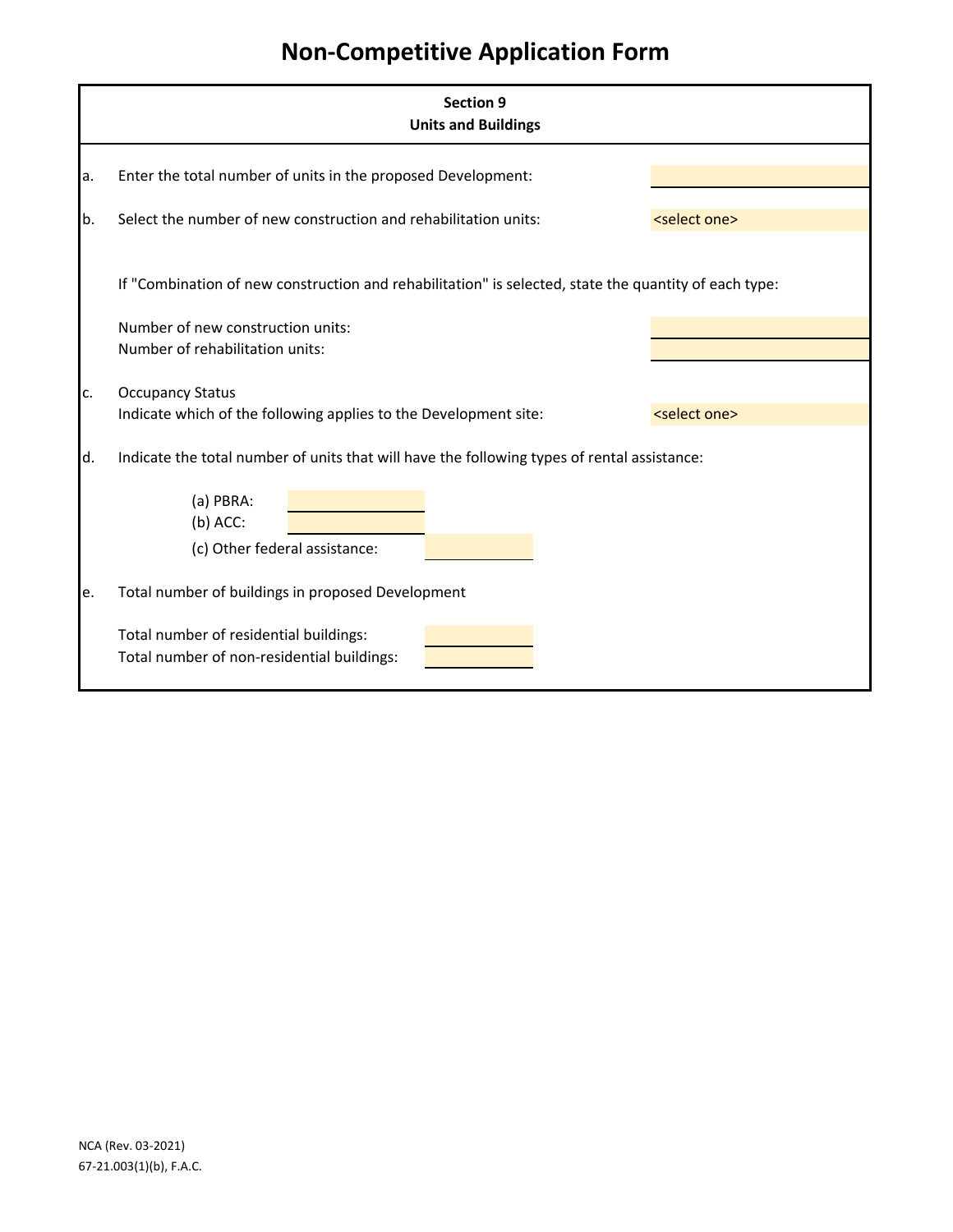|                                                                                                                                                                                                                                                                          | Section 10    |                                                    |                                          |
|--------------------------------------------------------------------------------------------------------------------------------------------------------------------------------------------------------------------------------------------------------------------------|---------------|----------------------------------------------------|------------------------------------------|
|                                                                                                                                                                                                                                                                          |               | <b>Set-Aside Commitments and Compliance Period</b> |                                          |
| a. Select one (1) of the following minimum set-aside commitments                                                                                                                                                                                                         |               |                                                    |                                          |
|                                                                                                                                                                                                                                                                          |               |                                                    |                                          |
| <select one=""></select>                                                                                                                                                                                                                                                 |               |                                                    |                                          |
| b. Total Set-Aside Breakdown Chart                                                                                                                                                                                                                                       |               |                                                    |                                          |
| (1) Applicants committing to the minimum set-aside commitment of 20 percent of the total units at 50 percent of the<br>Area Median Income or less or 40 percent of the total units at 60 percent of the Area Median Income or less must<br>complete the following chart: |               |                                                    |                                          |
| Percentage of Residential Units                                                                                                                                                                                                                                          |               |                                                    |                                          |
| <b>Commitment for MMRB</b>                                                                                                                                                                                                                                               |               | Commitment for Non-Competitive HC                  | <b>AMI Level</b>                         |
|                                                                                                                                                                                                                                                                          |               |                                                    | % At or below 20%                        |
|                                                                                                                                                                                                                                                                          |               |                                                    | % At or below 30%                        |
|                                                                                                                                                                                                                                                                          |               |                                                    | % At or below 40%                        |
| %                                                                                                                                                                                                                                                                        |               |                                                    | % At or below 50%                        |
| %                                                                                                                                                                                                                                                                        |               |                                                    | % At or below 60%                        |
| 0 <sub>%</sub>                                                                                                                                                                                                                                                           |               | 0%                                                 | % Total Set-Aside Percentage             |
| (2) Applicants committing to the Average Income Test must complete the following chart for the Housing Credit Set-<br>Aside Units:                                                                                                                                       | Percentage of |                                                    |                                          |
| Number of Residential Units                                                                                                                                                                                                                                              | Units         | AMI Level, at or below:                            |                                          |
| $\mathbf 0$                                                                                                                                                                                                                                                              | 0.000%        | 20%                                                |                                          |
| 0                                                                                                                                                                                                                                                                        | 0.000%        | 30%                                                |                                          |
| 0                                                                                                                                                                                                                                                                        | 0.000%        | 40%                                                |                                          |
| 0                                                                                                                                                                                                                                                                        | 0.000%        | 50%                                                |                                          |
| 0                                                                                                                                                                                                                                                                        | 0.000%        | 60%                                                |                                          |
| 0                                                                                                                                                                                                                                                                        | 0.000%        | 70%                                                |                                          |
| 0                                                                                                                                                                                                                                                                        | 0.000%        | 80%                                                |                                          |
| 0                                                                                                                                                                                                                                                                        |               | Market Rate                                        |                                          |
| $\bf 0$                                                                                                                                                                                                                                                                  |               |                                                    | <b>Total Qualifying HC</b><br>Units      |
| $\mathbf 0$                                                                                                                                                                                                                                                              |               |                                                    | <b>Total Market Rate</b>                 |
|                                                                                                                                                                                                                                                                          |               |                                                    | Units                                    |
| $\mathbf{0}$                                                                                                                                                                                                                                                             |               |                                                    | <b>Total Units</b><br>Average AMI of the |
|                                                                                                                                                                                                                                                                          |               |                                                    | Qualifying HC                            |
|                                                                                                                                                                                                                                                                          |               | 0.000%                                             | Units**                                  |
|                                                                                                                                                                                                                                                                          |               |                                                    |                                          |
|                                                                                                                                                                                                                                                                          |               |                                                    |                                          |
| *For MMRB Developments, the Set-Aside commitment will be 40 percent of the total units at or below 60 percent AMI                                                                                                                                                        |               |                                                    |                                          |
| ** The Average AMI of all Qualifying HC Units must be less than 60%                                                                                                                                                                                                      |               |                                                    |                                          |
|                                                                                                                                                                                                                                                                          |               |                                                    |                                          |
| C. Indicate the total number of years the Applicant irrevocably commits to set aside units in the proposed Development<br>(minimum is 30 years)                                                                                                                          |               |                                                    |                                          |

Total number of years: *Before making a commitment, the Applicant should refer to Item j. of the Applicant Certification and Acknowledgement Form.*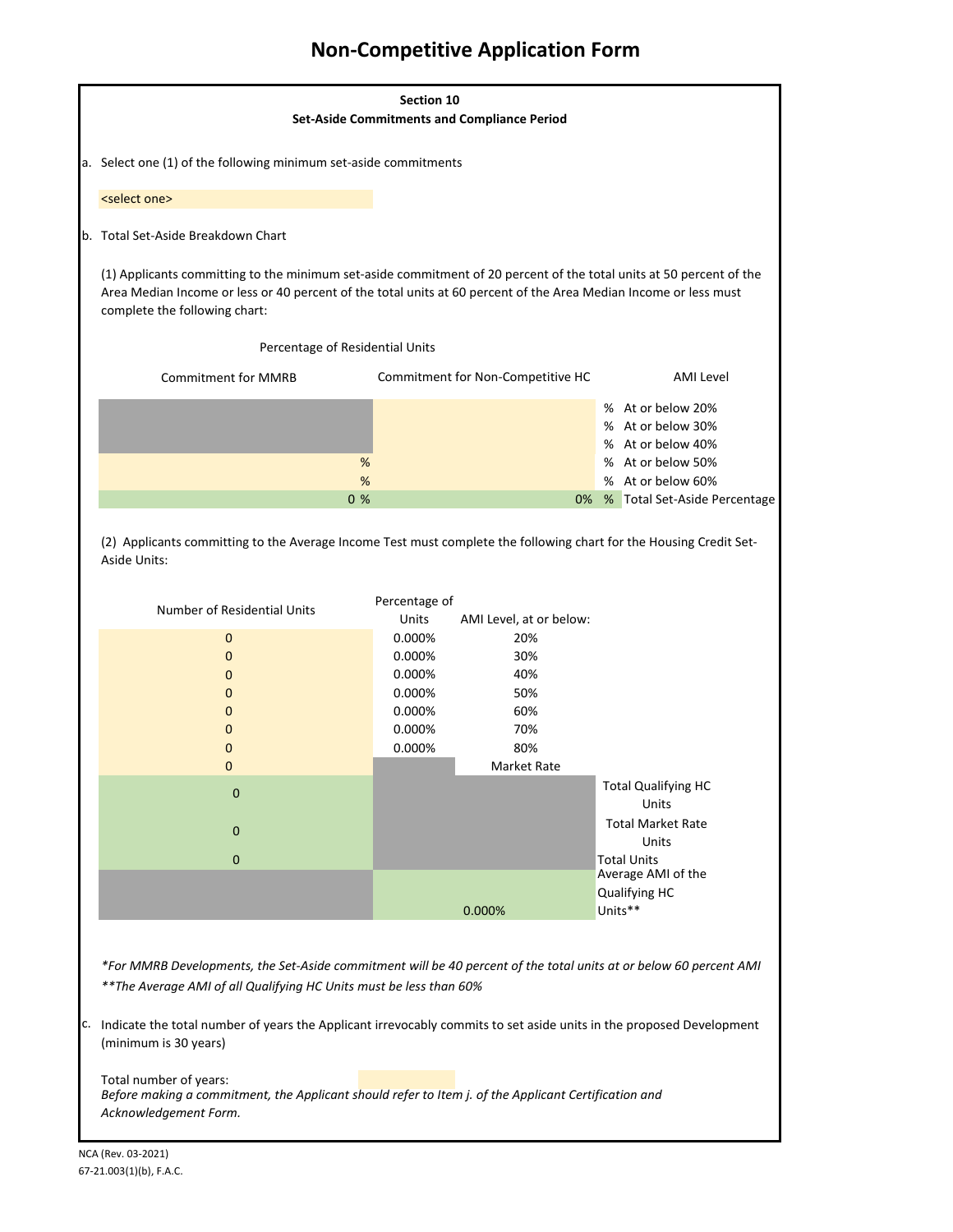# **Section 11 Features and Amenities**

a. Applicants requesting Corporation-issued MMRB, with or without 4 percent HC, must select enough of the features set out in (1) below to achieve a total point value of at least 6 points.

Applicants requesting 4 percent HC only to be used with bonds issued by an entity other than the Corporation or a County HFA must select enough of the features set out in (1) below to achieve a total point value of at least 12 points and enough of the features set out in (2) below to achieve a total point value of at least 9 points (for a total features point value of at least 21 points).

(1) Optional Features and Amenities for All Developments

 $\Box$  30 Year expected life roofing on all buildings (2 points)

- $\square$  Emergency call service in all units (3 points)
- $\square$  Exercise room with appropriate equipment. The exercise room must have secure entry (1 point)
- $\Box$  Community center or clubhouse (3 points)
- $\Box$  Swimming Pool (2 points)
- Playground/tot lot, accessible to children with disabilities (must be sized in proportion to Development's size and expected resident  $\Box$ popuation with age-appropriate equipment (2 points)
- $\Box$  Car care area (for car cleaning/washing/vacuuming) (1 point)
- $\Box$  Two or more parking spaces per total number of units (1 point)
- Picnic area with hard cover permanent roof of a design compatible with the Development, open on all sides, containing at  $\Box$ least three permanent picnic tables with benches and an adjoining permanent outdoor grill (1 point)
- Computer lab on-site with minimum one computer per 20 units, with internet access, basic word processing, spreadsheets and  $\Box$ assorted educational and entertainment software programs and at least one printer (1 point)
- $\square$  Each unit wired for high speed internet (1 point)

### The Applicant may select only one (1) of the following two items:

One outside recreation facility consisting of shuffleboard court and appropriate equipment, bocce ball court or lawn bowling court and appropriate equipment, tennis court, full basketball court or volleyball court. (Specific facility will be committed to during Credit Underwriting. (2 points)

Two outside recreation facilities. (Applicant must provide two separate facilities which must be approved by Corporation staff and  $\Box$ servicers during Credit Underwriting (2 points)

### The Applicant may select only one (1) of the following two items:

- $\Box$  Laundry hook-ups and space for full-size washer and dryer inside each unit (1 point)
- Dryer and Energy Star qualified washer in a dedicated space with hook-ups within each  $\Box$ unit, provided at no charge to the resident during the term of any lease (3 points)

### The Applicant may select only one (1) of the following two items:

- $\Box$  Laundry facilities with full-size dryers and Energy Star qualified washers available in at least one common area on site - minimum 1 washer and 1 dryer for every 12 units (1 point)
- Laundry facilities with full-size dryers and Energy Star qualified washers available in at least one common area on every
- $\Box$  floor in each building of the Development if Development consists of more than one building and/or more than one story - minimum 1 washer and 1 dryer for every 12 units (2 points)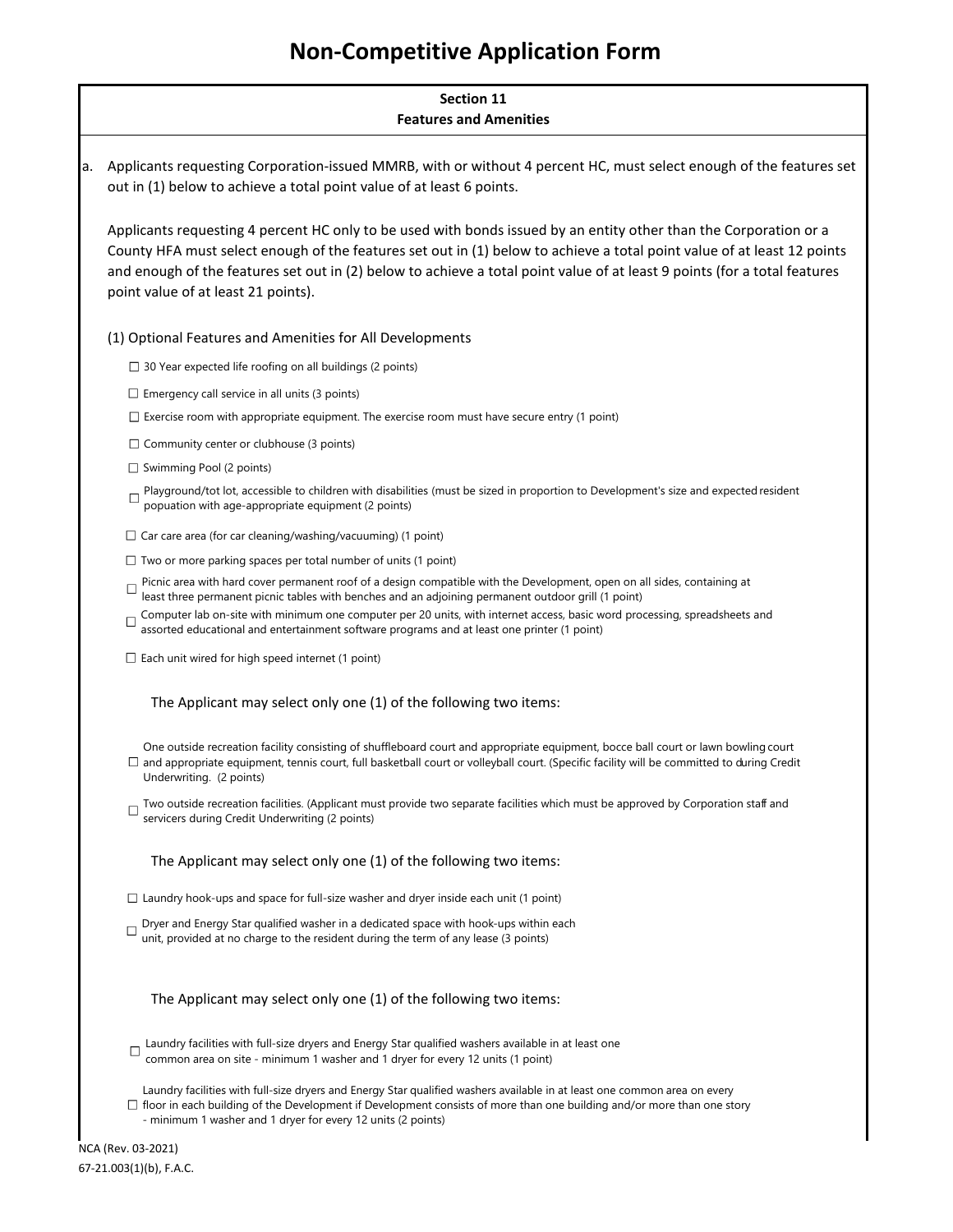Applicants that selected Duplexes or Quadraplexes at Section 7.c. may select any of the following:

- Garage for each unit which consists of a permanent, fully enclosable structure designed to accommodate one or more
- $\Box$  automobiles, either attached to the unit or detached but located on the same property, provided at no charge to the resident (3 points)
- $\Box$  Carport for each unit which consists of a permanent covered and paved area, attached to the unit and designed to accommodate one or more automobiles, provided at no charge to the resident (2 points)

Fenced back yard for each unit which consists of a portion of the property behind each unit that is enclosed by a wood, privacy  $\Box$  or chain link fence of a minimum height of 48". Direct access to the fenced back yard for each unit must be afforded solely by a door from that unit and no other unit (2 points)

### (2) Optional General Unit Features and Amenities for all new construction units and all rehabilitation units:

- $\Box$  Ceramic tile bathroom floors in all units (2 points)
- $\Box$  Microwave oven in each unit (1 point)
- $\Box$  Marble window sills in all units (1 point)
- $\square$  Steel exterior door frames for all exterior doors for all units (1 point)

At least 1 1/2 bathrooms (one full bath and one with at least a toilet and sink) in all 2-bedroom new  $\Box$  construction units. Note: In order to be eligible to select this feature the Development must have at least one 2-bedroom new construction unit. (2 points)

- $\square$  Double compartment kitchen sink in all units (1 point)
- Pantry in kitchen area in all new construction units must be no less than 20 cubic feet of storage space. Pantry cannot be just an under- or over-the-counter cabinet. (2 points)
- $\Box$  Garbage disposal in all units (1 point)
- $\Box$  New kitchen cabinets and counter top(s) in all rehabilitation units (3 points)
- $\Box$  New bathroom cabinet(s), excluding medicine cabinet, in all rehabilitation units (1 point)
- New plumbing fixtures in kitchen and bathroom(s) in all rehabilitation units [minimum of new sink and  $\Box$  new faucets in kitchen and minimum of new tub, new toilet, new sink and new faucets in bathroom(s)] (3 points)

Note: Applicants requesting 4 percent HC only to be used with bonds issued by a County HFA are not required to make a features and amenities commitment.

b. Green Building Features

Applicants requesting Corporation-issued MMRB, with or without 4 percent HC, must select at least five (5) of the following Green Building Features.

Applicants requesting 4 percent HC only to be used with bonds issued by an entity other than the Corporation or a County HFA must select at least eight (8) of the following Green Building Features.

- $\Box$  Programmable thermostat in each unit
- $\Box$  Energy Star qualified ceiling fans in all bedrooms and living areas
- $\Box$  Energy Star qualified roofing material or coating
- $\square$  Energy Star qualified ventilation fans in all bathrooms
- Energy efficient windows in each unit (there are specific requirements per Development Type, as outlined in Section 11b.(3) of the Application instructions
- $\Box$  Install daylight sensors, timers or motion detectors on all outdoor lighting attached to buildings
- $\Box$  FL Yards and Neighborhoods certification on all landscaping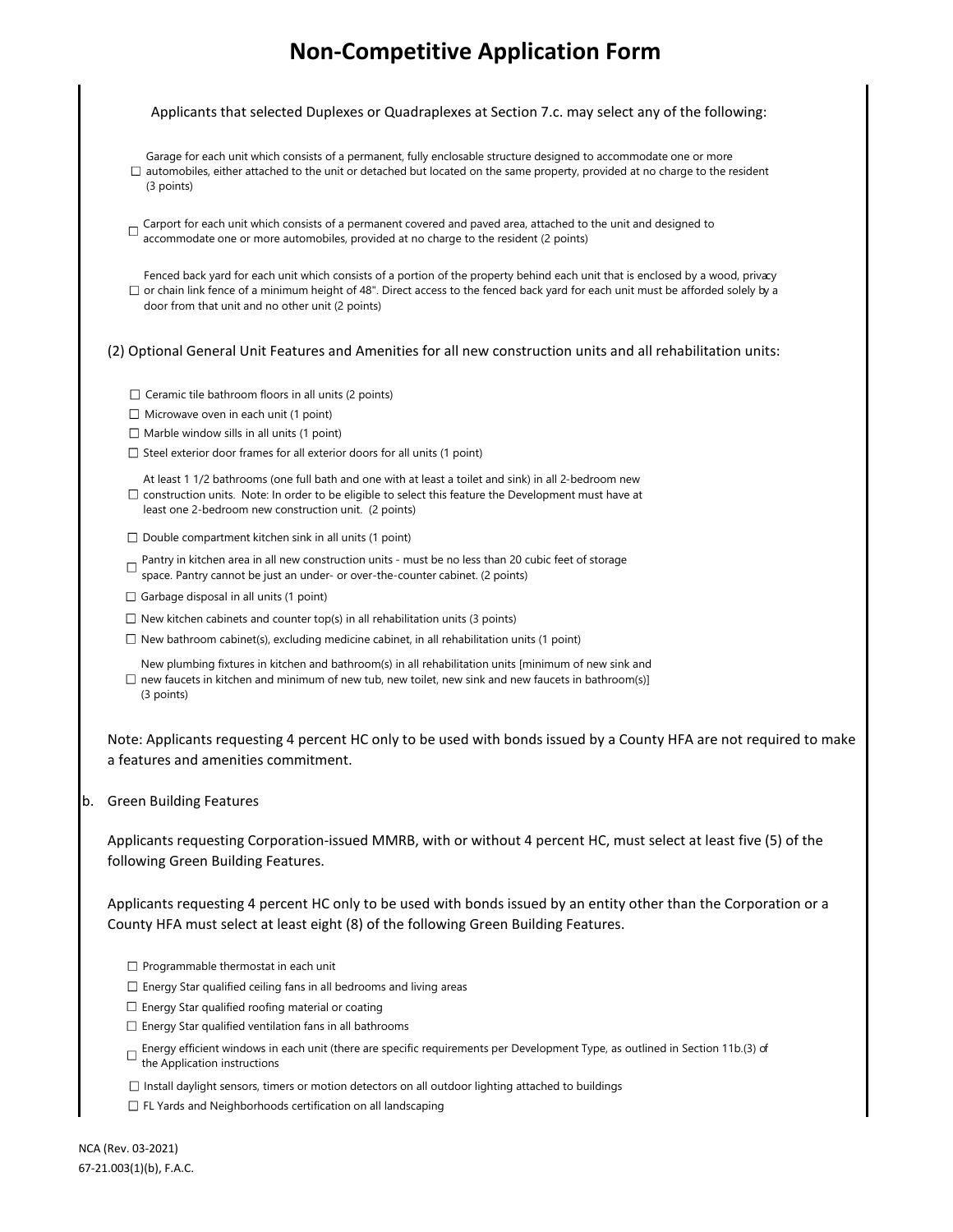- Eco-friendly flooring Carpet and Rug Institute Green Label certified carpet and pad, FloorScore certified flooring, bamboo, cork, 80% recycled content tile, and/or natural linoleum
- Eco-friendly cabinets formaldehyde free and material must be certified by the Forest Stewardship Council, the Environmental Stewardship Program, or a certification program endorsed by the Programme for the Endorsement of Forest Certification
- Low-flow water fixtures in bathrooms WaterSense labeled products or the following specifications: Toilets: 1.28  $\Box$  gallons/flush or less; Urinals: 0.5 gallons/flush; Lavatory Faucets: 1.5 gallons/minute or less at 60 psi flow rate; and Showerheads: 2.0 gallons/minute or less at 80 psi flow rate
- $\Box$  Low-VOC paint for all interior walls (50 grams per liter or less for flat paint; 150 grams per liter or less for non-flat paint)
- $\Box$  Energy Star qualified refrigerators, dishwashers and washing machines that are provided by the Applicant
- $\Box$  Minimum SEER of 16 for unit air conditioners

Note: Applicants requesting 4 percent HC only to be used with bonds issued by a County HFA are not required to make a green building features commitment.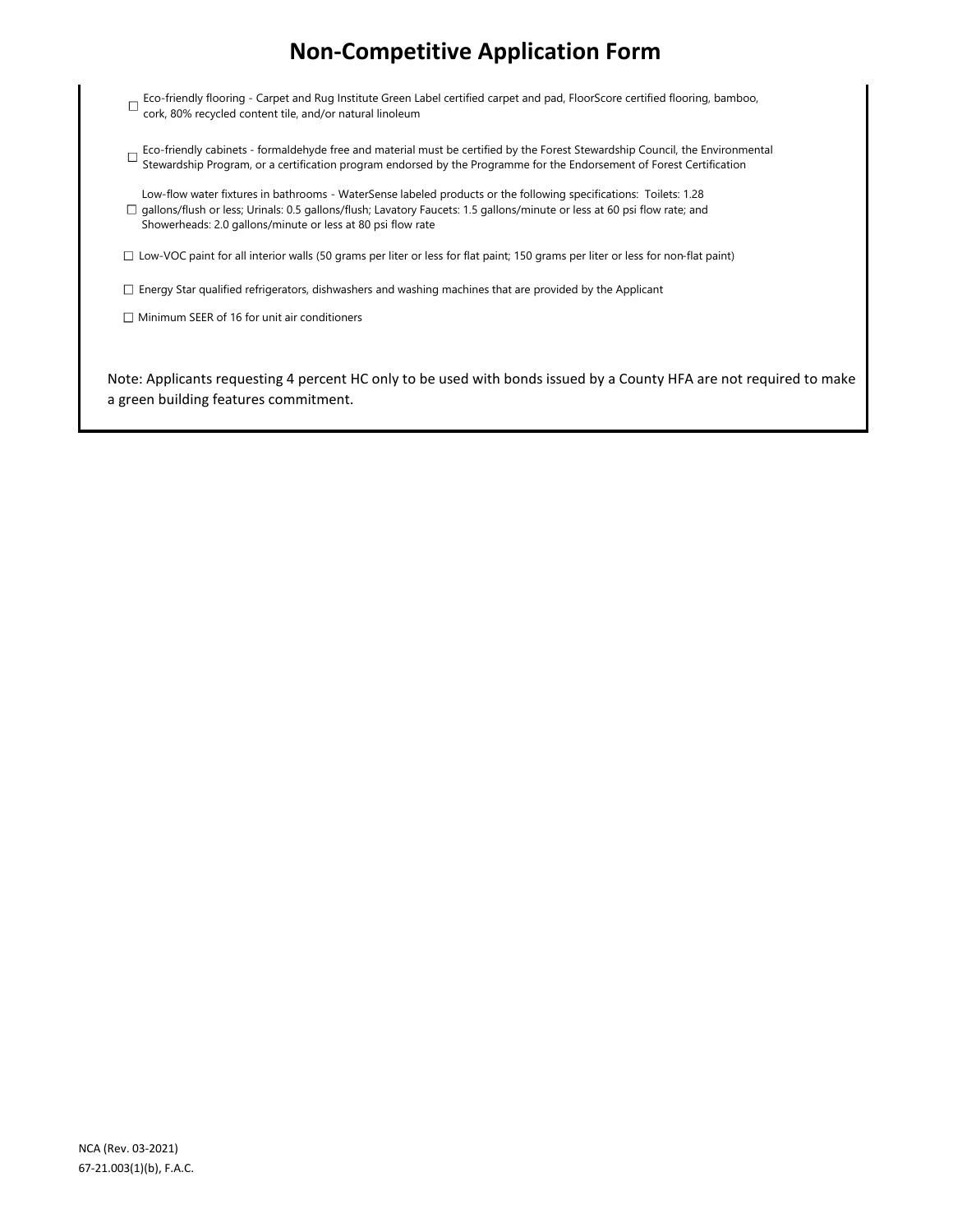|     | <b>Section 12</b><br><b>Resident Programs</b>                                                                                                                                                                                                                                                                                                                                                                                                                                                 |
|-----|-----------------------------------------------------------------------------------------------------------------------------------------------------------------------------------------------------------------------------------------------------------------------------------------------------------------------------------------------------------------------------------------------------------------------------------------------------------------------------------------------|
| la. | Qualified Resident Programs for all Applicants                                                                                                                                                                                                                                                                                                                                                                                                                                                |
|     | Applicants requesting Corporation-issued MMRB, with or without 4 percent HC, must select at least one (1)<br>of the following programs and Applicants requesting 4 percent HC only to be used with bonds issued by an<br>entity other than the Corporation or a County HFA must select at least four (4) of the following programs.<br>These programs are outlined in Section 12.c. of the Application instructions.                                                                          |
|     | The following health and wellness resident programs are available for All Developments except Elderly ALF<br>Developments:                                                                                                                                                                                                                                                                                                                                                                    |
|     | $\Box$ Health Care<br>$\Box$ Health and Nutrition Classes<br>$\Box$ Mentoring                                                                                                                                                                                                                                                                                                                                                                                                                 |
|     | The following health and wellness resident programs are available for Elderly ALF Developments only:                                                                                                                                                                                                                                                                                                                                                                                          |
|     | $\Box$ Health and Wellness Services and Activities<br>$\Box$ Mentoring and Intergenerational                                                                                                                                                                                                                                                                                                                                                                                                  |
|     | The following resident programs are available for all Developments, regardless of the Demographic<br>Commitment selected by the Applicant at Section 2 of the Application form.                                                                                                                                                                                                                                                                                                               |
|     | $\Box$ Resident Activities<br>$\Box$ Financial Counseling<br>$\Box$ English as a Second Language<br>$\Box$ Resident Assistance Referral Program<br>$\Box$ Swimming Lessons<br>$\Box$ Life Safety Training                                                                                                                                                                                                                                                                                     |
| lb. | <b>Additional Qualified Resident Programs</b>                                                                                                                                                                                                                                                                                                                                                                                                                                                 |
|     | Applicants requesting 4 percent HC only to be used with bonds issued by an entity other than the<br>Corporation or a County HFA must also select enough of the following programs for the applicable<br>Demographic Commitment, as selected by the Applicant at Section 2 of the Application form, to achieve a<br>total point value of at least 6 points. Section 12 of the Application instructions outlines the resident programs<br>available for the applicable Demographic Commitments. |

 $\Box$  After School Program for Children (Family or Homeless)

 $\Box$  First Time Homebuyer Seminars (Family or Homeless)

 $\Box$  Adult Literacy (Family, Homeless, Elderly Non-ALF, or Elderly ALF)

 $\square$  Employment Assistance Program (Family or Homeless)

NCA (Rev. 03-2021)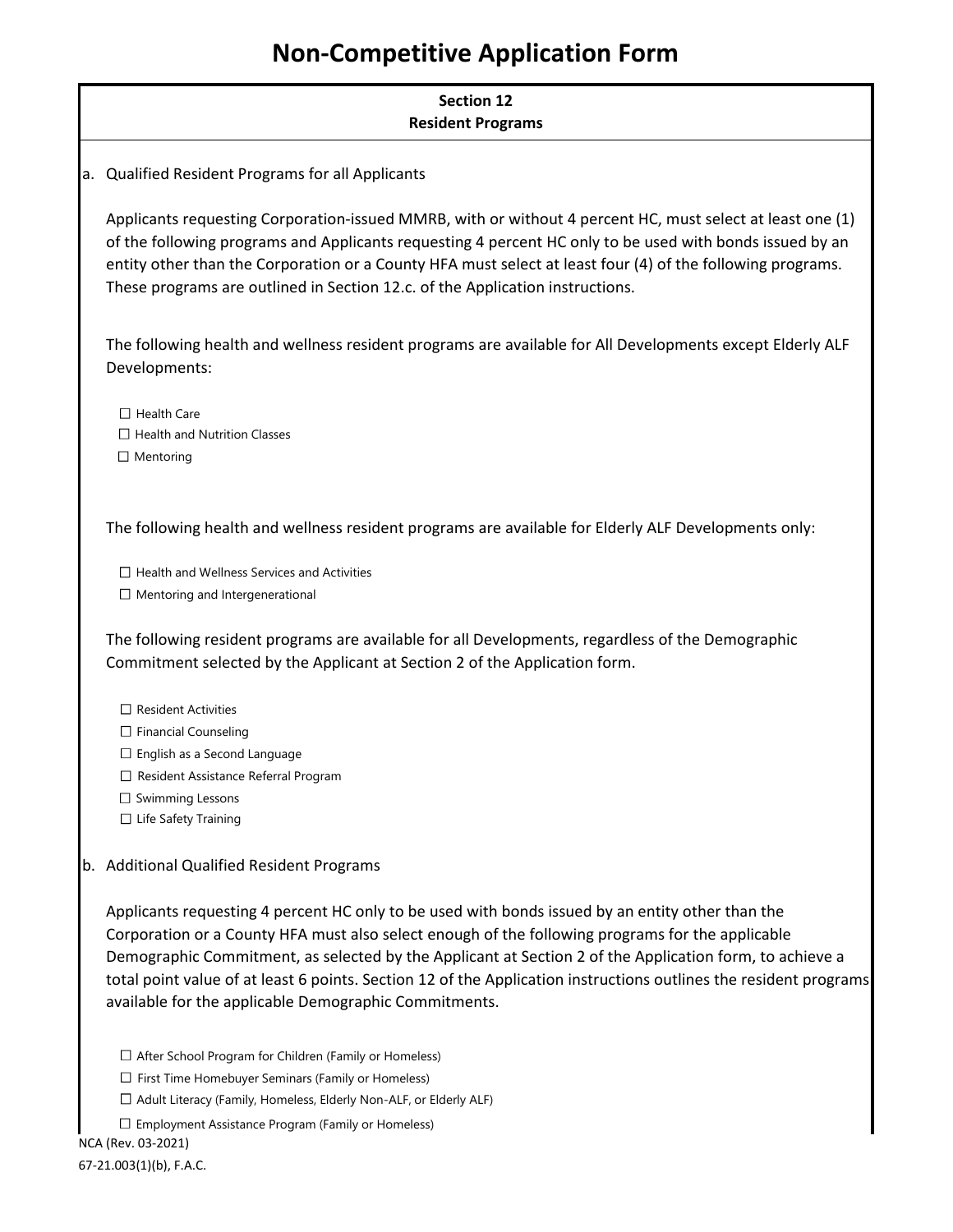$\Box$  Supported Employment Program (Homeless or Persons with Special Needs)

Effective Communication for Conflict Resolution (Homeless or Persons with Special Needs)

 $\square$  Safety Awareness Program (Homeless or Persons with Special Needs)

 $\square$  Stress Management (Homeless or Persons with Special Needs)

 $\Box$  Daily Activities (Elderly Non-ALF only)

Assistance with Light Housekeeping, Grocery Shopping and/or Laundry (Elderly Non-ALF only)

□ Resident Assurance Check-In Program (Elderly Non-ALF only)

24 Hour Support to Assist Residents in Handling Urgent Issues (Elderly Non-ALF or Persons with Special Needs)

 $\Box$  Medication Administration (Elderly ALF only)

 $\square$  Computer Training (Elderly Non-ALF or Elderly ALF)

 $\Box$  Services for Persons with Alzheimer's Disease and Other Related Disorders (Elderly ALF only)

 $\Box$  Private Transportation (Elderly Non-ALF, Elderly ALF, or Persons with Special Needs)

Note: Applicants requesting 4 percent HC only to be used with bonds issued by a County HFA are not required to make a resident programs commitment.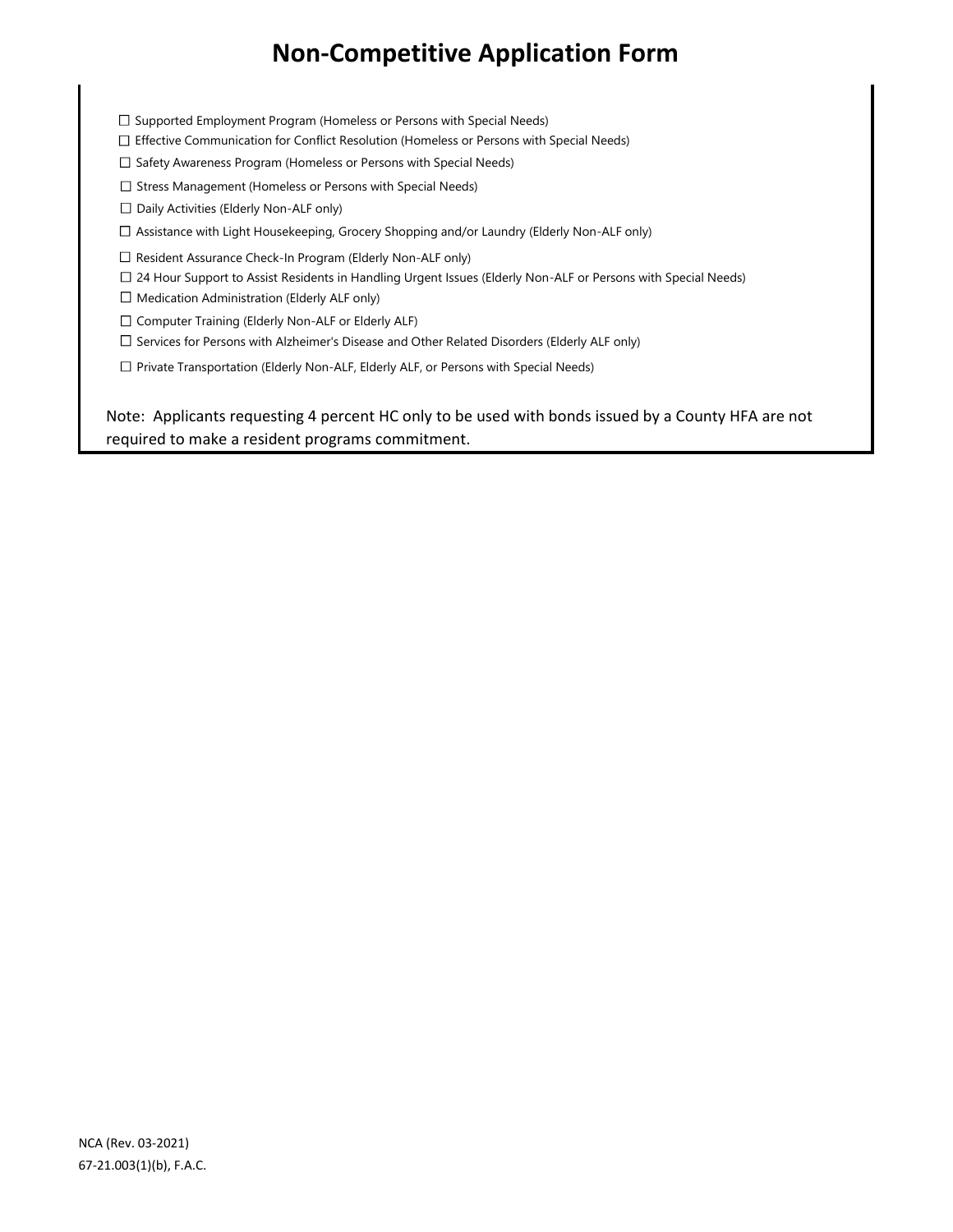|    | <b>Section 13</b><br><b>Funding</b>                                                                                                                                                                                           |            |                                                                       |                                                                                                                |                          |                          |  |
|----|-------------------------------------------------------------------------------------------------------------------------------------------------------------------------------------------------------------------------------|------------|-----------------------------------------------------------------------|----------------------------------------------------------------------------------------------------------------|--------------------------|--------------------------|--|
| a. |                                                                                                                                                                                                                               |            | <b>Funding Request:</b>                                               |                                                                                                                |                          |                          |  |
|    | (1)                                                                                                                                                                                                                           |            | <b>Corporation-issued MMRB:</b>                                       | \$                                                                                                             |                          |                          |  |
|    | (2)                                                                                                                                                                                                                           |            | Non-Competitive HC funding request (annual amount):                   |                                                                                                                | \$                       |                          |  |
| b. |                                                                                                                                                                                                                               |            | DDA / QCT / Multiphase Development                                    |                                                                                                                |                          |                          |  |
|    | If the Applicant is requesting 4 percent HC only in this Application and indicates that the proposed<br>Development is eligible for the basis boost, the Applicant must provide the required documentation as "Exhibit<br>4". |            |                                                                       |                                                                                                                |                          |                          |  |
|    | (1)                                                                                                                                                                                                                           | <b>DDA</b> |                                                                       |                                                                                                                |                          |                          |  |
|    |                                                                                                                                                                                                                               |            | (a) Are any buildings in the proposed Development located in a SADDA? |                                                                                                                | <select one=""></select> |                          |  |
|    |                                                                                                                                                                                                                               |            | If "Yes", provide the SADDA ZCTA Number(s):                           |                                                                                                                |                          |                          |  |
|    |                                                                                                                                                                                                                               |            |                                                                       | (The Applicant should separate multiple SADDA ZCTA Numbers by a comma.)                                        |                          |                          |  |
|    |                                                                                                                                                                                                                               |            | (b) Is the proposed Development located in a non-metropolitan DDA?    |                                                                                                                | <select one=""></select> |                          |  |
|    | (2)                                                                                                                                                                                                                           |            | Is the proposed Development located in a QCT?                         |                                                                                                                | select one>              |                          |  |
|    |                                                                                                                                                                                                                               |            | If "Yes", indicate the HUD-designated QCT census tract number:        |                                                                                                                |                          |                          |  |
|    | (3)                                                                                                                                                                                                                           |            | Multiphase                                                            |                                                                                                                |                          |                          |  |
|    |                                                                                                                                                                                                                               |            |                                                                       | (a) Is the proposed Development the first phase of a multiphase Development?                                   |                          | <select one=""></select> |  |
|    |                                                                                                                                                                                                                               |            | basis boost?                                                          | (b) Is the proposed Development a subsequent phase of a multiphase Development and eligible for the            |                          | <select one=""></select> |  |
|    |                                                                                                                                                                                                                               |            | phase was declared:                                                   | If "Yes", state the Corporation-assigned Application Number for the Development where the first                |                          |                          |  |
| c. |                                                                                                                                                                                                                               |            | <b>Finance Documents</b>                                              |                                                                                                                |                          |                          |  |
|    |                                                                                                                                                                                                                               |            |                                                                       | If requesting Corporation-issued MMRB only, provide the information outlined in questions (1) and (5) below.   |                          |                          |  |
|    |                                                                                                                                                                                                                               | (5) below. |                                                                       | If requesting Corporation-issued MMRB and 4% HC, provide the information outlined in questions (1), (4), and   |                          |                          |  |
|    | If requesting 4% HC only to be used with bonds issued by a County HFA, provide the information outlined in<br>questions (2)(a) or (2)(b), as applicable, (4) and (5) below.                                                   |            |                                                                       |                                                                                                                |                          |                          |  |
|    |                                                                                                                                                                                                                               |            | provide the information outlined in questions (3) through (5) below.  | If requesting 4% HC only to be used with bonds issued by an entity other than the Corporation or a County HFA, |                          |                          |  |
|    | (1)                                                                                                                                                                                                                           |            |                                                                       | If requesting Corporation-issued MMRB, provide the following information:                                      |                          |                          |  |
|    | (a) Credit Enhancer:<br>Term:<br><b>Expected Rating:</b>                                                                                                                                                                      |            |                                                                       |                                                                                                                |                          |                          |  |

NCA (Rev. 03-2021) 67-21.003(1)(b), F.A.C.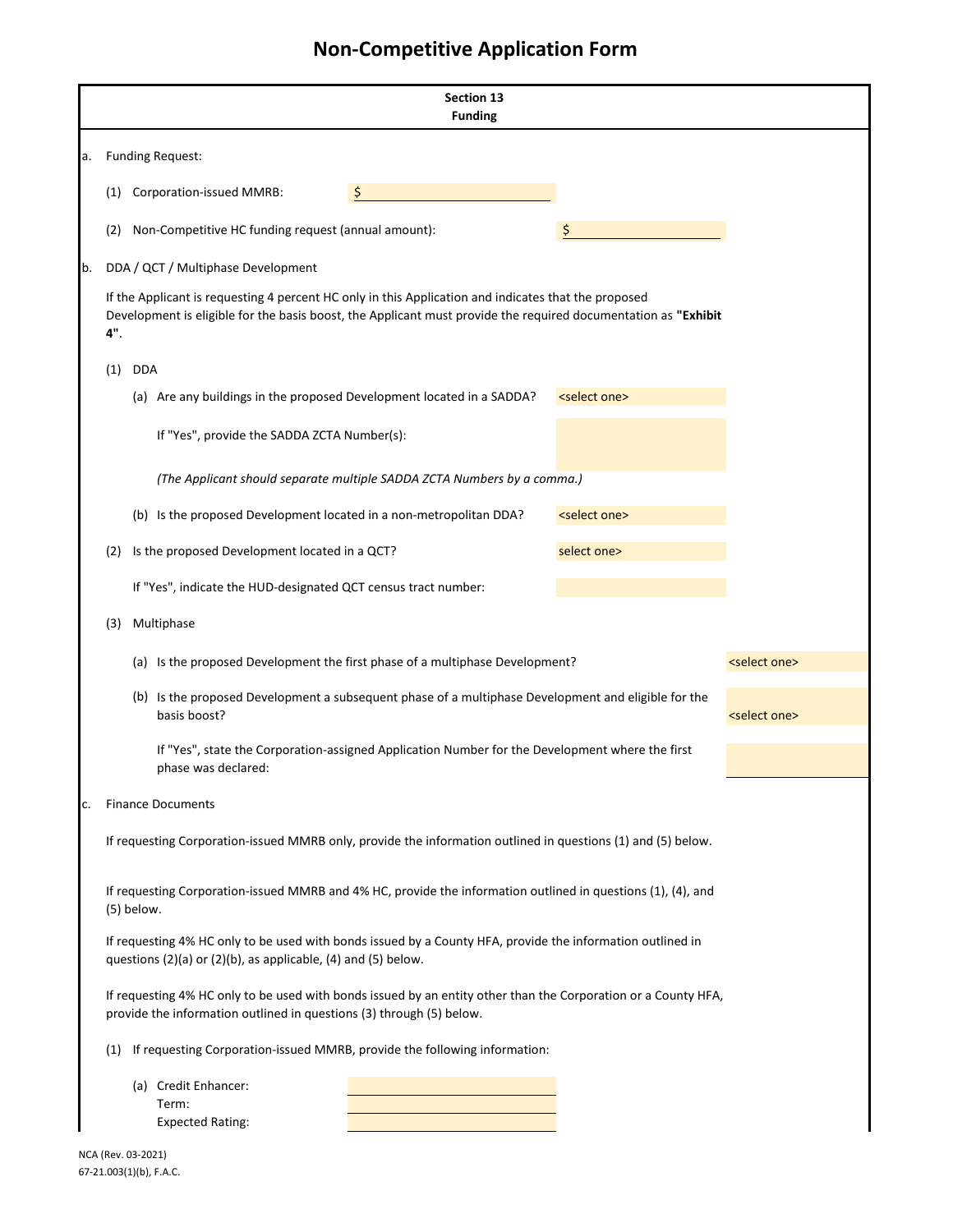|     |      | or                      |                                                                                                                                                                                                                                               |
|-----|------|-------------------------|-----------------------------------------------------------------------------------------------------------------------------------------------------------------------------------------------------------------------------------------------|
|     |      | Purchaser:              | Private Placement / Name of                                                                                                                                                                                                                   |
|     |      | Term:                   |                                                                                                                                                                                                                                               |
|     |      | <b>Expected Rating:</b> |                                                                                                                                                                                                                                               |
|     |      |                         |                                                                                                                                                                                                                                               |
|     |      |                         | Provide the Credit Enhancer's Commitment or Bond Purchaser's Letter of Interest as "Exhibit 5".                                                                                                                                               |
|     | and  |                         |                                                                                                                                                                                                                                               |
|     | (b)  |                         |                                                                                                                                                                                                                                               |
|     |      |                         | Complete the Development Cost Pro-Forma, the Detail/Explanation Sheet, if applicable, the<br>Construction or Rehab Analysis, and the Permanent Analysis tabs included with this Application form.                                             |
| (2) |      |                         | If requesting 4% HC only to be used with bonds issued by a County HFA:                                                                                                                                                                        |
|     |      |                         | (a) If the Credit Underwriting for the bonds was prepared by a Credit Underwriter under contract with the<br>Corporation, provide a complete copy of the final Credit Underwriting Report as "Exhibit 6".                                     |
|     |      | or                      |                                                                                                                                                                                                                                               |
|     |      |                         | (b) If the Credit Underwriting for the bonds has been completed by a credit underwriter not under<br>contract with the Corporation, provide the following information as "Exhibit 6":                                                         |
|     |      |                         |                                                                                                                                                                                                                                               |
|     |      | (i)                     | The completed Development Cost Pro-Forma, the Detail/Explanation Sheet, if applicable,<br>the Construction or Rehab Analysis, and the Permanent Analysis;                                                                                     |
|     |      | (ii)                    | For the bond financing:                                                                                                                                                                                                                       |
|     |      |                         | State the name of the assigned Credit Underwriter for the<br>bonds:                                                                                                                                                                           |
|     |      |                         | and                                                                                                                                                                                                                                           |
|     |      |                         | Provide a copy of the inducement resolution or acknowledgement resolution awarding<br>the bonds; and                                                                                                                                          |
|     |      | (iii)                   | Provide the information outlined in questions (4) and (5) below.                                                                                                                                                                              |
| (3) | HFA: |                         | If requesting 4% HC only to be used with bonds issued by an entity other than the Corporation or a County                                                                                                                                     |
|     | (a)  |                         | Provide the following bond information:                                                                                                                                                                                                       |
|     |      |                         | Tax-Exempt Multifamily bond source:                                                                                                                                                                                                           |
|     |      |                         | Tax-Exempt Multifamily bond amount:<br>\$                                                                                                                                                                                                     |
|     |      |                         | (b) Provide the following information as "Exhibit 7":                                                                                                                                                                                         |
|     |      | (i)                     | The completed Development Cost Pro-Forma, the Detail/Explanation Sheet, if applicable,<br>the Construction or Rehab Analysis, the Construction or Rehab Analysis, and the<br>Permanent Analysis tabs included with this Application form; and |
|     |      | (ii)                    | The required information for the bond financing.                                                                                                                                                                                              |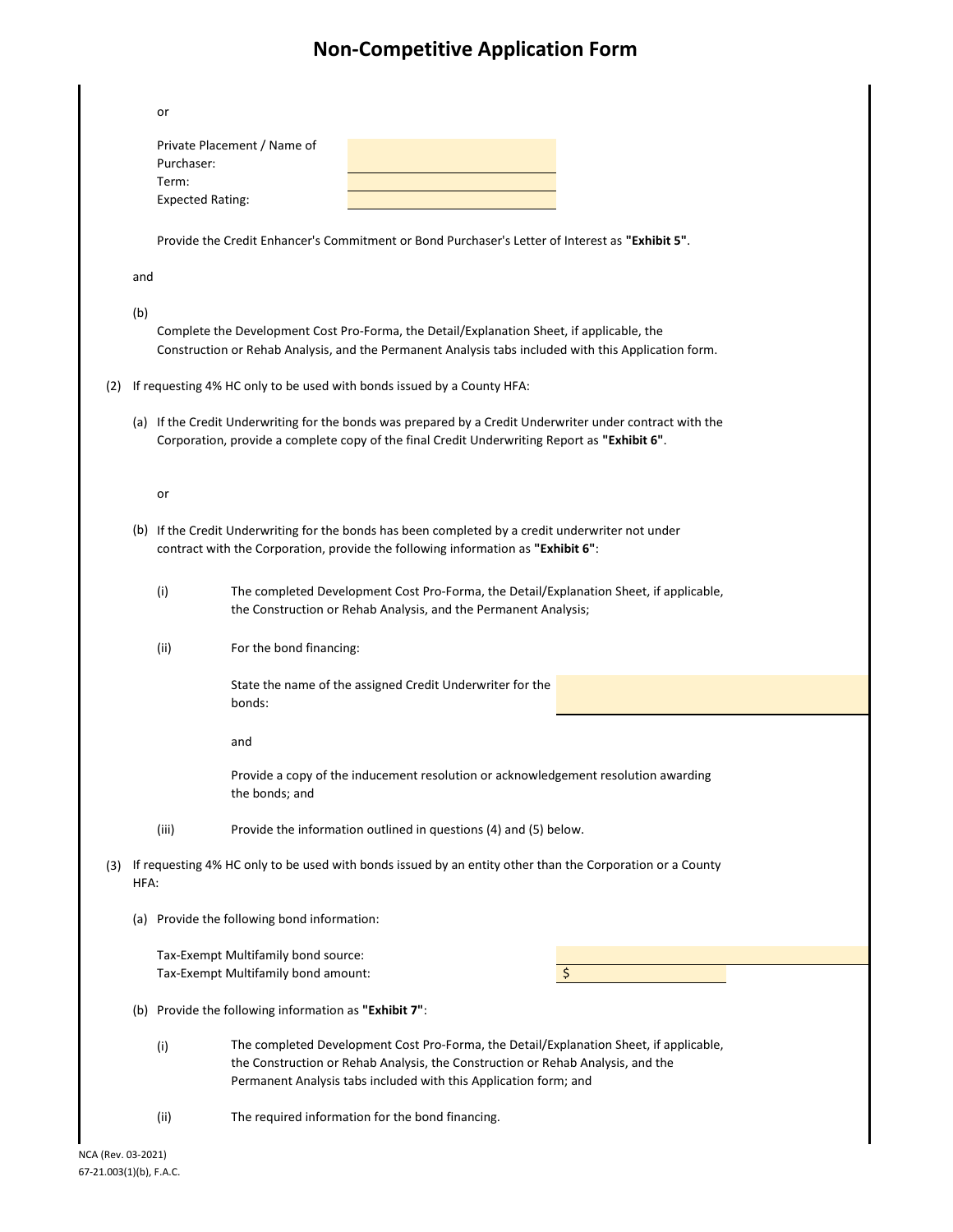### (4) Housing Credit Equity

All Applicants requesting HC must provide the following documentation, as applicable, as **"Exhibit 8"**:

- (a) If the equity agreement has closed, provide a copy of the closed limited partnership agreement or limited liability company operating agreement; or
- (b) If the equity agreement has not closed, provide a copy of the equity proposal, executed by the syndicator.

Note: The equity agreement must meet the "15% criteria" described in the Applicant Certification and Acknowledgment form.

(5) Other Non-Corporation Financing

All Applicants must provide a copy of all other funding proposals that will be used as a source of financing for the proposed Development as **"Exhibit 9"**.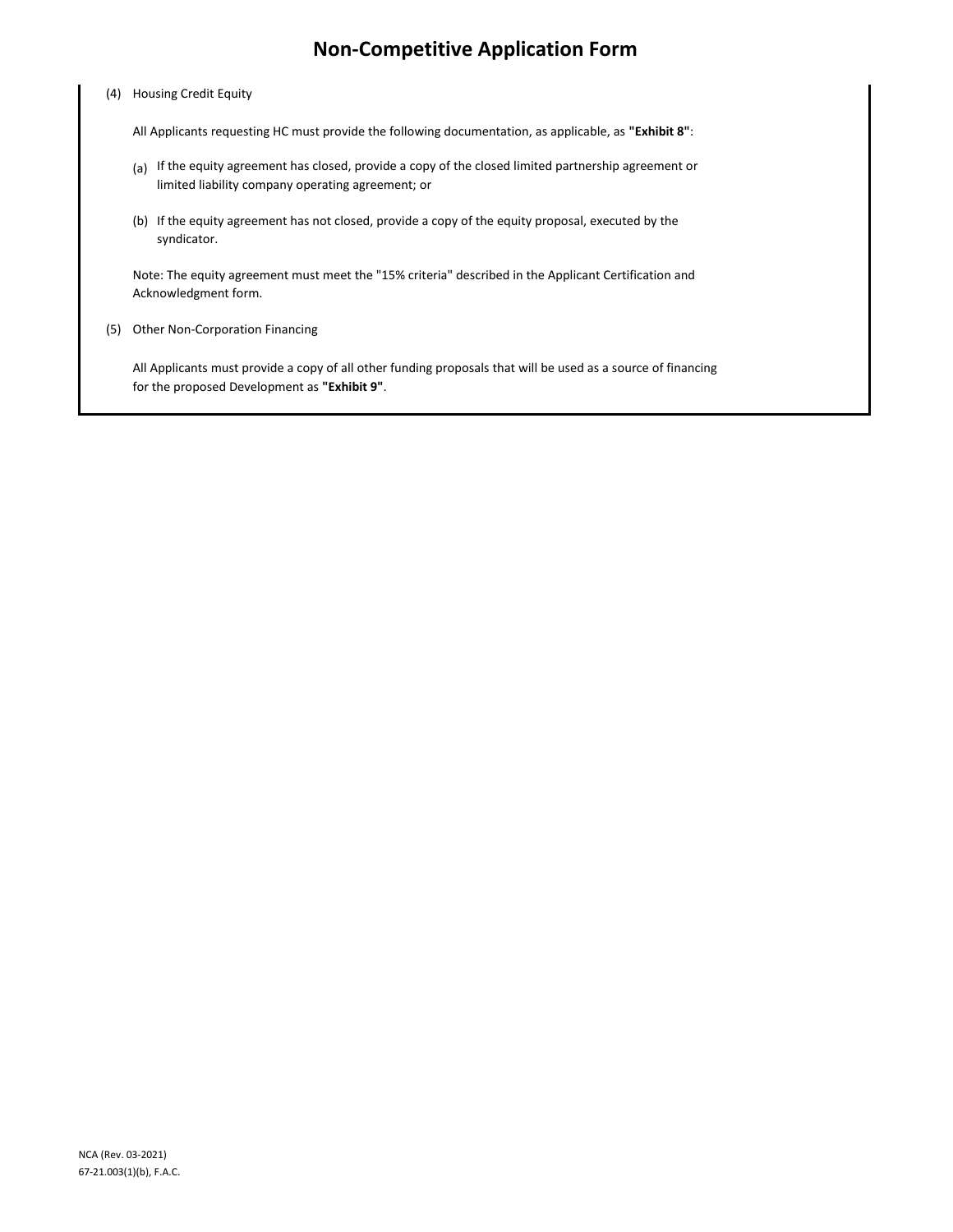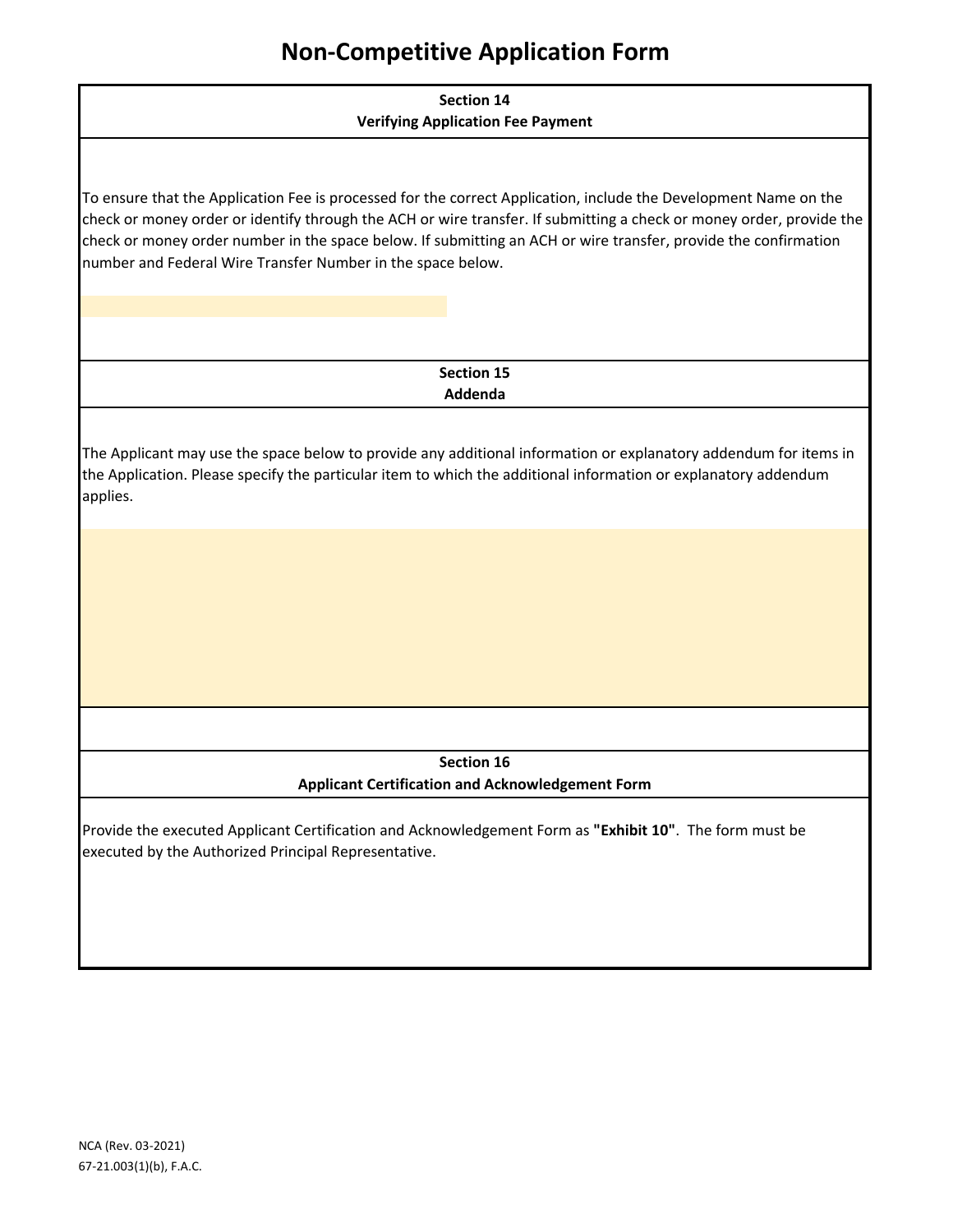#### **NON-COMPETITIVE APPLICATION DEVELOPMENT COST PRO FORMA COMPETITIVE APPLICATION DEVELOPMENT COST PRO FORMA**

- NOTES: (1) Developer fee may not exceed the limits established in Rule Chapter 67-21, F.A.C. Any portion of the fee that has been deferred must be included in Total Development Cost and listed as a source of funding.
	- (2) Because Housing Credit equity proceeds are being used as a source of financing, complete Columns 1 and 2. The various FHFC Program fees should be estimated and included in column 2 for at least the Housing Credit Program, along with the MMRB Program, if applicable.
	- (3) General Contractor's fee is limited to 14% of actual construction cost (for Application purposes, this is represented by A1.1. Column 3), rounded down to nearest dollar. The General Contractor's fee must be disclosed. The General Contractor's fee includes General Conditions, Overhead, and Profit. A General Contractor's Cost Certification will need to be completed prior to the issuance of IRS form 8609 and that certification may further restrict the overall General Conractor's fee. It is advised to review that certification process as early as possible.
	- (4) Except as otherwise proivded in Rule Chapter 67-21, F.A.C., the maximum hard cost contingency allowed cannot exceed (i) 5% for Redevelopment and Developments where 50% or more of the units are new construction, (ii) 15% for Rehabilitation, or (iii) 20% in the event financing is obtained through a federal government rehabiliation program and is required by that program. In any case, the maximum soft cost contingency allowed cannot exceed 5%. For Application purposes, hard costs are represented by the total of A1.3. TOTAL ACTUAL CONSTRUCTION COSTS and soft costs are represented by the total of A2. TOTAL GENERAL DEVELOPMENT COST.
	- (5) Operating Deficit Reserves (ODR) are not to be included in C. DEVELOPMENT COST and cannot be used in determining the maximum Developer fee. An ODR, if necessary, will be reviewed and sized in credit underwriting and may be different than the amount provided in the Application.
	- (6) Applications using HC equity funding, with the exception of those applying for MMRB funding, should list an estimated compliance fee amount in column 2.
	- (7) The costs associated with issuing tax-exempt bonds are not includable in eligible basis and should be listed in column 2.
	- (8) Although the Corporation acknowledges that the costs listed on the Development Cost Pro Forma, Detail/Explanation Sheet, Construction or Rehab Analysis and Permanent Analysis are subject to change during credit underwriting. There may be certain cost limitations provided in Rule Chapter 67-21.F.A.C.

(please select from drop-down menu)

### **USE THE DETAIL/EXPLANATION SHEET FOR EXPLANATION OF \* ITEMS. IF ADDITIONAL SPACE IS REQUIRED, ENTER THE INFORMATION ON THE ADDENDA LOCATED AT THE END OF THE APPLICATION.**

| What was the Development Category of the Proposed Development:<br>Indicate the number of total units in the proposed Development: |                                      |                                      | (please select from drop-down menu)   | $**$<br>$**$ |  |
|-----------------------------------------------------------------------------------------------------------------------------------|--------------------------------------|--------------------------------------|---------------------------------------|--------------|--|
|                                                                                                                                   | 1<br><b>HC ELIGIBLE</b><br>(HC ONLY) | 2<br><b>HC INELIGIBLE</b><br>or MMRB | 3<br><b>TOTAL</b><br>(MMRB and/or HC) |              |  |
| <b>DEVELOPMENT COSTS</b>                                                                                                          |                                      |                                      |                                       |              |  |
| <b>Actual Construction Costs</b>                                                                                                  |                                      |                                      |                                       |              |  |
| <b>Accessory Buildings</b>                                                                                                        |                                      |                                      |                                       |              |  |
| <b>Demolition</b>                                                                                                                 |                                      |                                      |                                       |              |  |
| <b>New Rental Units</b>                                                                                                           |                                      |                                      |                                       |              |  |
| *Off-Site Work (explain in detail)                                                                                                |                                      |                                      |                                       |              |  |
| <b>Recreational Amenities</b>                                                                                                     |                                      |                                      |                                       |              |  |
| Rehab of Existing Common Areas                                                                                                    |                                      |                                      |                                       |              |  |
| Rehab of Existing Rental Units                                                                                                    |                                      |                                      |                                       |              |  |
| Site Work                                                                                                                         |                                      |                                      |                                       |              |  |
| *Other (explain in detail)                                                                                                        |                                      |                                      |                                       |              |  |
| A1.1. Actual Construction Cost                                                                                                    | \$                                   |                                      | \$                                    |              |  |

NCA (Rev. 03-2021) 67-21.003(1)(b), F.A.C.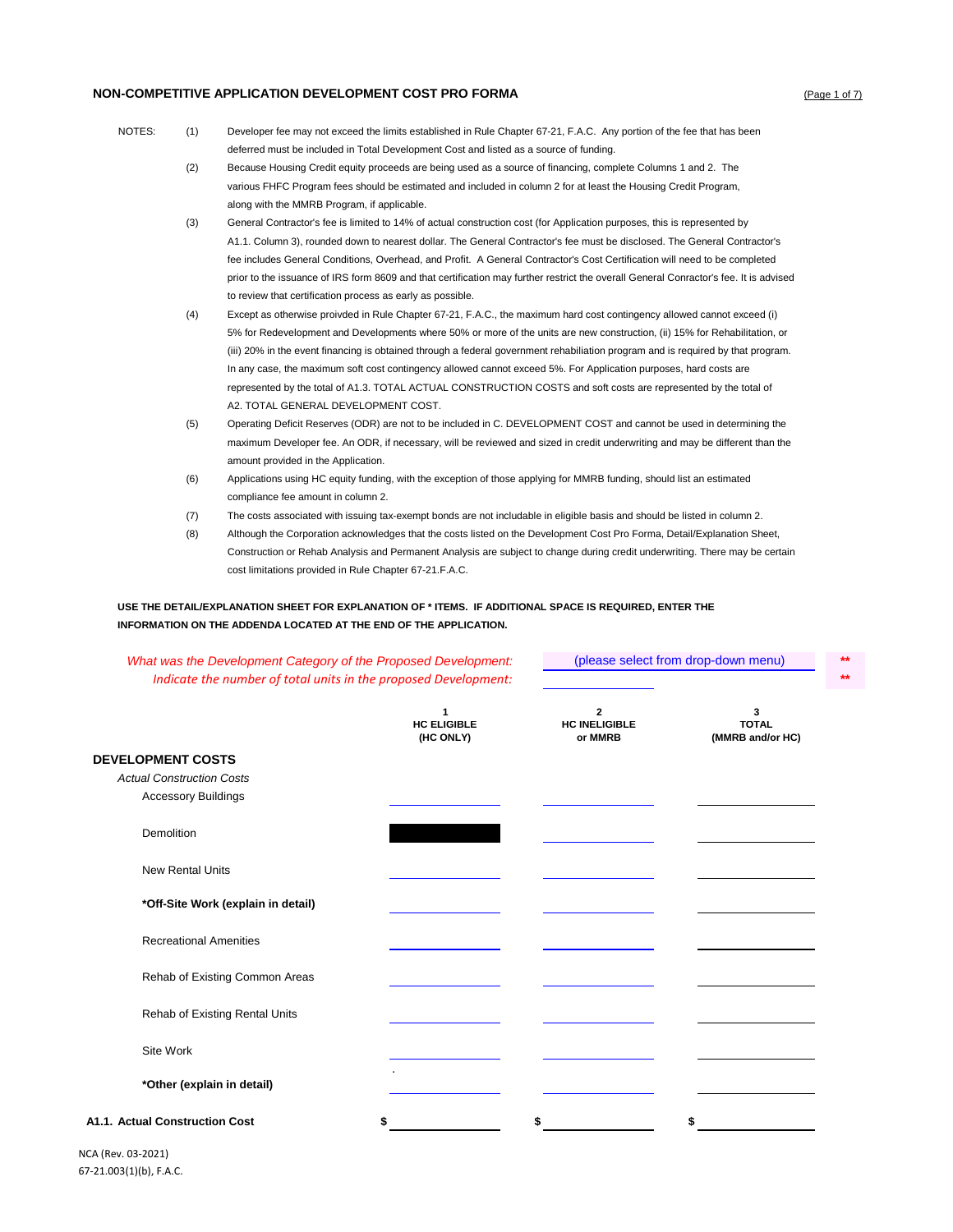| (Max. 14% of A1.1., column 3)                                 | \$                                   | $\sim$                                         | $\sim$                                |               |
|---------------------------------------------------------------|--------------------------------------|------------------------------------------------|---------------------------------------|---------------|
| A1.3. TOTAL ACTUAL CONSTRUCTION<br><b>COSTS</b>               | \$                                   | \$                                             | \$                                    |               |
| A1.4. HARD COST CONTINGENCY See Note (4)                      | \$                                   | \$                                             | \$                                    |               |
| NON-COMPETITIVE APPLICATION DEVELOPMENT COST PRO FORMA        |                                      |                                                |                                       | (Page 2 of 7) |
|                                                               | 1<br><b>HC ELIGIBLE</b><br>(HC ONLY) | $\mathbf 2$<br><b>HC INELIGIBLE</b><br>or MMRB | 3<br><b>TOTAL</b><br>(MMRB and/or HC) |               |
| <b>General Development Costs</b><br><b>Accounting Fees</b>    |                                      |                                                |                                       |               |
| Appraisal                                                     |                                      |                                                |                                       |               |
| Architect's Fee - Site/Building Design                        |                                      |                                                |                                       |               |
| Architect's Fee - Supervision                                 |                                      |                                                |                                       |               |
| <b>Builder's Risk Insurance</b>                               |                                      |                                                |                                       |               |
| <b>Building Permit</b>                                        |                                      |                                                |                                       |               |
| Capital Needs Assessment                                      |                                      |                                                |                                       |               |
| <b>Engineering Fees</b>                                       |                                      |                                                |                                       |               |
| <b>Environmental Report</b>                                   |                                      |                                                |                                       |               |
| FHFC Administrative Fee See Note (2)                          |                                      |                                                |                                       |               |
| FHFC Application Fee See Note (2)                             |                                      |                                                |                                       |               |
| FHFC Compliance Fee See Note (2)                              |                                      |                                                |                                       |               |
| FHFC PRL/Credit Underwriting Fees See Note (2)                |                                      |                                                |                                       |               |
| Green Building Certification/<br><b>HERS Inspection Costs</b> |                                      |                                                |                                       |               |
| *Impact Fees (list in detail)                                 |                                      |                                                |                                       |               |
| <b>Inspection Fees</b>                                        |                                      |                                                |                                       |               |
| Insurance                                                     |                                      |                                                |                                       |               |
| <b>Legal Fees</b>                                             |                                      |                                                |                                       |               |
| Market Study                                                  |                                      |                                                |                                       |               |
| Marketing/Advertising                                         |                                      |                                                |                                       |               |
| Property Taxes                                                |                                      |                                                |                                       |               |
| Soil Test Report                                              |                                      |                                                |                                       |               |

67-21.003(1)(b), F.A.C.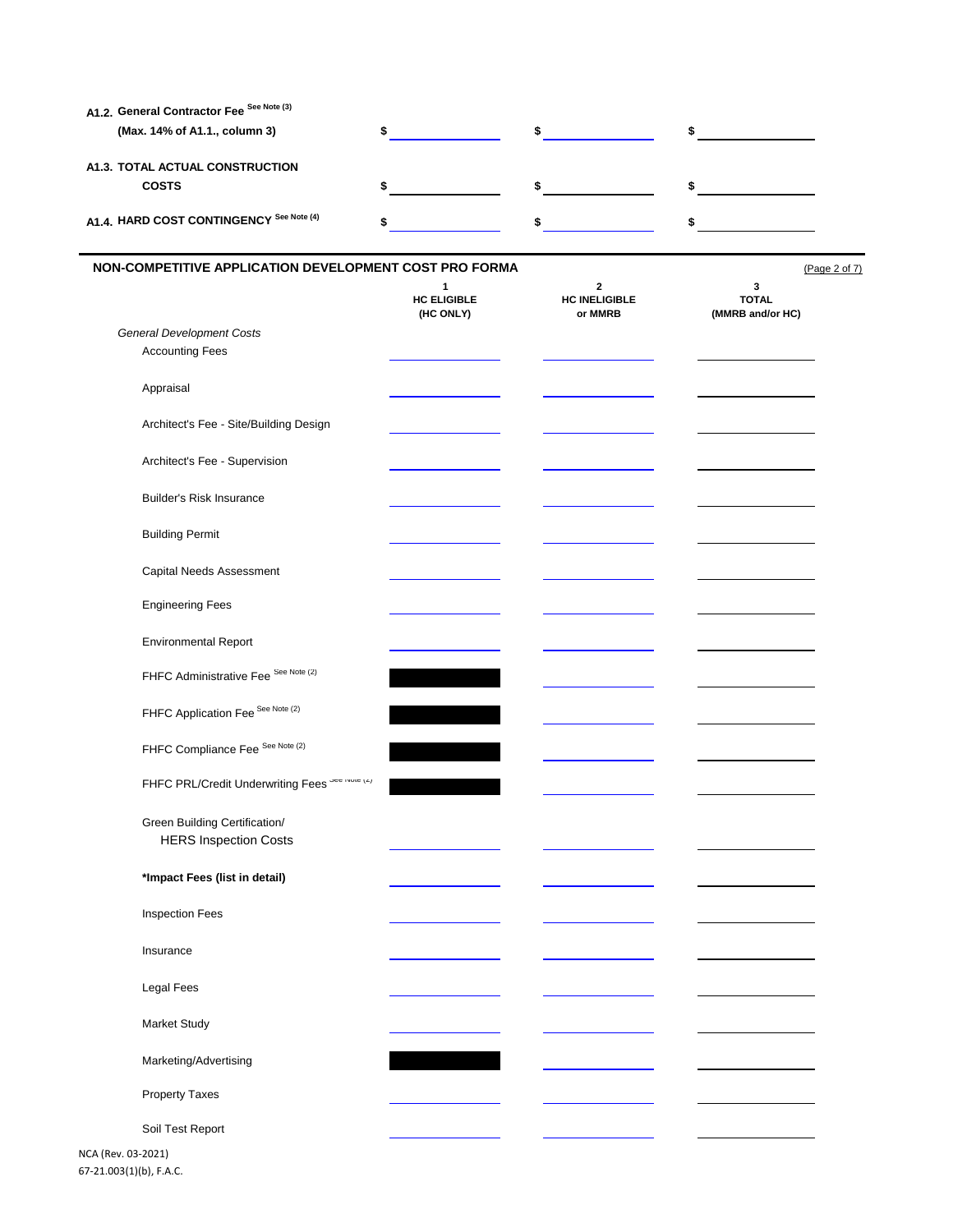| Survey                                   |            |  |
|------------------------------------------|------------|--|
| <b>Tenant Relocation Costs</b>           |            |  |
| Title Insurance & Recording Fees         |            |  |
| <b>Utility Connection Fee</b>            |            |  |
| *Other (explain in detail)               |            |  |
| <b>A2.1. TOTAL GENERAL DEVELOPMENT</b>   |            |  |
| <b>COST</b>                              | \$<br>s in |  |
| A2.2. SOFT COST CONTINGENCY See NOte (4) | \$.        |  |

| NON-COMPETITIVE APPLICATION DEVELOPMENT COST PRO FORMA |                                                 | (Page 3 of 7)                                   |                                       |
|--------------------------------------------------------|-------------------------------------------------|-------------------------------------------------|---------------------------------------|
|                                                        | $\mathbf{1}$<br><b>HC ELIGIBLE</b><br>(HC ONLY) | $\mathbf{2}$<br><b>HC INELIGIBLE</b><br>or MMRB | 3<br><b>TOTAL</b><br>(MMRB and/or HC) |
| <b>Financial Costs</b>                                 |                                                 |                                                 |                                       |
| Construction Loan Origination/                         |                                                 |                                                 |                                       |
| Commitment Fee(s)                                      |                                                 |                                                 |                                       |
| <b>Construction Loan Credit</b>                        |                                                 |                                                 |                                       |
| Enhancement Fee(s)                                     |                                                 |                                                 |                                       |
| <b>Construction Loan Interest</b>                      |                                                 |                                                 |                                       |
| Non-Permanent Loan(s) Closing<br>Costs                 |                                                 |                                                 |                                       |
| Permanent Loan Origination/                            |                                                 |                                                 |                                       |
| Commitment Fee(s)                                      |                                                 |                                                 |                                       |
| Permanent Loan Credit                                  |                                                 |                                                 |                                       |
| Enhancement Fee(s)                                     |                                                 |                                                 |                                       |
| Permanent Loan Closing Costs                           |                                                 |                                                 |                                       |
| Bridge Loan Origination/                               |                                                 |                                                 |                                       |
| Commitment Fee(s)                                      |                                                 |                                                 |                                       |
| Bridge Loan Interest                                   |                                                 |                                                 |                                       |
| *Other (explain in detail)                             |                                                 |                                                 |                                       |
| <b>A3. TOTAL FINANCIAL COSTS</b>                       | \$                                              | \$                                              | \$                                    |
| ACQUISITION COST OF EXISTING                           |                                                 |                                                 |                                       |
| DEVELOPMENT (excluding land)<br>Existing Building(s)   |                                                 |                                                 |                                       |
| *Other (explain in detail)                             |                                                 |                                                 |                                       |
| <b>B. TOTAL ACQUISITION COSTS OF EXISTING</b>          |                                                 |                                                 |                                       |
| <b>DEVELOPMENT</b> (excluding land)                    | \$                                              | \$                                              | \$                                    |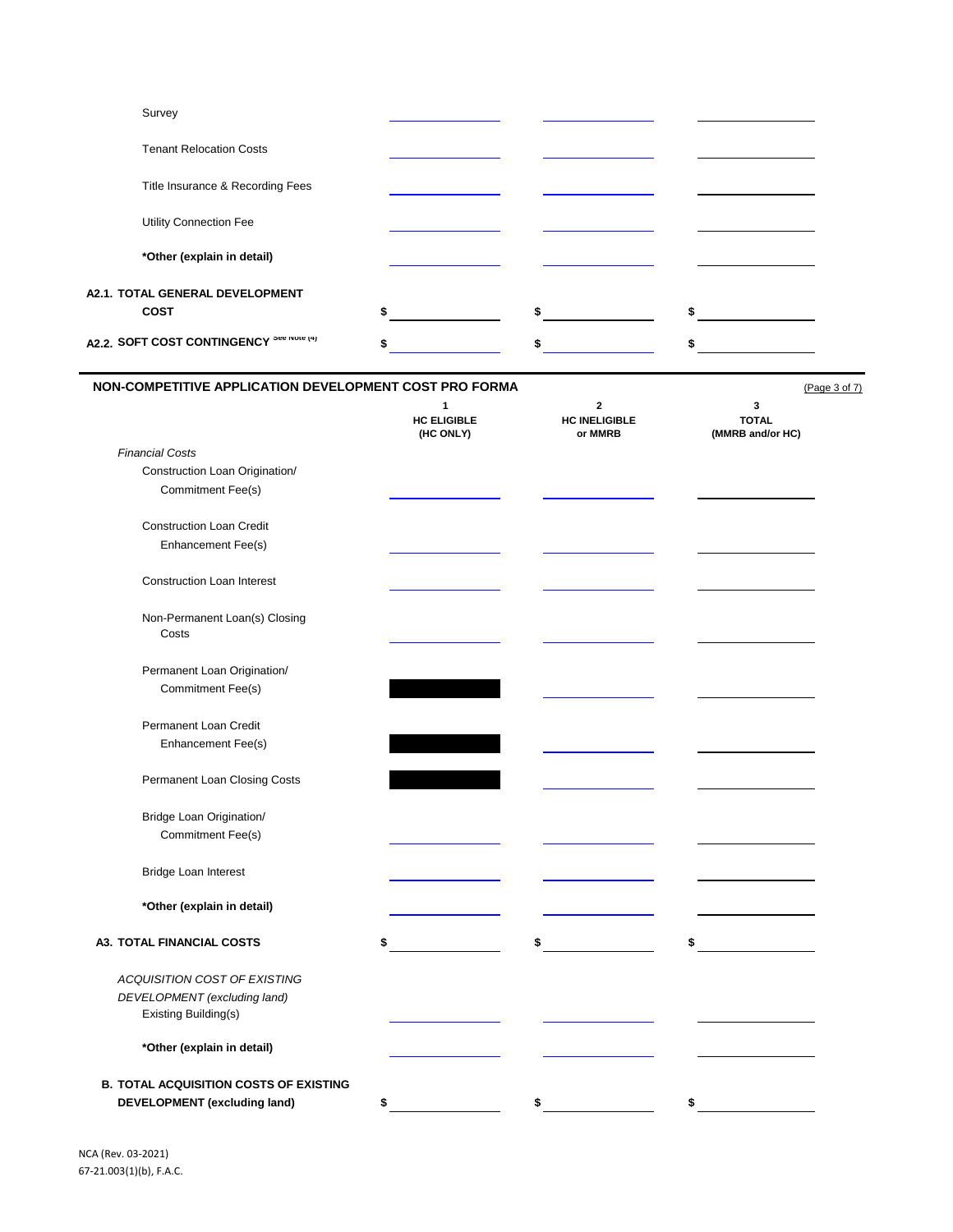| <b>C. DEVELOPMENT COST</b><br>(A1.3+A1.4+A2.1+A2.2+A3+B) |    |   |
|----------------------------------------------------------|----|---|
| Developer Fee See Note (1)                               |    |   |
| Developer Fee on Acquisition Costs                       |    |   |
| Developer Fee on Non-Acquisition Costs                   |    |   |
| <b>D. TOTAL DEVELOPER FEE</b>                            |    |   |
| E. OPERATING DEFICIT RESERVES See Note (5)               |    |   |
| <b>F. TOTAL LAND COST</b>                                | \$ |   |
| G. TOTAL DEVELOPMENT COST See Note (8)<br>$(C+D+E+F)$    |    | S |

## **NON-COMPETITIVE APPLICATION DEVELOPMENT COST PRO FORMA** (Page 4 of 7)

### **Detail/Explanation Sheet**

**Totals must agree with Pro Forma. Provide component descriptions and amounts for each item that has been completed on the Pro Forma that requires a detailed list or explanation.**

### **DEVELOPMENT COSTS**

| <b>Actual Construction Cost</b><br>(as listed at Item A1.) |  |  |  |
|------------------------------------------------------------|--|--|--|
| Off-Site Work:                                             |  |  |  |
|                                                            |  |  |  |
| Other:                                                     |  |  |  |
|                                                            |  |  |  |

#### *General Development Costs (as listed at Item A2.)*

| (as ilsted at Item A2.)                           |  |
|---------------------------------------------------|--|
| Impact Fees:                                      |  |
| Other:                                            |  |
| <b>Financial Costs</b><br>(as listed at Item A3.) |  |
| Other:                                            |  |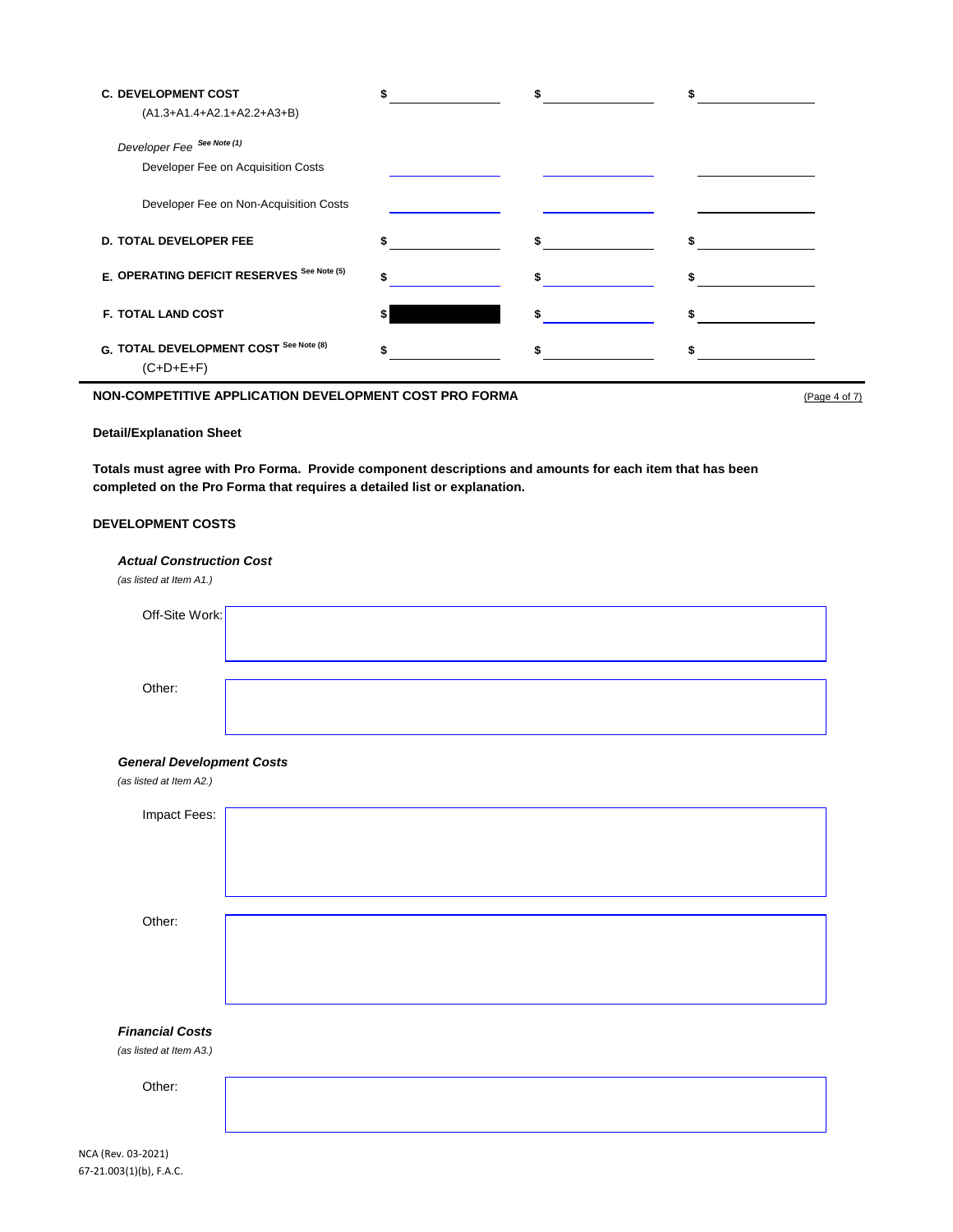### *Acquisition Cost of Existing Developments*

*(as listed at Item B2. )*

| Other: |  |  |  |
|--------|--|--|--|
|        |  |  |  |

NOTES: Neither brokerage fees nor syndication fees can be included in eligible basis. Consulting fees, if any, and any financial or other guarantees required for the financing must be paid out of the Developer fee. Consulting fees include, but are not limited to, payments for Application consultants, construction management or supervision consultants, or local government consultants.

### **NON-COMPETITIVE APPLICATION DEVELOPMENT COST PRO FORMA COMPUTER COMPUTER** (Page 5 of 7)

**CONSTRUCTION/REHAB ANALYSIS**

|                                                                                                                                                        | <b>AMOUNT</b> | <b>LENDER/TYPE OF FUNDS</b>       |
|--------------------------------------------------------------------------------------------------------------------------------------------------------|---------------|-----------------------------------|
| A. Total Development Costs                                                                                                                             | \$            |                                   |
| <b>B. Construction Funding Sources:</b>                                                                                                                |               |                                   |
| 1. First Mortgage Financing                                                                                                                            | \$            | <select from="" menu=""></select> |
| 2. Second Mortgage Financing                                                                                                                           | \$            | <select from="" menu=""></select> |
| 3. Third Mortgage Financing                                                                                                                            | \$            | <select from="" menu=""></select> |
| 4. Fourth Mortgage Financing                                                                                                                           | \$            | <select from="" menu=""></select> |
| 5. Fifth Mortgage Financing                                                                                                                            | \$            | <select from="" menu=""></select> |
| 6. Sixth Mortgage Financing                                                                                                                            | \$            | <select from="" menu=""></select> |
| 7. Seventh Mortgage Financing                                                                                                                          | \$            | <select from="" menu=""></select> |
| 8. Eighth Mortgage Financing                                                                                                                           | \$            | <select from="" menu=""></select> |
| 9. Ninth Mortgage Financing                                                                                                                            | \$            | <select from="" menu=""></select> |
| 10. Tenth Mortgage Financing                                                                                                                           | \$            | <select from="" menu=""></select> |
| 11. HC Equity Proceeds Paid Prior to<br>Completion of Construction which<br>is Prior to Receipt of Final Certificate<br>of Occupancy or in the case of |               |                                   |

Rehabilitation, prior to placed-in service date as determined by the

Applicant.  $\qquad \qquad$   $\qquad \qquad$   $\qquad \qquad$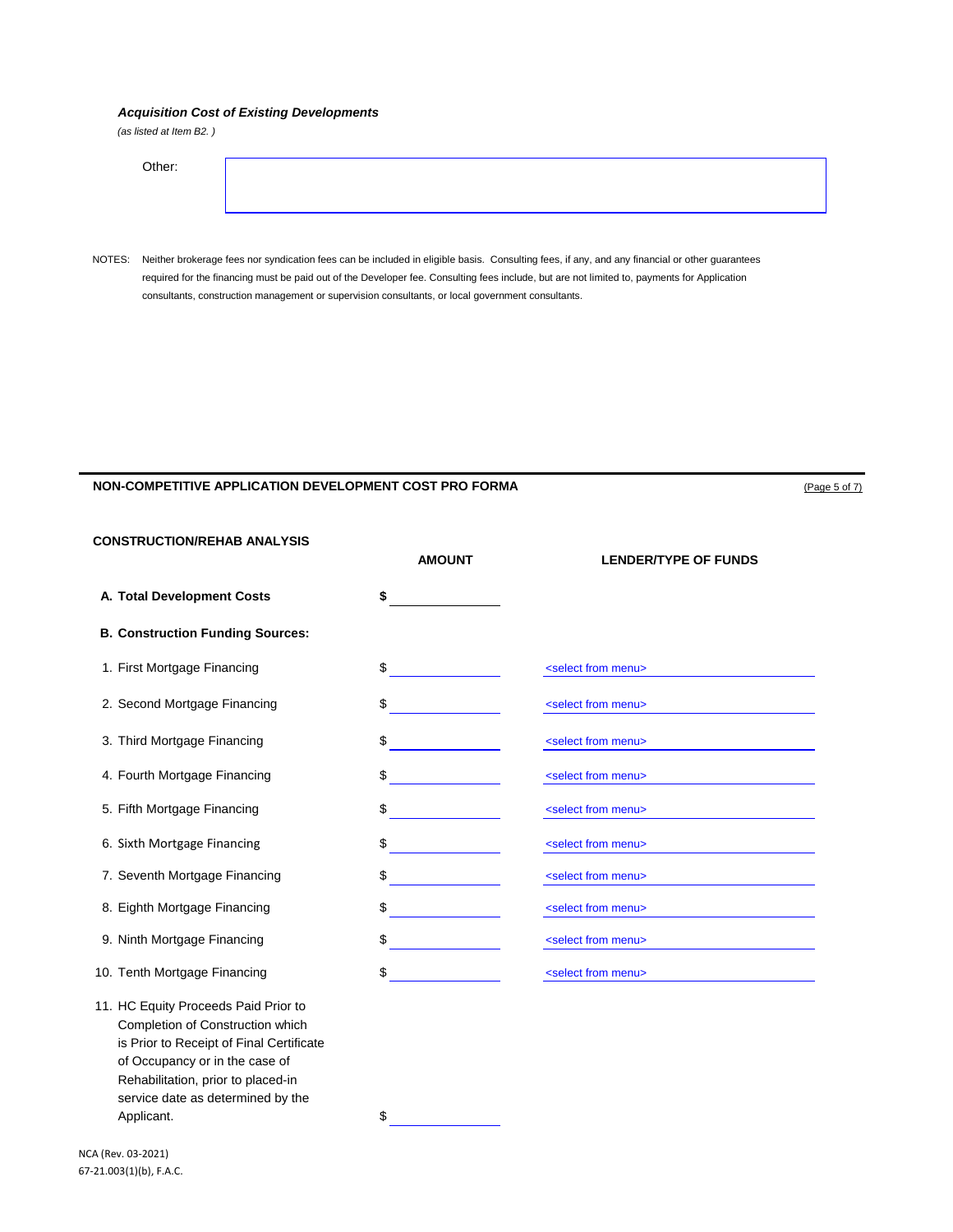| 12. Other:                             | \$ |                                                          |
|----------------------------------------|----|----------------------------------------------------------|
| 13. Other:                             | \$ |                                                          |
| 14. Deferred Developer Fee             | \$ |                                                          |
| 15. Total Construction Sources         | \$ |                                                          |
| <b>C. Construction Funding Surplus</b> |    |                                                          |
| (B.15. Total Construction Sources,     |    |                                                          |
| less A. Total Development Costs):      | æ  | (A negative number here represents a funding shortfall.) |

**Each Attachment must be listed behind its own Tab. DO NOT INCLUDE ALL ATTACHMENTS BEHIND ONE TAB.**

# **NON-COMPETITIVE APPLICATION DEVELOPMENT COST PRO FORMA** (Page 6 of 7)

### **PERMANENT ANALYSIS**

|                                                                                                                                                                                                                                | <b>AMOUNT</b>                  | <b>LENDER/TYPE OF FUNDS</b>                              |
|--------------------------------------------------------------------------------------------------------------------------------------------------------------------------------------------------------------------------------|--------------------------------|----------------------------------------------------------|
| A. Total Development Costs                                                                                                                                                                                                     | \$                             |                                                          |
| <b>B. Permanent Funding Sources:</b>                                                                                                                                                                                           |                                |                                                          |
| 1. First Mortgage Financing                                                                                                                                                                                                    | \$                             | <select from="" menu=""></select>                        |
| 2. Second Mortgage Financing                                                                                                                                                                                                   | \$                             | <select from="" menu=""></select>                        |
| 3. Third Mortgage Financing                                                                                                                                                                                                    | \$                             | <select from="" menu=""></select>                        |
| 4. Fourth Mortgage Financing                                                                                                                                                                                                   | \$                             | <select from="" menu=""></select>                        |
| 5. Fifth Mortgage Financing                                                                                                                                                                                                    | \$                             | <select from="" menu=""></select>                        |
| 6. Sixth Mortgage Financing                                                                                                                                                                                                    | \$                             | <select from="" menu=""></select>                        |
| 7. Seventh Mortgage Financing                                                                                                                                                                                                  | \$<br><b>Contract Contract</b> | <select from="" menu=""></select>                        |
| 8. Eighth Mortgage Financing                                                                                                                                                                                                   | $\sim$                         | <select from="" menu=""></select>                        |
| 9. Ninth Mortgage Financing                                                                                                                                                                                                    | \$                             | <select from="" menu=""></select>                        |
| 10. Tenth Mortgage Financing                                                                                                                                                                                                   | \$                             | <select from="" menu=""></select>                        |
| 11. HC Syndication/HC Equity Proceeds                                                                                                                                                                                          | \$                             |                                                          |
|                                                                                                                                                                                                                                | \$                             |                                                          |
| 13. Other: The Communication of the Communication of the Communication of the Communication of the Communication of the Communication of the Communication of the Communication of the Communication of the Communication of t | \$                             |                                                          |
| 14. Deferred Developer Fee                                                                                                                                                                                                     | \$                             |                                                          |
| 15. Total Permanent Funding Sources                                                                                                                                                                                            | \$                             |                                                          |
| <b>C. Permanent Funding Surplus</b>                                                                                                                                                                                            |                                |                                                          |
| (B.15. Total Permanent Funding Sources,                                                                                                                                                                                        |                                |                                                          |
| less A. Total Development Costs):                                                                                                                                                                                              | \$                             | (A negative number here represents a funding shortfall.) |

**Each Attachment must be listed behind its own Tab. DO NOT INCLUDE ALL ATTACHMENTS BEHIND ONE TAB.**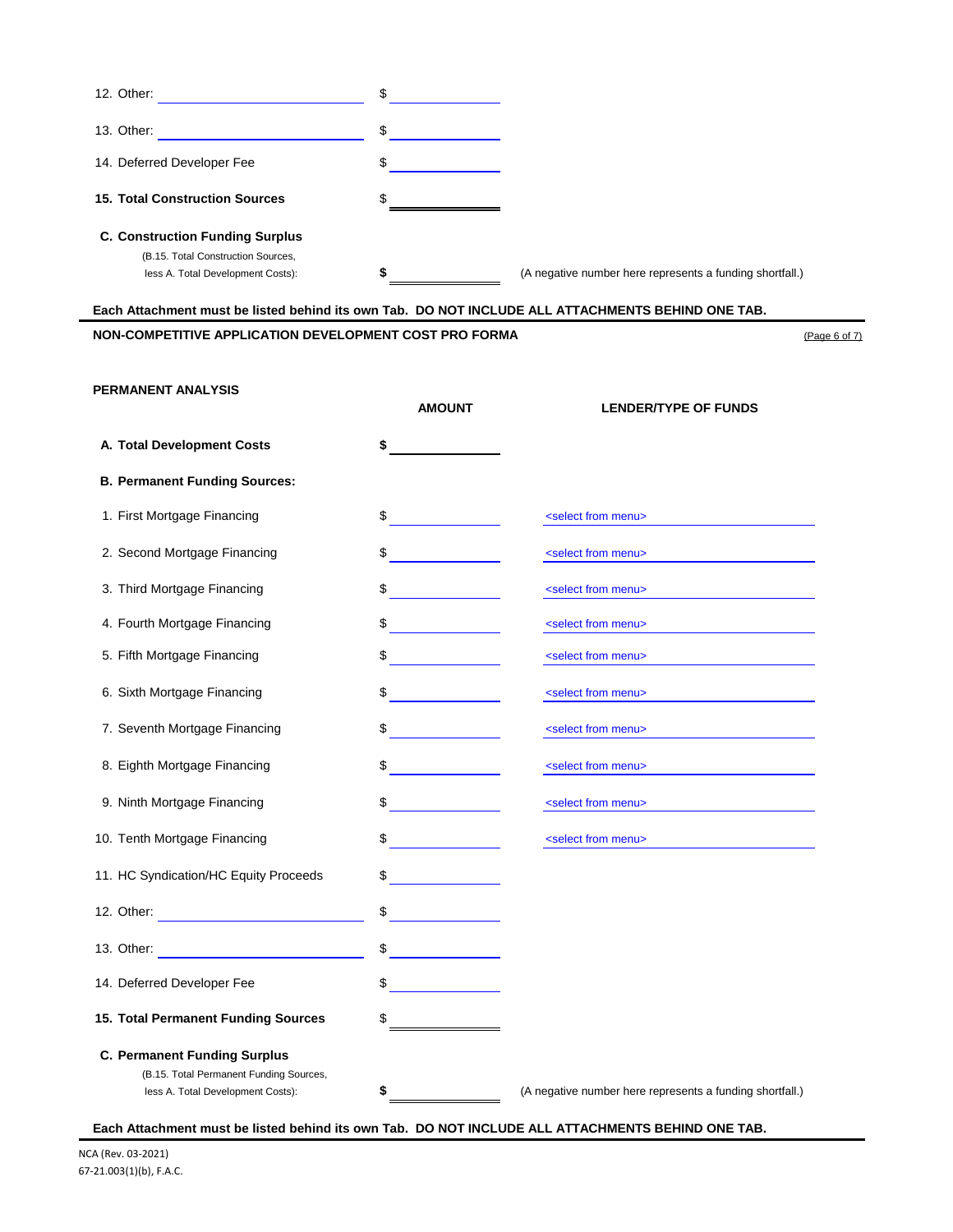### **NON-COMPETITIVE APPLICATION DEVELOPMENT COST PRO FORMA COMPUTER COMPUTER** (Page 7 of 7)

The intent of this page is to assist the Applicant in determining the overall Average Median Income for the proposed HC Development. This portion of the Development Cost Pro Forma is to assist the Applicant in understanding some of the variables involved when selecting Income Averaging as the minimum housing credit set-aside. The entries below will not be used to establish the Applicant's set-aside commitment for Application purposes. This is to be used as a tool to assist the Applicant in selecting appropriate set-aside commitments in the Application. The accuracy of the table is dependent upon the accuracy of the inputs and Florida Housing takes no responsibility in any programing errors. This table is optional and its use is at the sole discretion of the Applicant. Applicant is responsible to verify and be in compliance with all aspects of the Application. As of the effective date of adoption of Rule Chapter 67-21, F.A.C., the tax-exempt bond set-aside commitment cannot be income averaged and the bonds will have its own set-aside commitment. Be sure the two unique set-aside commitments (housing credits and tax-exempt bonds) are compatible.

### **INCOME AVERAGING WORKSHEET**

|                                                              | AMI Set-Aside            | # of Units  | % of Units |
|--------------------------------------------------------------|--------------------------|-------------|------------|
|                                                              | 20%                      |             | 0.000%     |
| (ELI Designation)                                            | 30%                      |             | 0.000%     |
|                                                              | 40%                      |             | 0.000%     |
|                                                              | 50%                      |             | 0.000%     |
|                                                              | 60%                      |             | 0.000%     |
|                                                              | 70%                      |             | 0.000%     |
|                                                              | 80%                      | $\mathbf 0$ | 0.000%     |
| <b>Total Qualifying Housing Credit Units</b>                 |                          | 0           | 0.000%     |
|                                                              | <b>Market Rate Units</b> |             | 0.000%     |
| <b>Total Units</b>                                           |                          | $\Omega$    | 0.000%     |
| Average AMI of the Qualifying Housing<br><b>Credit Units</b> |                          | 0.000%      |            |

(This should match the HC Set-Aside Commitment in the Application)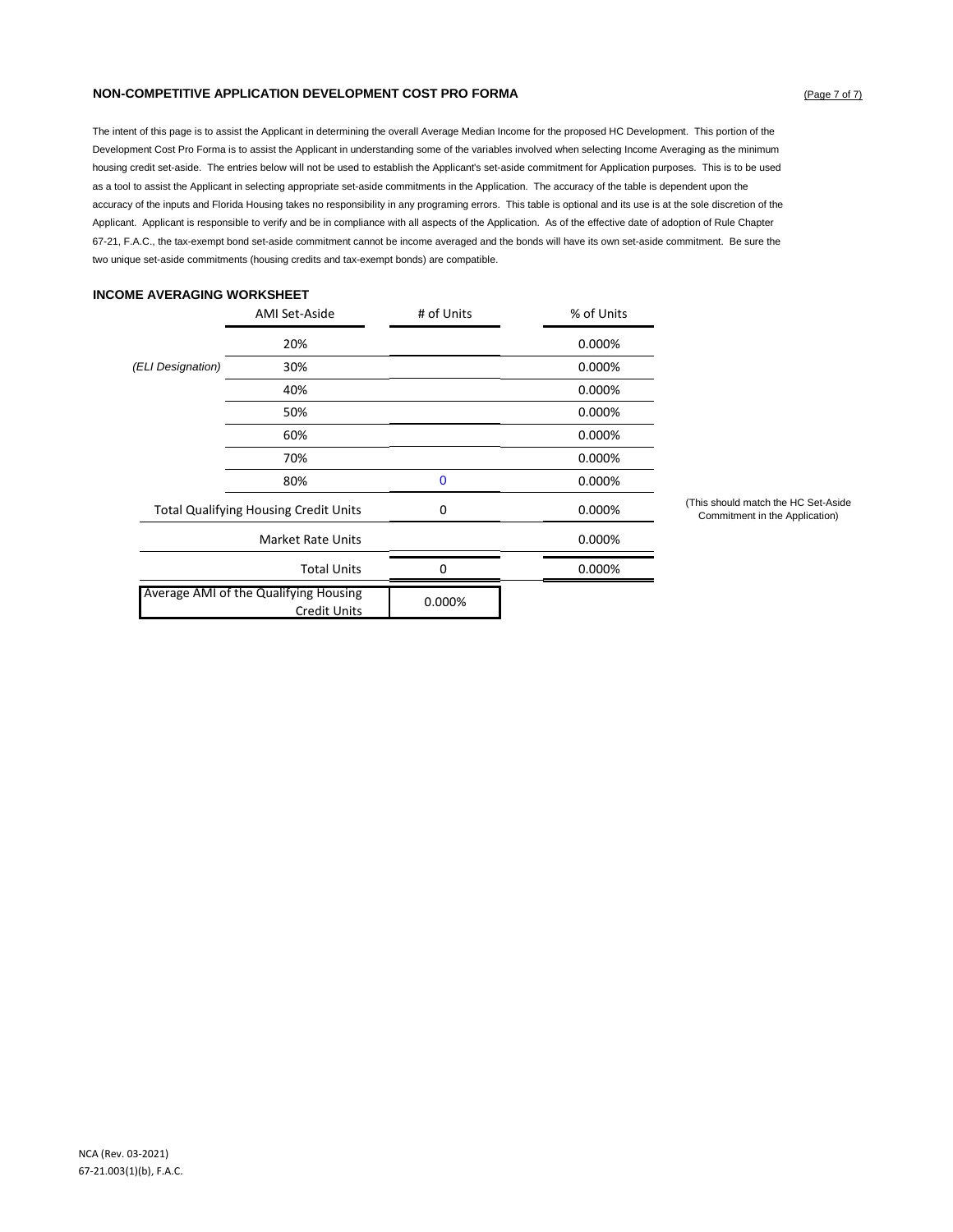# **Part B. Credit Underwriting Review, Rule Requirements, and Fees**

# **1. If requesting 4 percent HC only to be used with bonds issued by a County HFA:**

a. Credit Underwriting Review:

Applications that meet threshold will be subjected to the applicable Credit Underwriting process outlined in (1) or (2) below:

- (1) If the final Credit Underwriting Report (CUR) for the bonds was prepared by a Credit Underwriter under contract with the Corporation and was provided as outlined in Section A.13.c. above, the Corporation will issue an invitation to enter Credit Underwriting and upon acceptance and payment of the required Credit Underwriting fee, the Credit Underwriter will prepare an update to the final bonds CUR to ensure compliance with the requirements of Section 42 of the IRC, as amended. The Preliminary Determination for the 4 percent HC will be issued upon completion of a satisfactory CUR update.
	- or
- (2) If the Credit Underwriting Report (CUR) for the bonds has been completed by a credit underwriter not under contract with the Corporation and the required information was provided as outlined in Section A.13.c. above, the Corporation will issue an invitation to enter Credit Underwriting and upon acceptance and payment of the required Credit Underwriting fee, the Credit Underwriter will prepare a CUR in accordance with the requirements of paragraph 67-21.028(2)(d), F.A.C. The Preliminary Determination for the 4 percent HC will be issued upon completion of a satisfactory CUR.
- b. Rule Requirements:

The proposed Development will be subjected to paragraphs 67-21.028(2)(a) through (c) and (e) through (n), F.A.C. Applications that meet the criteria outlined in Section B.1.a.(2) above will also be subjected to paragraph 67-21.028(2)(d), F.A.C.

c. Fees:

The proposed Development will be subjected to the fee requirements of Rule Chapter 67-21, F.A.C. In addition, the fees outlined in Part C below that pertain to Housing Credits will apply to this Application.

# **2. If requesting Corporation-issued MMRB, with or without 4 percent HC:**

The proposed Development will be subjected to the Credit Underwriting, rule and fee requirements that pertain to MMRB and Housing Credits, as set out in Rule Chapter 67-21, F.A.C., as well as the fees outlined in Part C below that pertain to MMRB and Housing Credits.

# **3. If requesting 4 percent HC only to be used with bonds issued by an entity other than the Corporation or a County HFA:**

The proposed Development will be subjected to the Credit Underwriting, rule and fee requirements that pertain to Housing Credits, as set out in Rule Chapter 67-21, F.A.C., as well as the fees outlined in Part C below that pertain to Housing Credits.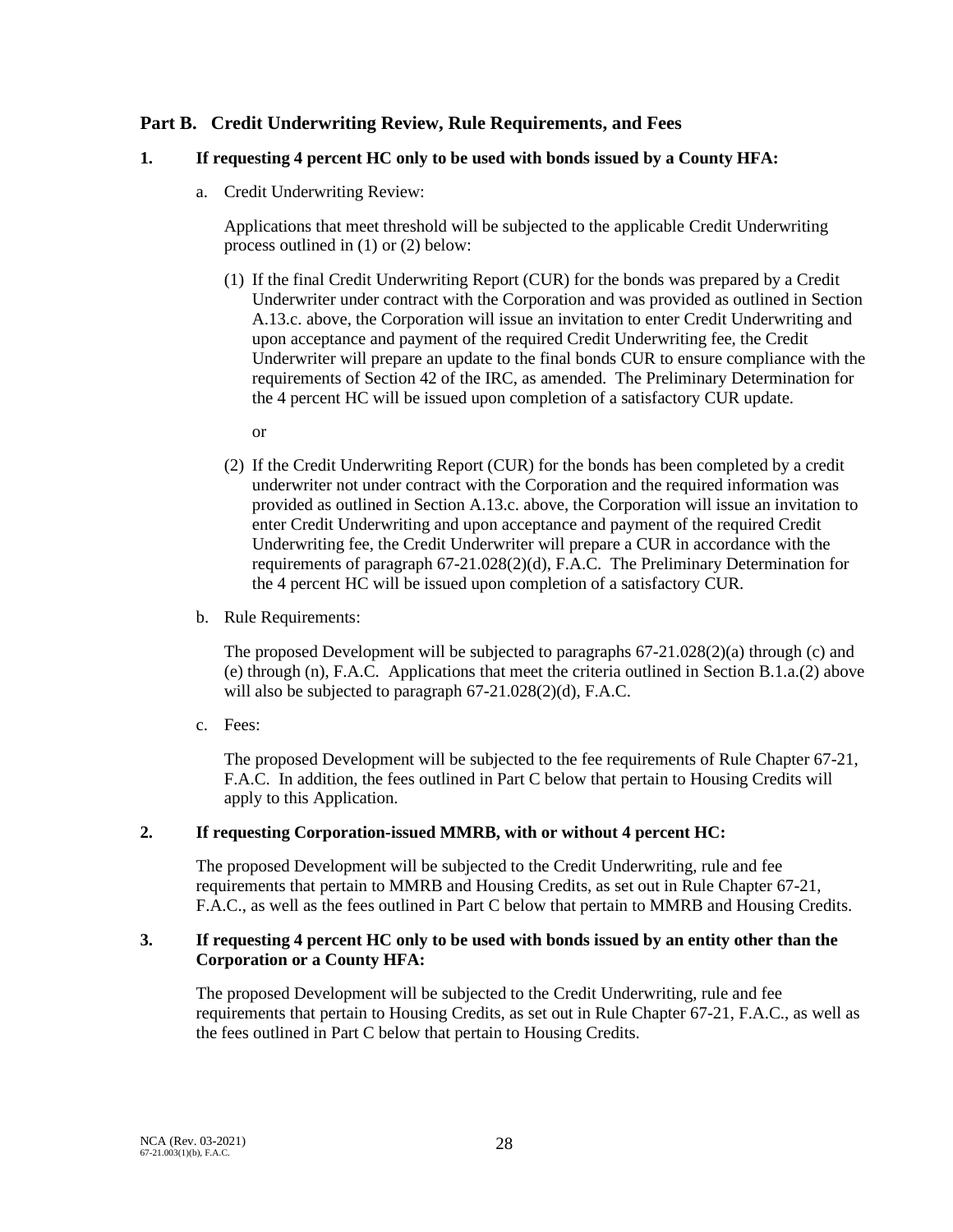# **Part C. Fees**

The Corporation and, if applicable, the Credit Underwriter shall collect, via check, money order, or electronic funds transfer from the Applicant, the following fees and charges in conjunction with the MMRB and/or HC Programs. Failure to pay any fee shall cause the firm loan commitment under any program to be terminated or shall constitute a default on the respective loan documents and/or shall cause the HC allocation to be rescinded.

Fees will be determined based on the current contract, including any addendum, for services between Florida Housing Finance Corporation and the Credit Underwriter(s) in effect at the time underwriting begins. All Credit Underwriting fees shall be paid by the Applicant prior to the performance of any work by the Credit Underwriter. Current fees may be found on the Corporation's Website at https://www.floridahousing.org/programs/developers-multifamily-programs/non-competitive and include the following:

# **1. Application Fee:**

All Applicants requesting MMRB and/or HC shall submit to the Corporation as a part of the Application submission a non-refundable Application fee of \$3,000.

# **2. TEFRA Fee:**

Applicants requesting MMRB must submit to the Corporation as a part of the Application submission a non-refundable TEFRA fee of \$1,000 per Application.

# **3. Credit Underwriting Fees:**

a. Initial Credit Underwriting fee

For Applications utilizing both Corporation-Issued MMRB and Non-Competitive Housing Credits, the fee will be the MMRB fee plus the multiple program fee.

- b. MMRB Subsidy Layering Review
- c. Re-underwriting fee

If a Housing Credit Development involves Scattered Sites of units within a single market area, a single Credit Underwriting fee shall be charged. Any Housing Credit Development requiring further analysis by the Credit Underwriter pursuant to Section  $42(m)(2)$  of the IRC will be subject to an hourly fee as set out on the current fee schedule.

# **4. Administrative Fees:**

With respect to the HC Program, each for-profit Applicant shall submit to the Corporation a nonrefundable administrative fee in the amount of 9 percent of the annual Housing Credit Allocation amount stated in the Preliminary Determination. The administrative fee shall be 5.5 percent of the stated annual Housing Credit Allocation for Non-Profit Applicants. The administrative fee must be received by the Corporation as stated in the Preliminary Determination. In the event the Final Housing Credit Allocation amount exceeds the annual Housing Credit Allocation amount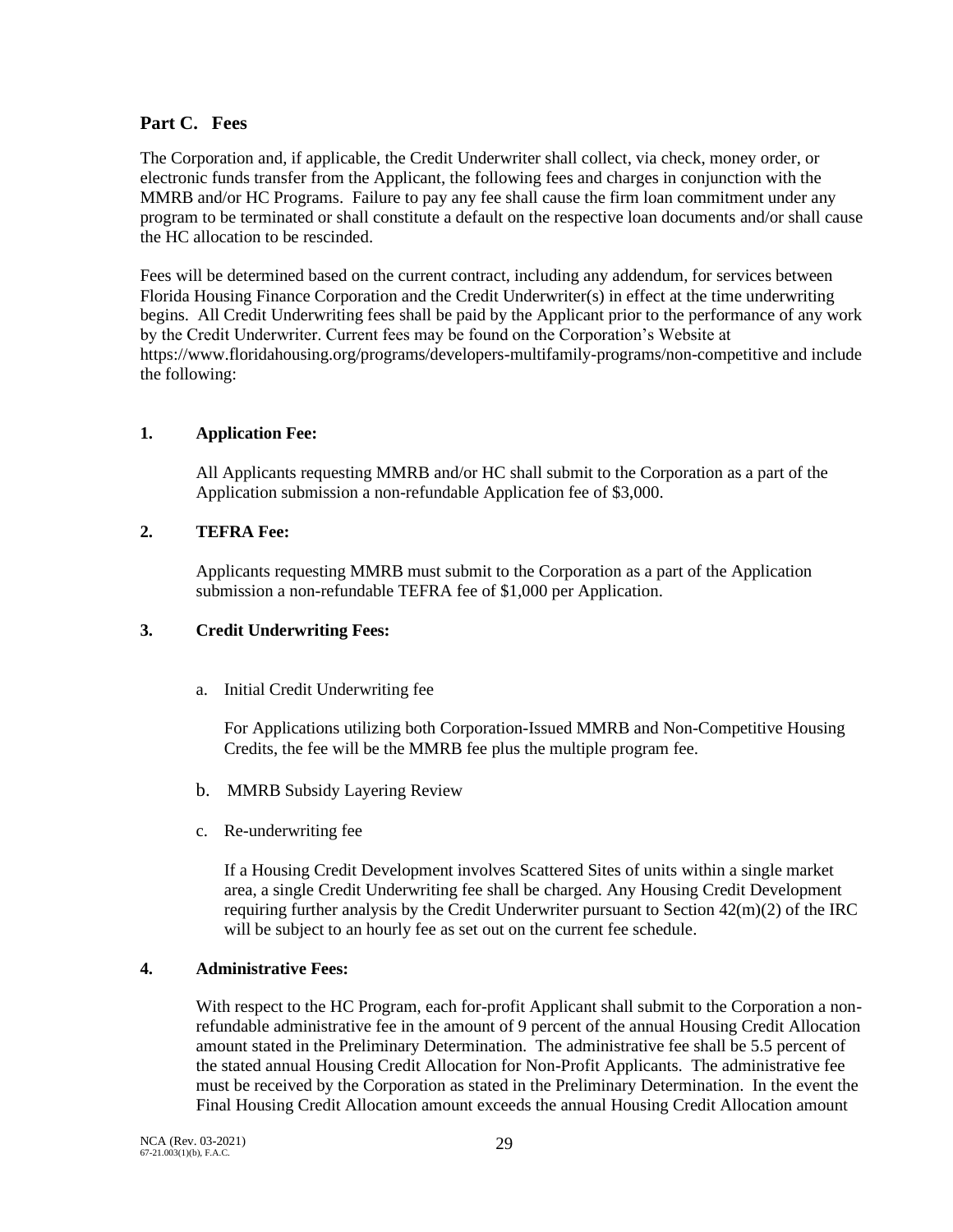stated in the Preliminary Determination, the Applicant is responsible for paying the applicable administrative fee on the excess amount before IRS Forms 8609 are issued for the Development.

# **5. Compliance Monitoring Fees:**

- a. HC:
	- (1) All Developments other than RD The annual fee to be comprised of a base fee per month + an additional fee per set-aside unit per year, subject to a minimum monthly fee, and includes an automatic annual increase of 3 percent of the prior year's fee. Since fees for the full Housing Credit Extended Use Period will be collected at final allocation, the fee amount is discounted at a rate of 2 percent and based upon the payment stream from the Corporation to the monitoring agent.
	- (2) RD Developments The annual fee is \$450 per year. Since fees for the full Housing Credit Extended Use Period will be collected at final allocation, the fee amount is discounted at a rate of 2 percent and based upon the payment stream from the Corporation to the monitoring agent.

NOTE: Upon prepayment or repayment of the RD loan, the previously identified RD Development will be identified as a non-RD Development and the annual compliance monitoring fee will be adjusted accordingly. The compliance monitoring fee as described in (1) above for the remaining Housing Credit Extended Use Period will be due and payable in full upon billing sent directly to the Development.

- b. MMRB (with or without  $HC$ ) Annual fee is comprised of a base fee per month  $+$  an additional fee per set-aside unit per year, subject to a minimum monthly fee, and includes an automatic annual increase of 3 percent of the prior year's fee. Where a difference exists between set-aside requirements for MMRB and HC, the fees collected will be based upon the higher number of set-aside units.
- c. Follow-up Review

# **6. Tax-Exempt Mortgage Loan Servicing Fees:**

- a. Annual Permanent Loan Servicing Fees:
	- 2.3 bps of the outstanding bond balance annually, subject to a minimum per month.
- b. Construction Loan Servicing Fees:

Fees will be determined based on the current contract, including any addendum, for services between Florida Housing Finance Corporation and Servicer(s) in effect at the time of loan closing.

Additional legal, cost of issuance, bond underwriting, credit enhancement, liquidity facility and servicing fees associated with the financing shall also be paid by the Applicant.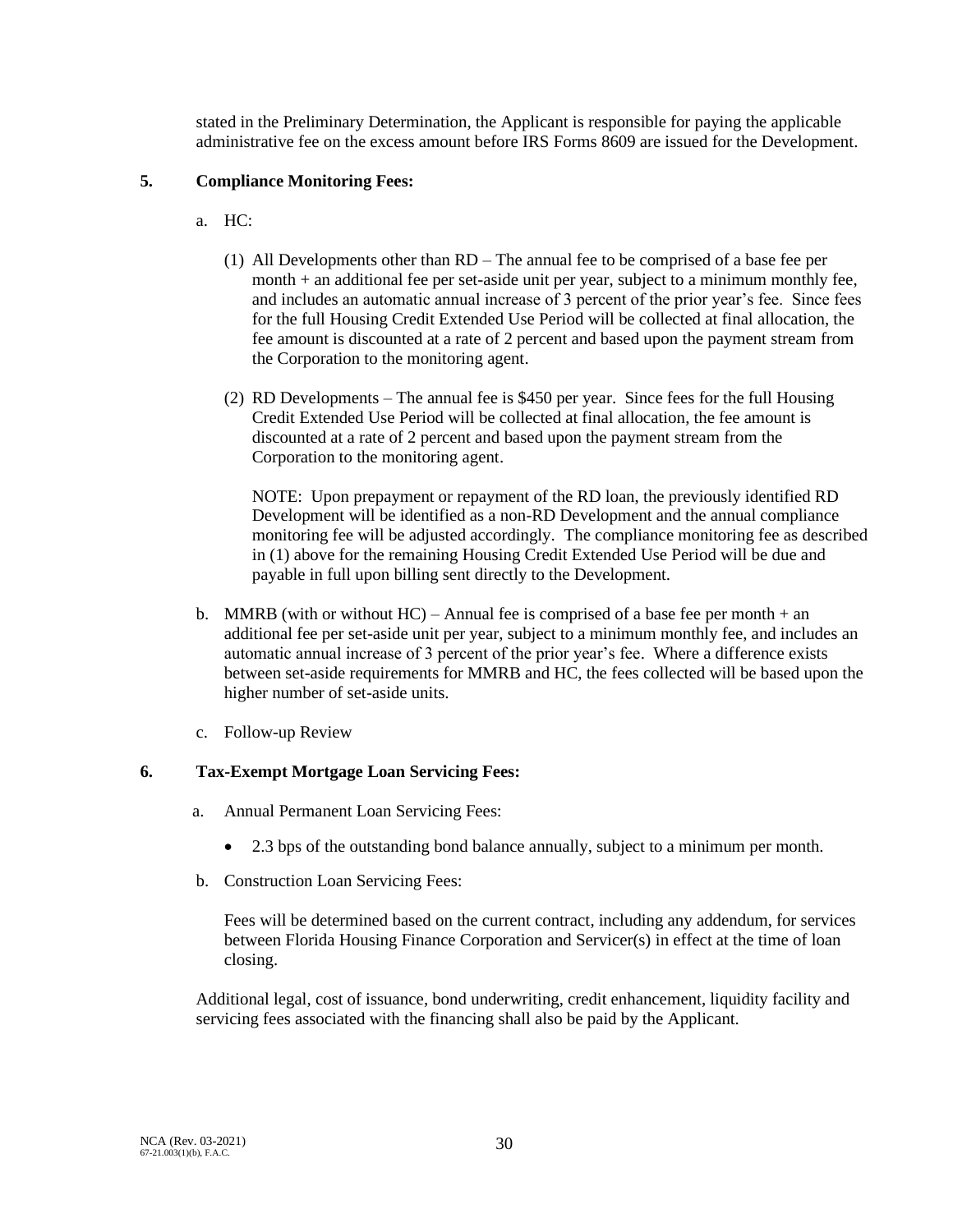# **7. Additional MMRB Fees:**

MMRB Applicants shall be responsible for all MMRB fees as outlined in rule chapter 67-21, F.A.C., and in the loan documents signed by the Applicant and Florida Housing Finance Corporation, which includes short-term bond redemption fees and program administration fees.

# **8. Additional HC Fees:**

HC Applicants shall be responsible for all processing fees or extension fees related to the HC Program, as outlined in the Preliminary Determination.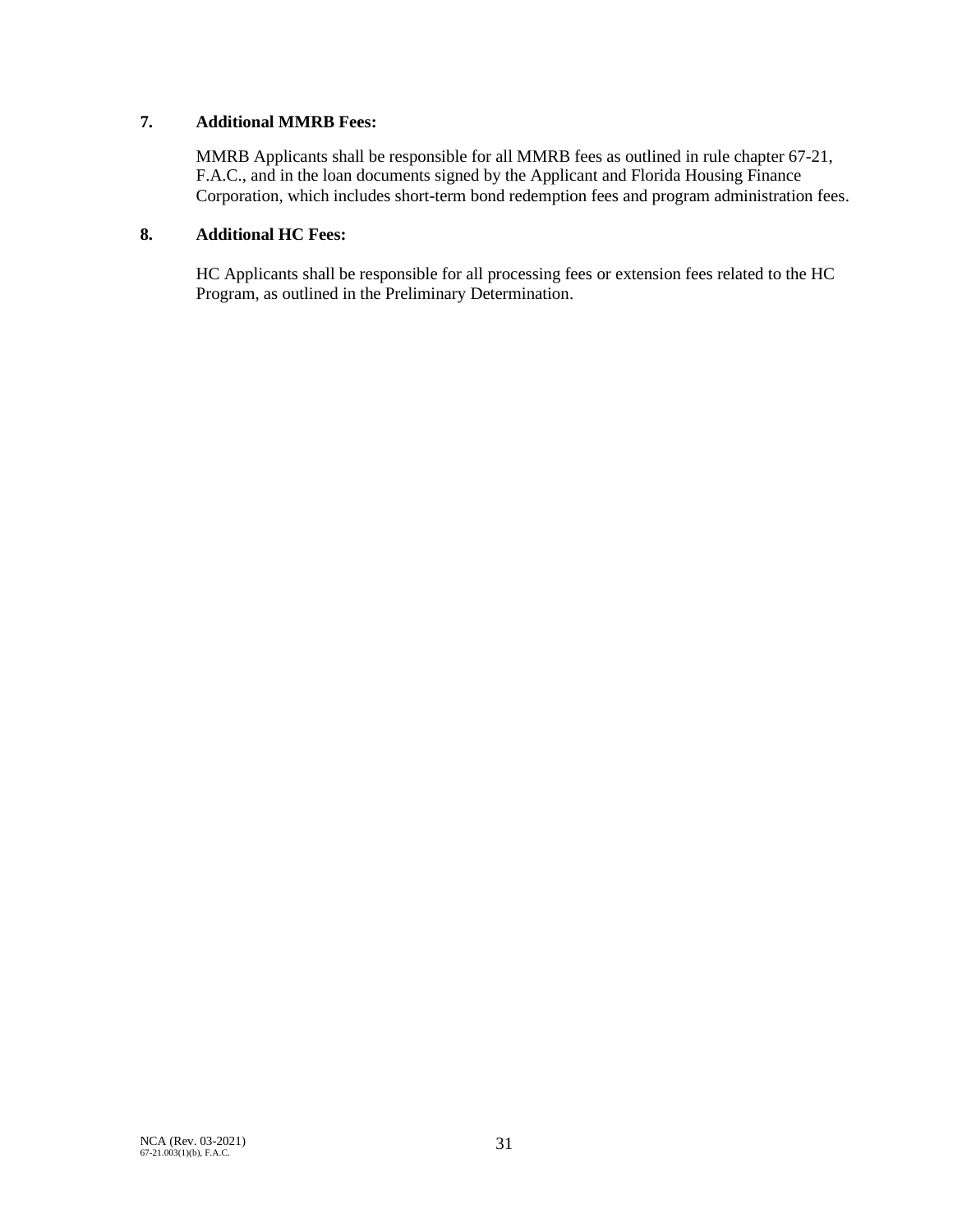# Applicant Certification and Acknowledgement Form

The Applicant certifies and acknowledges that:

- a. The proposed Development can be completed and operating within the development schedule and budget (i) outlined in the final Credit Underwriting Report submitted with the Application form, or (ii) submitted to the Corporation as a part of the Application form.
- b. Except for proposed Developments involving bonds issued by a County HFA which are exempted from this requirement, the Applicant acknowledges that any funding preliminarily secured by the Applicant is expressly conditioned upon any independent review, analysis and verification of all information contained in this Application that may be conducted by the Corporation, the successful completion of Credit Underwriting, and all necessary approvals by the Board of Directors, Corporation or other legal counsel, Bond Counsel, if applicable, the Credit Underwriter, and Corporation Staff.
- c. The Applicant acknowledges and certifies that it will abide by all commitments, requirements, and due dates outlined in the Application. Failure to provide the required information by any stated deadlines may result in the withdrawal of the invitation to enter credit underwriting, unless an extension is approved by the Corporation.
- d. The Applicant will promptly furnish such other supporting information, documents, and pay such fees as may be requested or required by the Corporation and/or the Credit Underwriter.
- e. If the Applicant enters Credit Underwriting at its own risk, the Applicant understands and agrees that the Corporation is not responsible or liable for actions taken by the Applicant in reliance on a conditional Credit Underwriting invitation by the Corporation. If the Applicant elects to enter Credit Underwriting based on a conditional Credit Underwriting invitation, the Applicant understands and agrees that it is doing so at Applicant's sole risk and, by its execution below, accepts such risk as its own, and hereby waives any and all claims and actions for damages or costs against Florida Housing and/or the Credit Underwriter in connection therewith.
- f. The Applicant commits that no qualified residents will be refused occupancy because they have Section 8 vouchers or certificates. The Applicant further commits to actively seek tenants from public housing waiting lists and tenants who are participating in and/or have successfully completed the training provided by welfare to work or self-sufficiency type programs.
- g. The Applicant commits to participate in the statewide housing locator system, as required by Florida Housing.
- h. The Applicant and all Financial Beneficiaries have read all applicable Corporation rules governing this Application form and have read the Instructions for completing this Application form and will abide by the applicable Florida Statutes and administrative rules, including, but not limited to, Rule Chapters 67- 21, Florida Administrative Code. The Applicant and all Financial Beneficiaries have read, understand and will comply with Section 42 of the Internal Revenue Code, as amended, and all related federal regulations.
- i. In eliciting information from third parties required or included in this Application, the Applicant has provided such parties information that accurately describes the Development as proposed in this Application. The Applicant has reviewed the third party information included in this Application and the information provided by any such party is based upon, and accurate with respect to, the Development as proposed in this Application.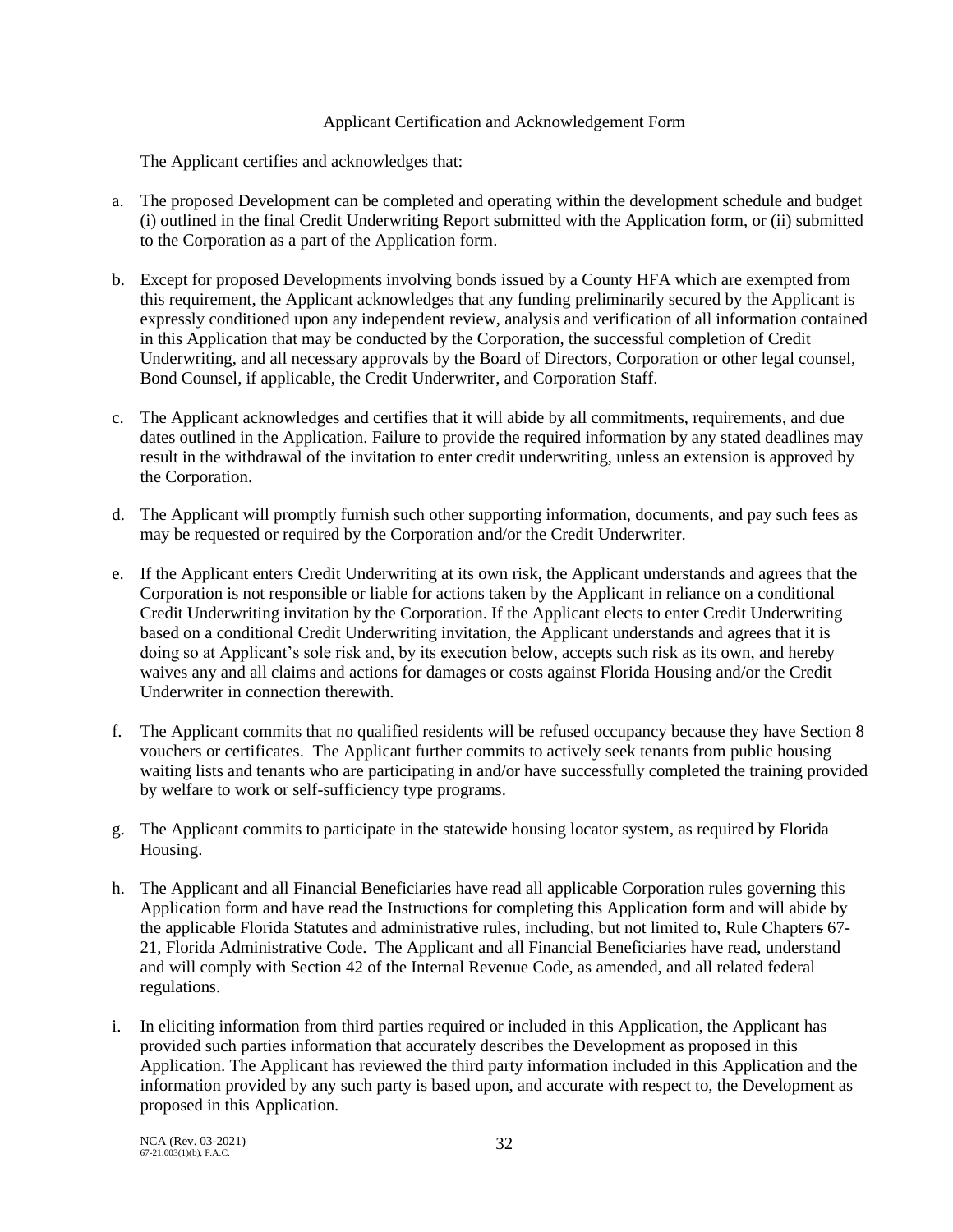- j. The Applicant's commitment to set aside units in the proposed Development for the affordability period stated by the Applicant at question 10.c of the Application form is subject to the following:
	- (1) With certain exceptions, if there is an existing Corporation-issued LURA and/or EUA on the proposed Development site, in submitting this Application the Applicant knowingly, voluntarily and irrevocably commits to waive, and does hereby waive, for the duration of the total affordability period (a) as indicated by the Applicant in the Application or (b) the affordability period stated in the existing Corporation-issued LURA and/or EUA, whichever is greater, the option to convert to market, including any option or right to submit a request for a qualified contract, after year fourteen (14), and any other option, right or process available to the Applicant to terminate (or that would result in the termination of) the affordability period indicated in the Application at any time prior to the expiration of its full term. The exceptions to the above provision are: (i) if there is an existing LURA for the Predevelopment Loan (PLP) Program and/or the Elderly Housing Community Loan (EHCL) Program, (ii) if there is an existing LURA for the MMRB Program where no Corporation funding other than PLP and/or EHCL was involved with the original MMRB award, or (iii) if there is an existing EUA for Non-Competitive HC where no Corporation funding other than MMRB, PLP and/or EHCL was involved with the original Non-Competitive HC award.
	- (2) If there is no existing Corporation-issued LURA and/or EUA on the proposed Development site, or if there is an existing Corporation-issued LURA and/or EUA that meets any of the exceptions outlined in (1) above, the Applicant irrevocably waives its option to convert to market after year fourteen (14) only if the Applicant commits to set aside units in the proposed Development for a period of time greater than the HC 30 year minimum.
	- k. The proposed equity amount to be paid prior to or simultaneous with the closing of construction financing is at least 15 percent of the total proposed equity to be provided (the 15 percent criteria), subject to the following:
		- (1) If syndicating/selling the Housing Credits, there are two exceptions to the preceding sentence. First, if there is a bridge loan proposal within the equity proposal that provides for bridge loan proceeds that equal at least 15 percent of the amount of total proposed equity to be provided to be made available prior to or simultaneous with closing of construction financing, the 15 percent criteria will be met. Second, if there is a separate bridge loan proposal from either the equity provider, any entity that is controlled directly or indirectly by the equity provider, or a subsidiary of the equity provider's parent holding company, and the proposal explicitly proposes an amount to be made available prior to or simultaneous with the closing of construction financing that equals at least 15 percent of the total proposed equity to be paid stated in the equity proposal, the 15 percent criteria is met. Bridge loan proposals that are not within the equity proposal, though, must meet the criteria previously stated for debt financing with the exception that evidence of ability to fund does not have to be provided. The Applicant may include the proposed amount of the bridge loan as equity proceeds on the Construction or Rehabilitation Analysis and on the Permanent Analysis (Note: this 15 percent criteria must be reflected in the limited partnership agreement or limited liability company operating agreement); or
			- (2) If not syndicating/selling the Housing Credits, proceeds from a bridge loan will not count toward meeting the 15 percent criteria;